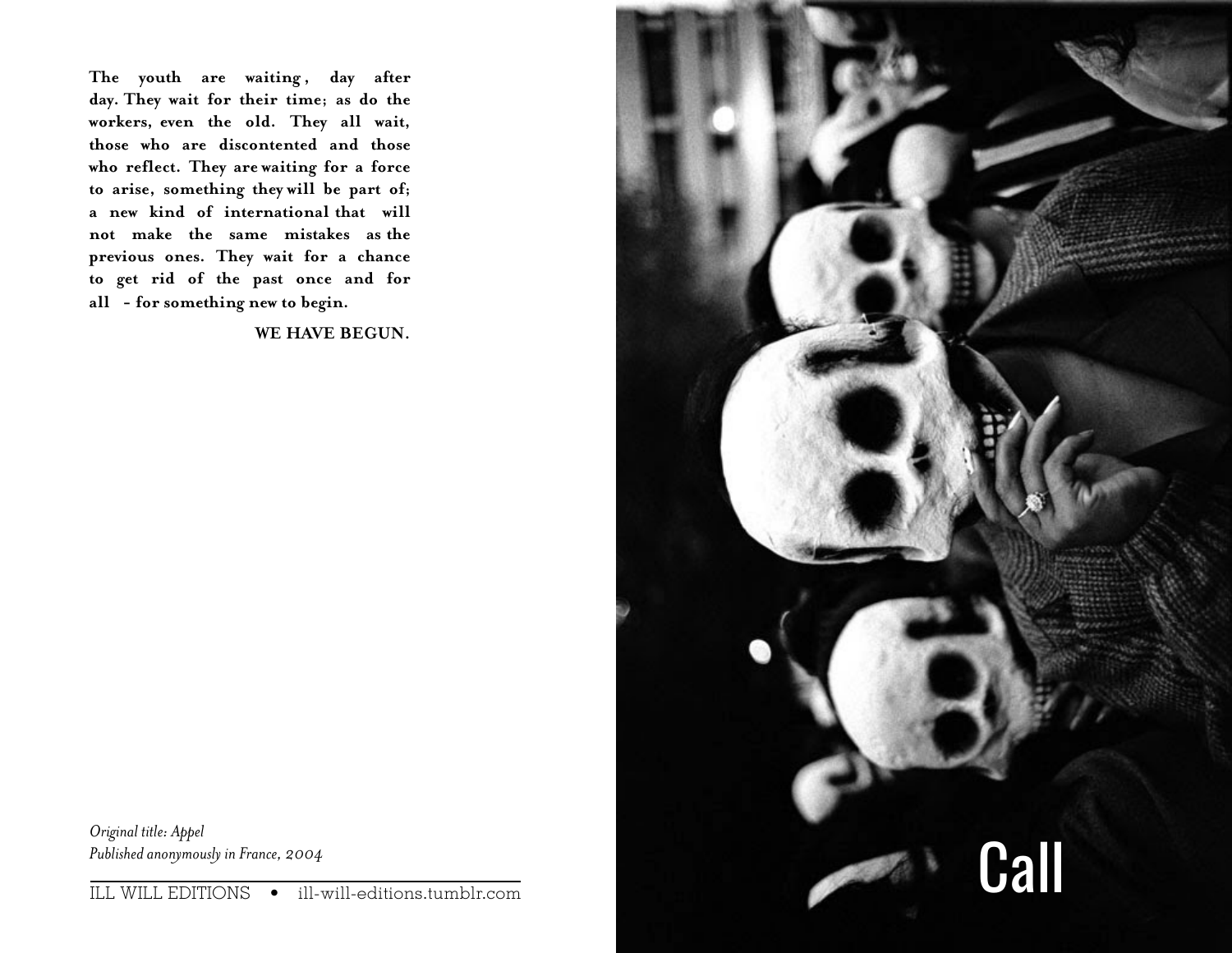# **Call**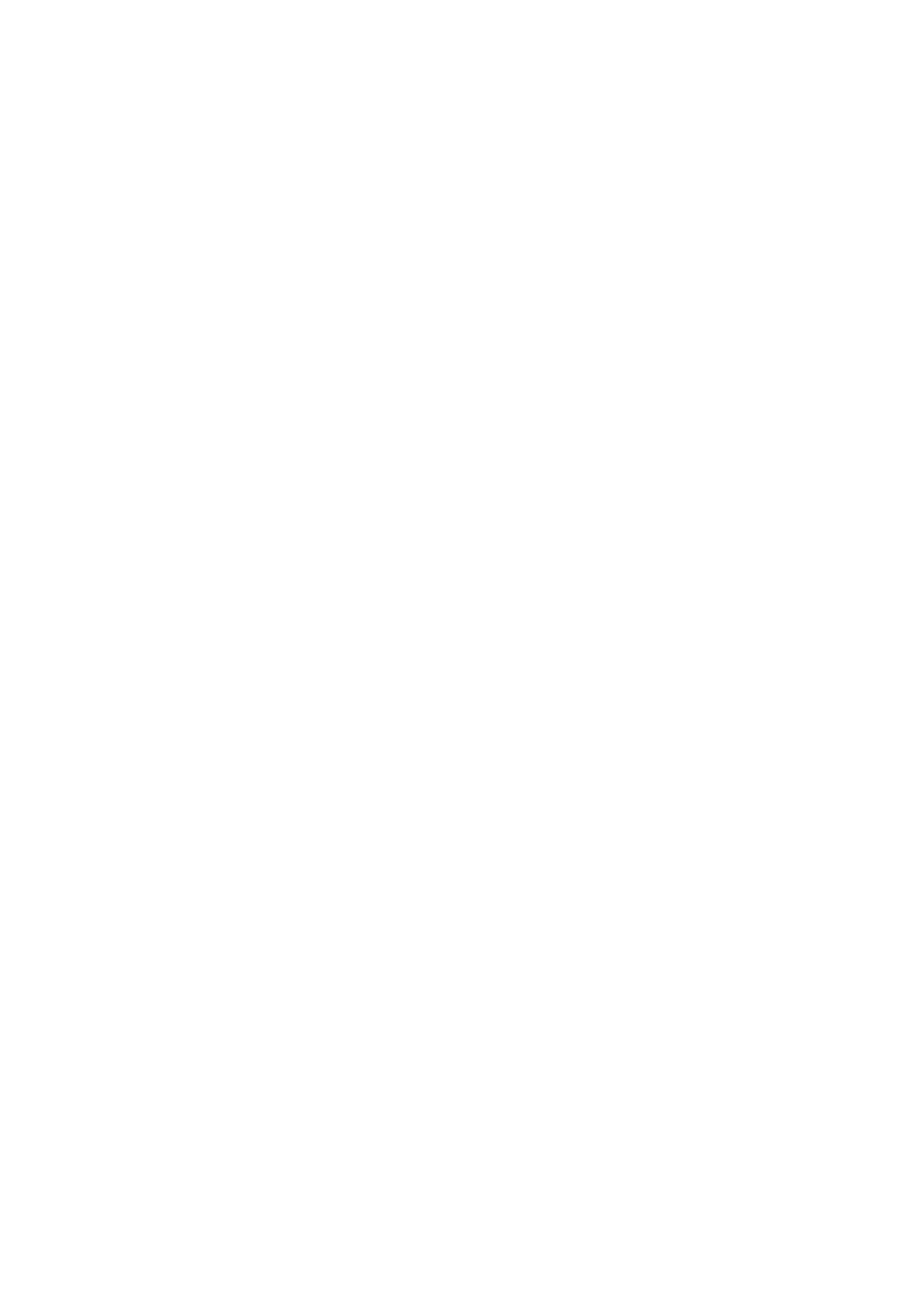#### **Proposition I**

The triumph of civilisation lacks nothing. Neither political terror nor affective poverty. Nor universal sterility.

The desert cannot grow anymore: it is everywhere. But it can still deepen.

Faced with the evidence of the catastrophe, there are those who get indignant and those who take note,

those who denounce and those who get organised. We are among those who get organised.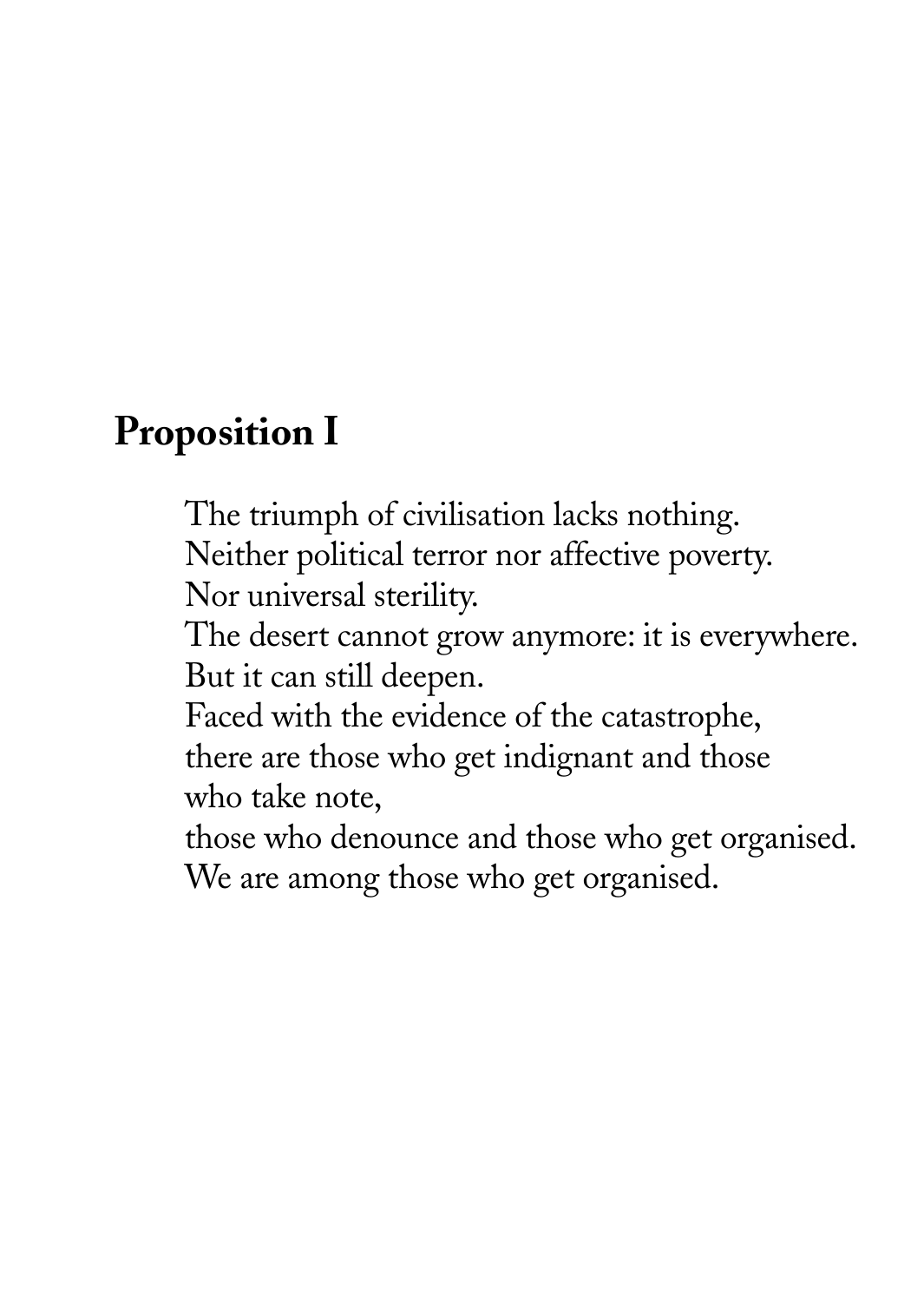## **Scholium**

THIS IS A CALL. That is to say it aims at those who can hear it. The question is not to demonstrate, to argue, to convince. We will go straight to the *evident*. The evident is not primarily a matter of logic or reasoning.

It attaches to the sensible, to *worlds*.

There is an evident to every world.

The evident is what is held in common or what sets apart.

After which communication becomes possible again, communication which is no longer presupposed, which is to be built.

And this network of *evidents* that constitute us, we have been taught so well to doubt it, to avoid it, to conceal it, to keep it to ourselves. We have been so well taught, that we cannot find the words when we want to shout.

As for the reigning order, everyone knows what it consists in:

that a dying social system has no other justification to its arbitrary nature but its absurd determination – its senile determination – to simply *linger on*;

that the police, global or national, have got a free hand to get rid of those who do not toe the line; that civilisation, wounded in its heart, no longer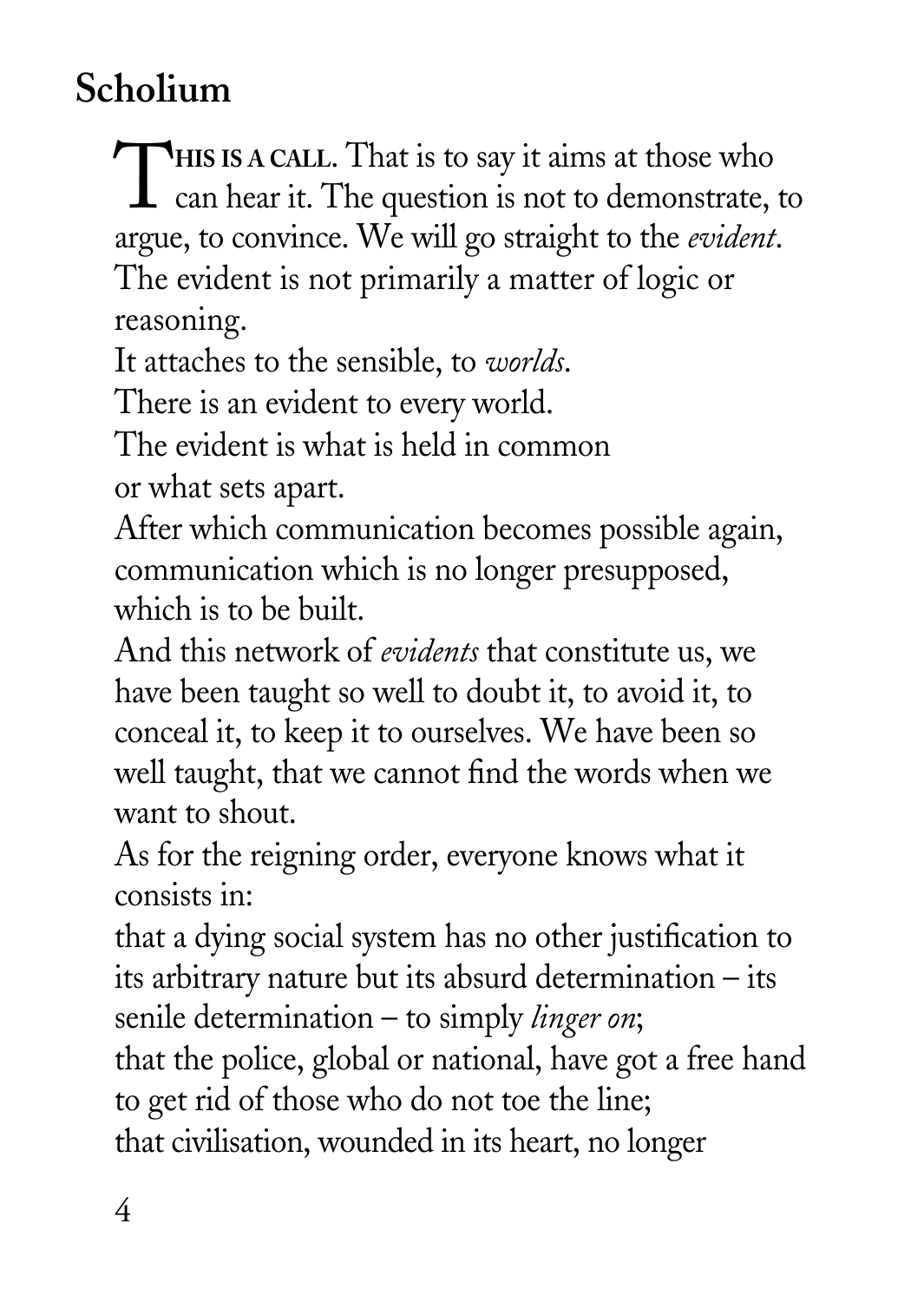encounters anything but its own limits in the endless war it has begun;

that this headlong flight, already almost a century old, produces nothing but a series of increasingly frequent disasters;

that the mass of humans deal with this order of things by means of lies, cynicism, brutalisation or medication; — these things no one can claim to ignore.

And the sport that consists in endlessly describing the present disaster, with a varying degree of complaisance, is just another way of saying: "that's the way it is"; the prize of infamy going to the journalists, to all those who pretend to rediscover every morning the misery and corruption they noticed the day before.

But what is most striking, for the time being, is not the arrogance of empire, but rather the weakness of the counter-attack. Like a colossal paralysis. A mass paralysis. Which will sometimes say – when it still speaks – that there is nothing to do, sometimes concede – when pushed to its limit – that "there is so much to do". Which is to say the same thing.

Then, on the fringe of this paralysis, there is the "something, anything, has to be done" of the activists.

Seattle, Prague, Genoa, the struggle against GM or the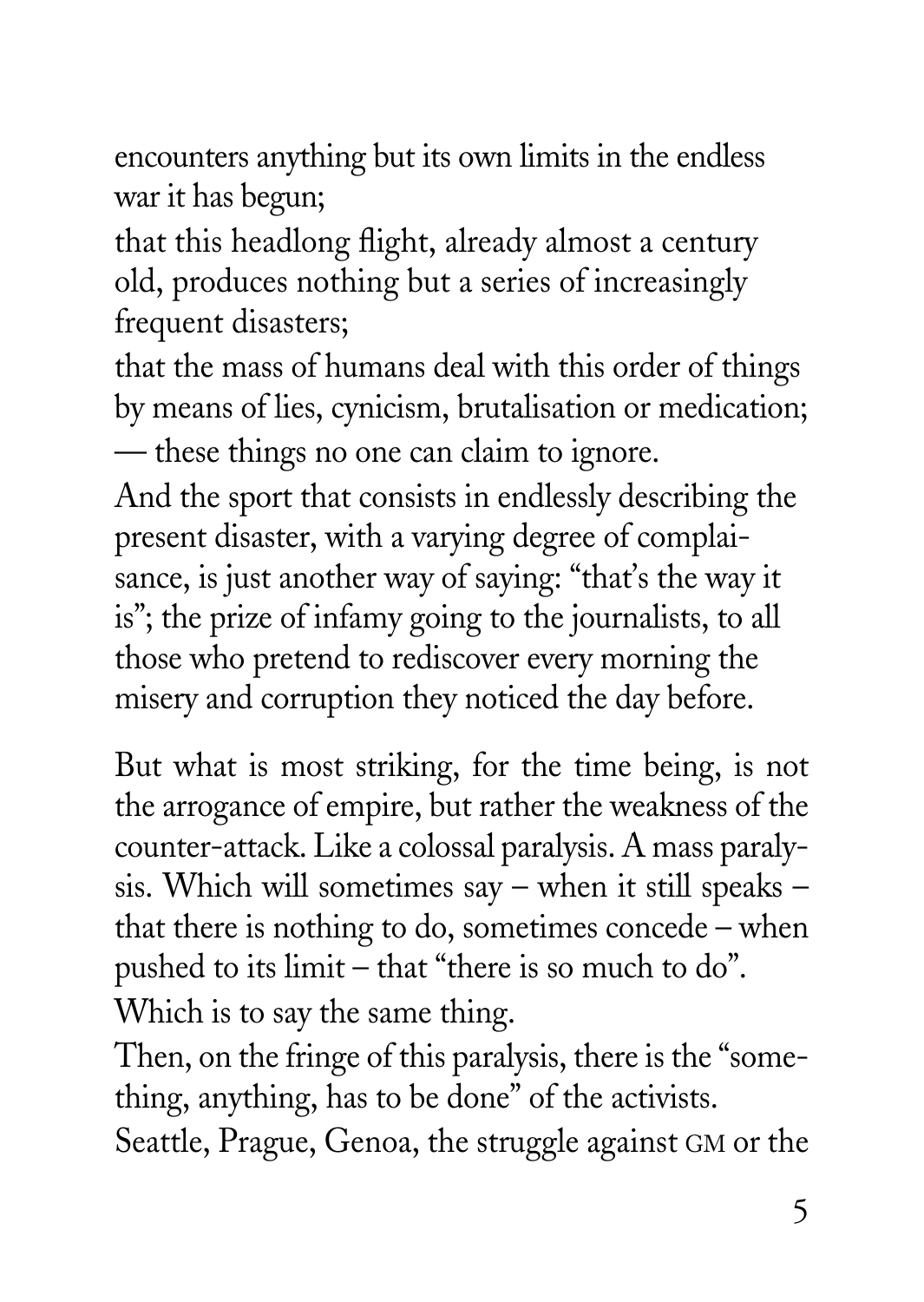movements of the unemployed, we have played our part, we have taken sides in the struggles of these last years; and certainly not the side of ATTAC or the *Tute Bianche*.

The folklore of protests no longer entertains us.

In the last decade, we have seen the dull monologue of Marxism-Leninism regurgitate from still juvenile mouths.

We have seen the purest anarchism negate *also* what it cannot comprehend.

We have seen the most tedious economism – that of *Le Monde Diplomatique* – becoming the new popular religion. And *Negriism* imposing itself as the only alternative to the intellectual rout of the global left.

Leftist militantism has everywhere gone back to raising its tottering constructions, its depressive networks, until exhaustion.

It took no more than three years for the cops, unions, and other informal bureaucracies to dismantle the short-lived "anti-globalisation movement". To control it. To divide it into separate "areas of struggle", each as profitable as it is sterile.

In these times, from Davos to Porto Alegre, from the MEDEF to the CNT, capitalism and anti-capitalism describe the same absent horizon. The same truncated prospect of *managing the disaster*.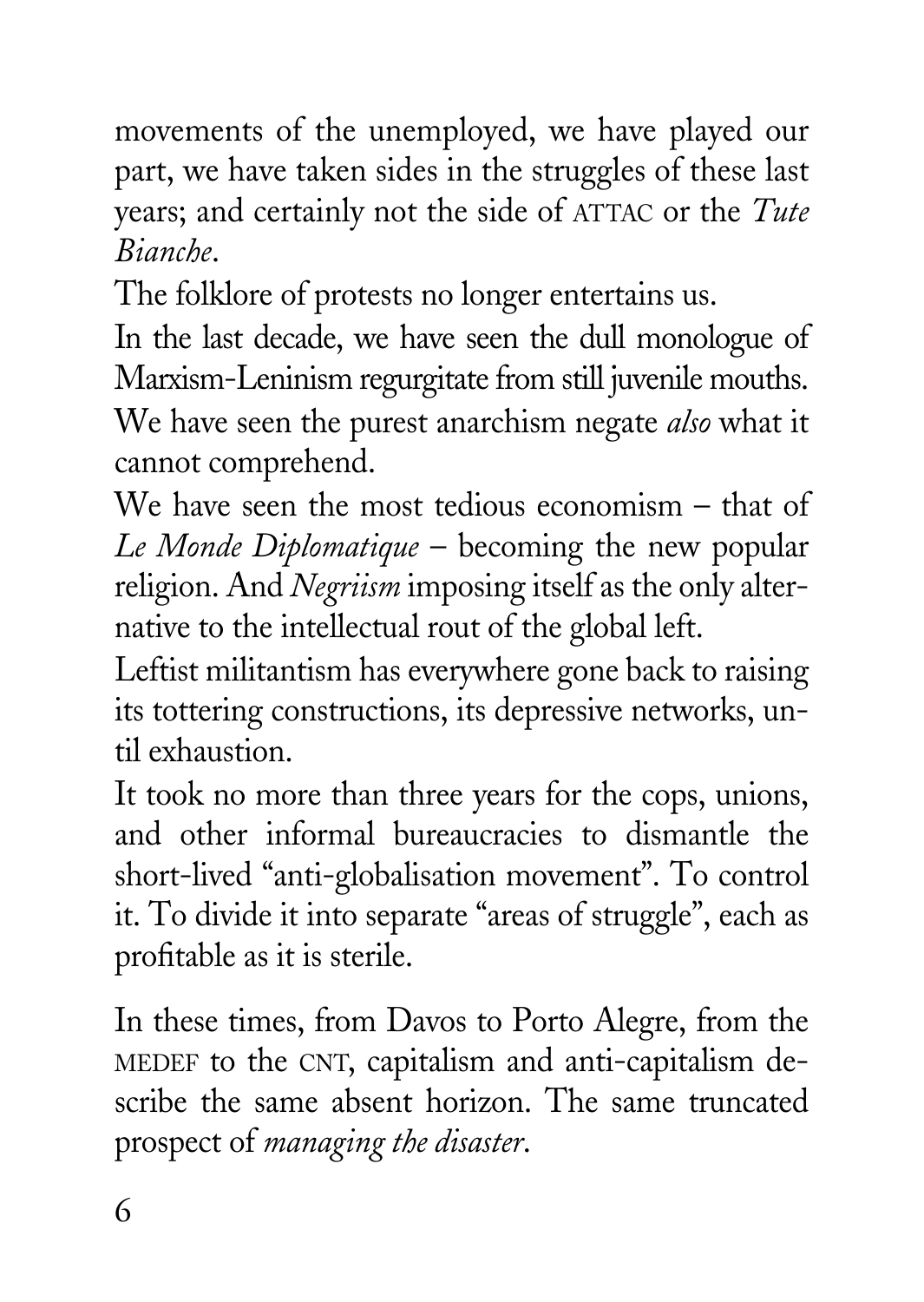What eventually opposes this prevailing desolation is merely another desolation, just one that is not as wellstocked.

Everywhere there is the same idiotic idea of happiness. The same games of power that are paralysed with fear. The same disarming superficiality. The same emotional illiteracy. The same desert.

We say that these times are a desert, and that this desert incessantly deepens. This is no poetic device, it is evident. An evident which harbours many others. Notably the rupture with all that protests, all that denounces, and all that glosses over the disaster.

Whoever denounces exempts themselves.

Everything appears as if leftists were accumulating reasons to revolt the same way a manager accumulates the means to dominate. That is to say *with the same delight*. The desert is the progressive depopulation of worlds – the habit we have adopted to live *as if* we were not of this world. The desert is present in the continuous, massive and programmed proletarianisation of populations, just as it is present in the suburban sprawl of Florida, where the misery lies precisely in the fact that no one *seems* to feel it.

That the desert of our time is not perceived only makes it harsher.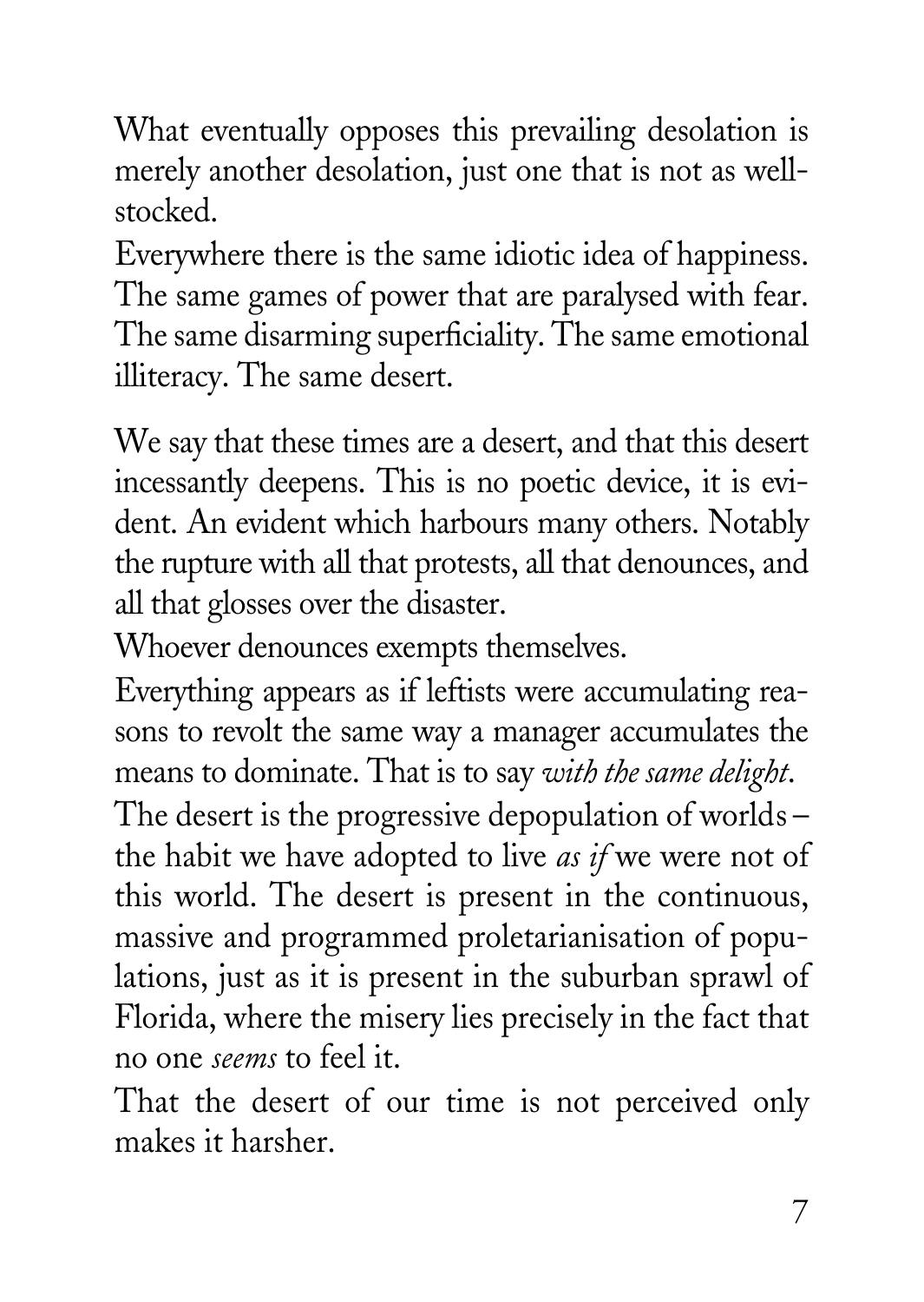Some have tried to name the desert. To point out what has to be fought not as the action of a foreign agent but as a sum of relations. They talked about spectacle, biopower or empire. But this also added to the current confusion.

The spectacle is not an easy abbreviation for the massmedia. It lies as much in the cruelty with which everything endlessly throws us back to our own *image*.

Biopower is not a synonym for social security, the welfare state or the pharmaceutical industry, but it pleasantly lodges itself in the care that we take of our pretty bodies, in a certain *physical* estrangement to oneself as well as to others.

Empire is not some kind of extraterrestrial entity, a worldwide conspiracy of governments, financial networks, technocrats, and multinational corporations. Empire is everywhere *nothing is happening*.

Everywhere *things are working*. Wherever *the normal situation* prevails.

By dint of seeing the enemy as a subject that faces us – instead of *feeling* it as a relationship that *holds us* – we confine ourselves to the struggle against confinement. We reproduce under the pretext of an "alternative" the worst kind of dominant relationships. We start selling as a commodity the very struggle against the commodity. Hence we get the authorities of the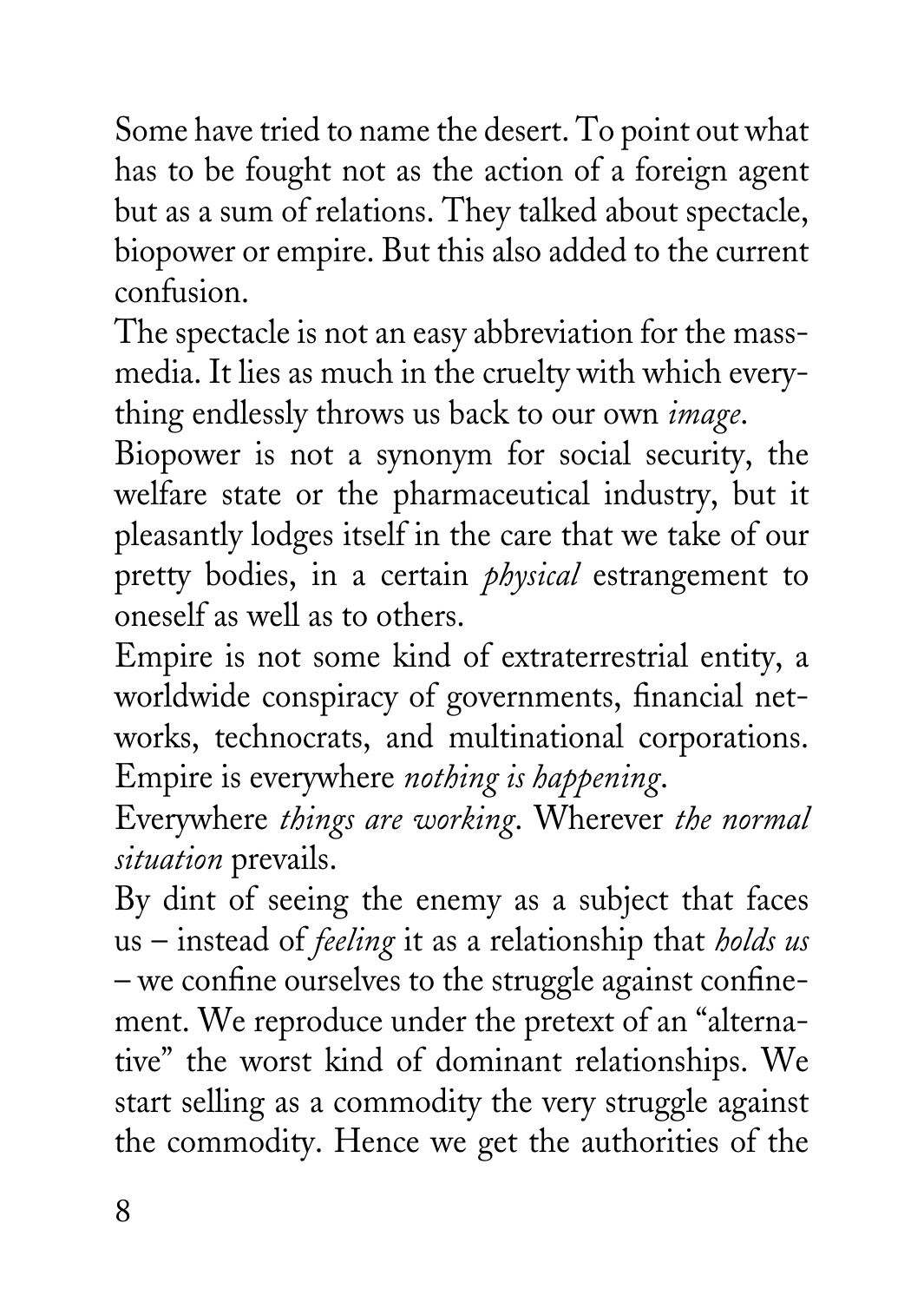anti-authoritarian struggle, chauvinist feminism, and anti-fascist lynchings.

At every moment we are taking part in a situation. Within a situation there are no subjects and objects – I and the other, my desires and reality – only a sum of relationships, a sum of the flows that traverse it.

There is a general context – capitalism, civilisation, empire, call it what you wish – that not only intends to control each situation but, even worse, tries to make sure that there is, as often as possible, *no situation*. The streets and the houses, the language and the affects, and the worldwide tempo that sets the pace of it all, have been adjusted *for that purpose only*. Worlds are everywhere calibrated to slide by or ignore each other. The "normal situation" is this absence of situation.

To get organised means: to start from the situation and not dismiss it. To take sides *within it*. Weaving the necessary material, affective and political solidarities. This is what any strike does in any office, in any factory. This is what any gang does. Any revolutionary or counter-revolutionary party.

To get organised means: to give substance to the situation. Making it real, tangible.

*Reality is not capitalist*.

The position within a situation determines the need to forge alliances, and for that purpose to establish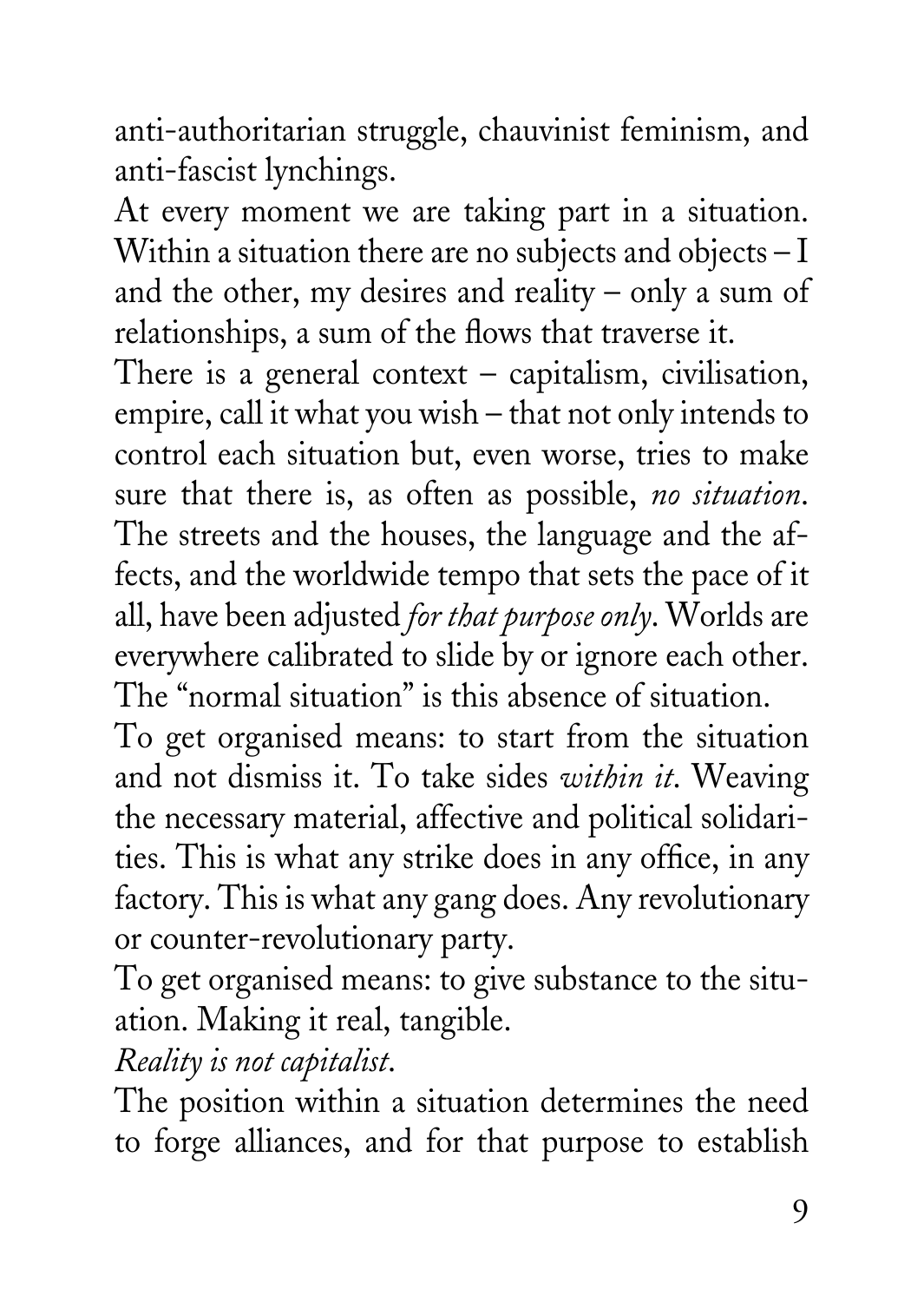some lines of communication, some wider circulation. In turn those new links reconfigure the situation.

The name we give to the situation that we are in is "world civil war". For there is no longer anything that can limit the confrontation between the opposing forces. Not even law, which comes into play as one more form of the generalised confrontation.

The 'we' that speaks here is not a delimitable, isolated we, the we of a group. It is the we *of a position*. In these times this position is asserted as a double secession: secession first with the process of capitalist valorisation; then secession with all the sterility entailed by a mere *opposition* to empire, extra-parliamentary or otherwise; thus a secession with the left. Here "secession" means less a practical refusal to communicate than a disposition to forms of communication so intense that, when put into practice, they snatch from the enemy most of its force.

To put it briefly, such a position refers to the force of irruption of the Black Panthers and the collective canteens of the German *Autonomen*, to the tree houses and art of sabotage of the British neo-luddites, to the careful choice of words of the radical feminists, to the mass self-reductions of the Italian autonomists, and the armed joy of the June 2nd Movement.

From now on all friendship is political.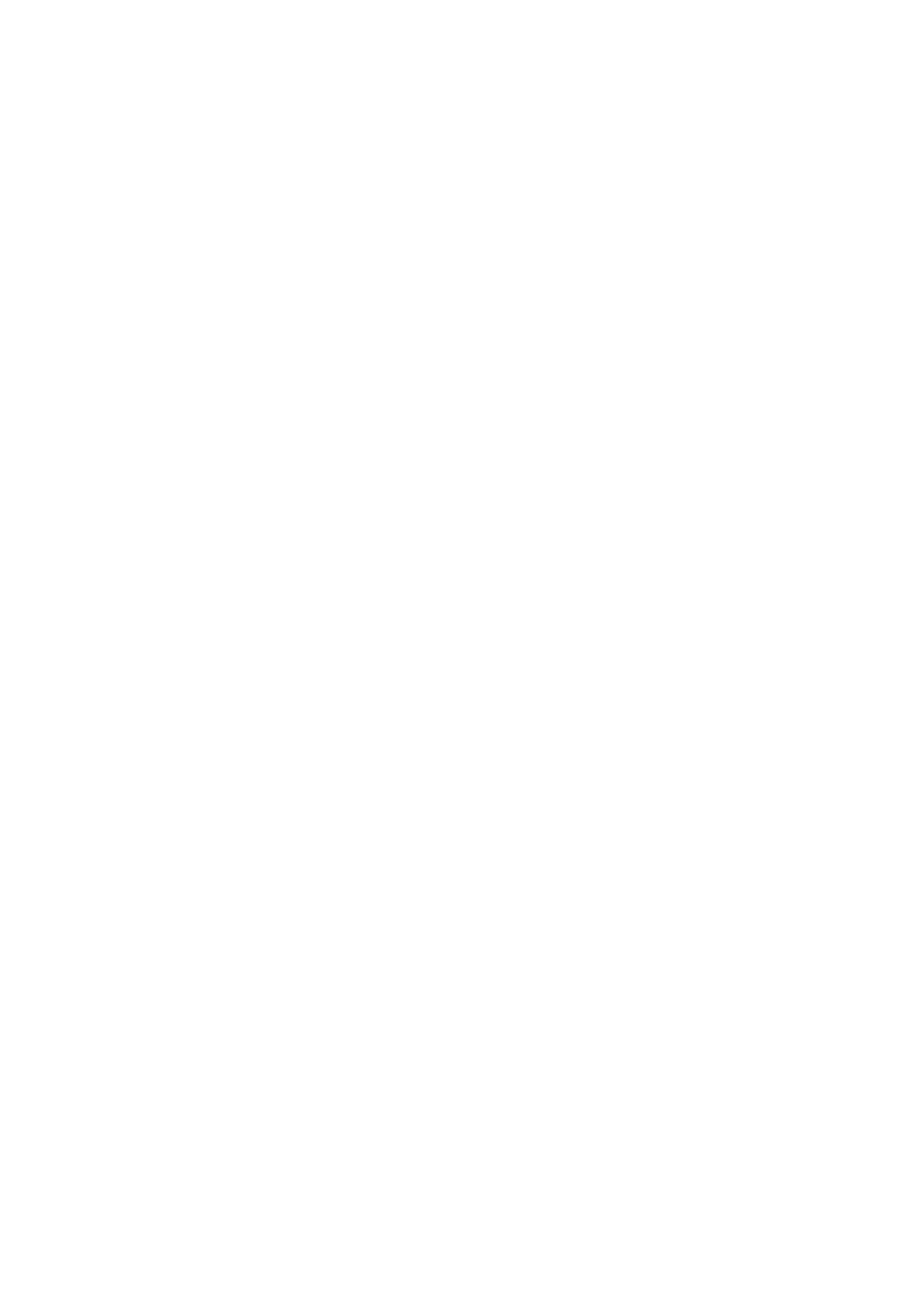#### **Proposition II**

The unlimited escalation of control is a hopeless response to the predictable breakdowns of the system. Nothing that is expressed in the known distribution of political identities is able to lead beyond the disaster.

Therefore, we begin by withdrawing from them. We contest nothing, we demand nothing. We constitute ourselves as a *force*, as a *material* force, as an *autonomous* material force within the world civil war. This call sets out the conditions.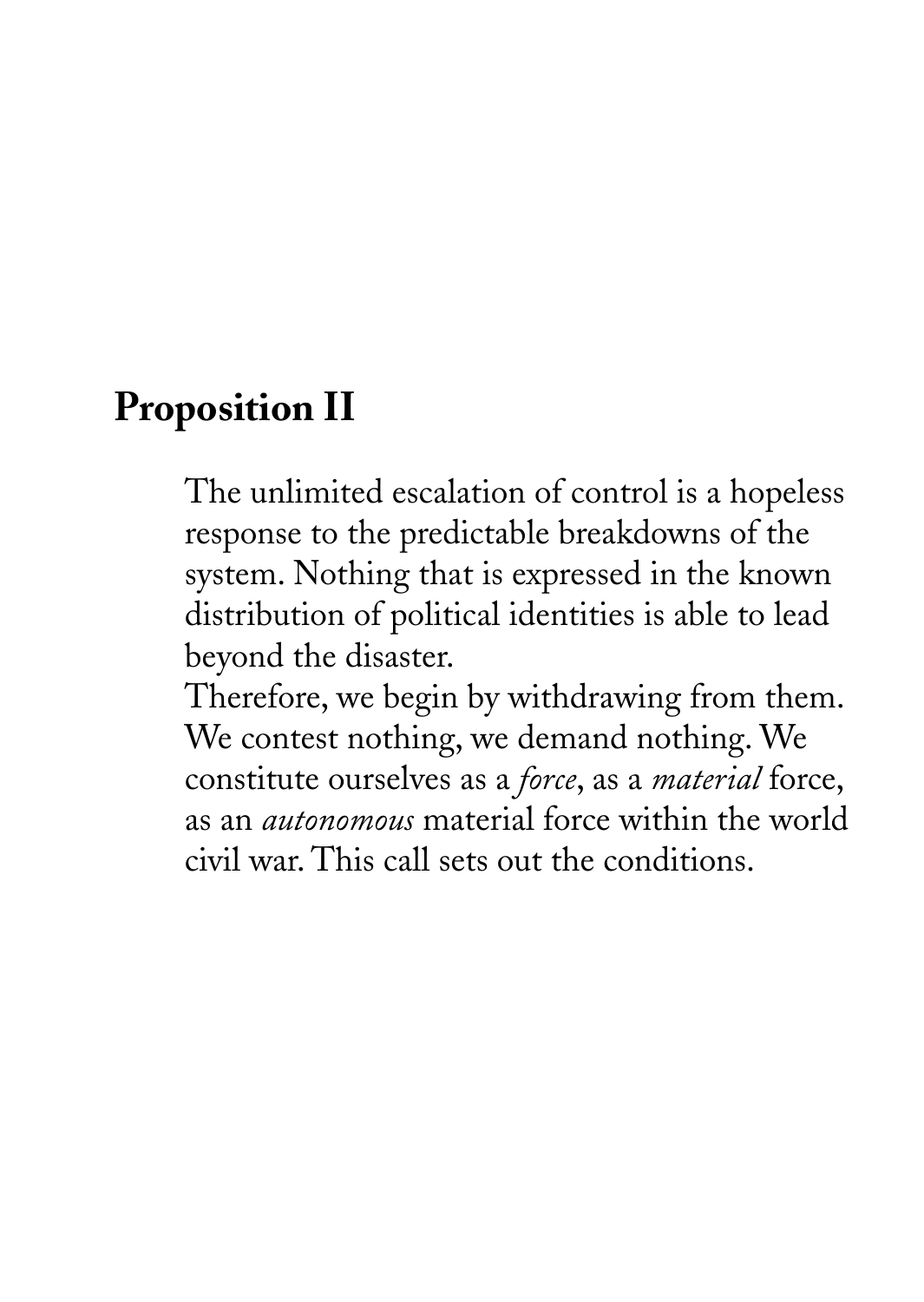## **Scholium**

**HEREA NEW WEAPON** of crowd dispersal, a kind<br>of fragmentation grenade made of wood, is being subjected to live field tests. Meanwhile – in Oregon – demonstrators blocking traffic face sentences of twenty-five years imprisonment. In the field of urban pacification the Israeli army is becoming the most prominent consultant. Experts from all over the world rush to marvel at the latest, most formidable and subtle findings in anti-subversive technology. It would appear that the art of wounding – wounding one to scare a hundred – has reached untold summits. And then there is "terrorism". That is to say, according to the European Commission: "any offence committed intentionally by an individual or a group against one or several countries, their institutions or their populations, and aiming at threatening them and seriously undermining or destroying the political, economic or social structures of a country." In the United States there are more prisoners than farmers.

As it is reorganised and progressively recaptured, public space is covered with cameras. Not only is any surveillance now possible, it has become *acceptable*. All sorts of lists of "suspects" circulate from department to department, and we can scarcely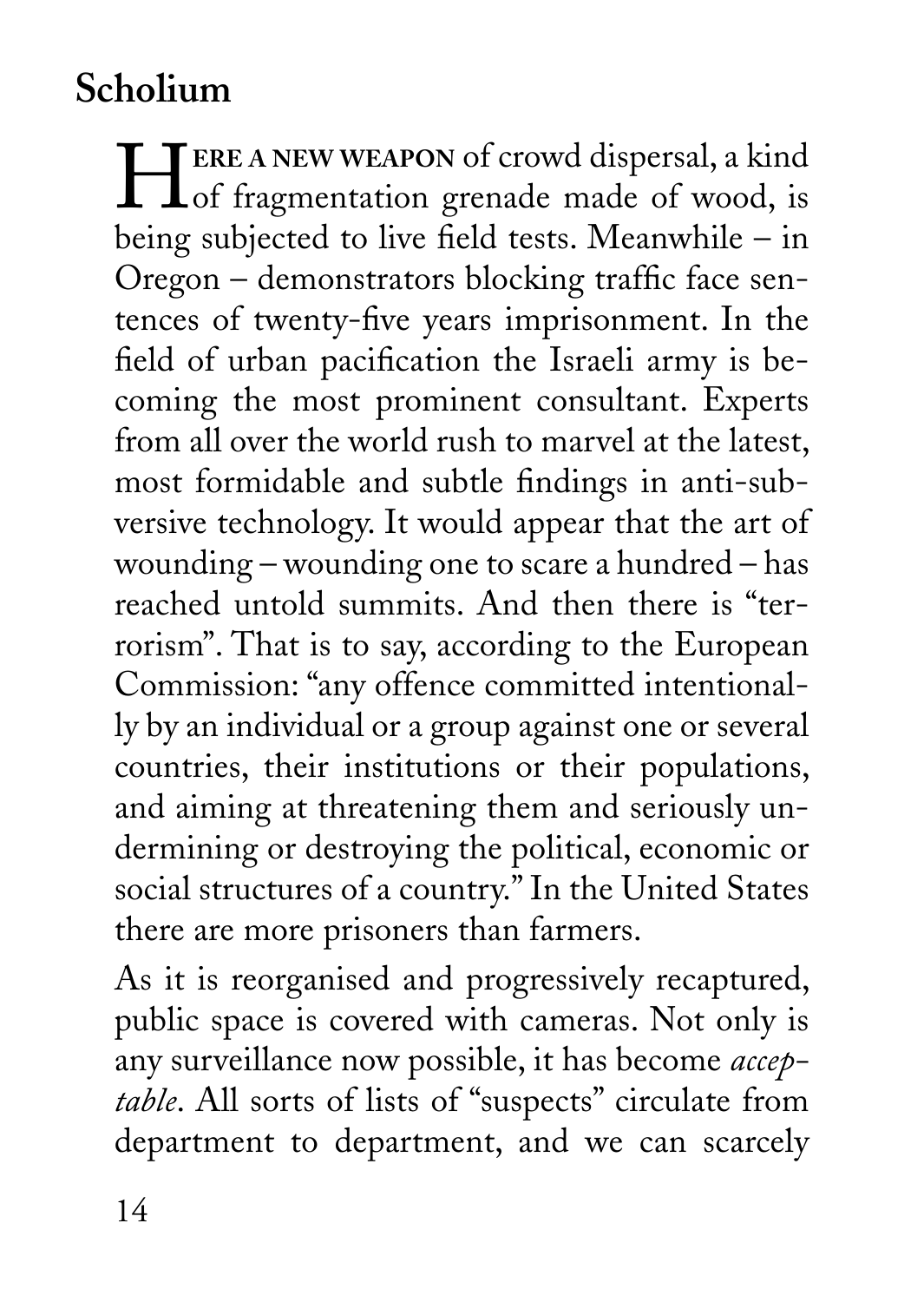guess their probable uses. The social space once traversed by *flâneurs* is now militarily marked and sealed, and its ties of chatter and gossip have been transformed into recriminate whispers, the substance of new micro-legal constraints. In the UK the Anti Social Behaviour Orders have turned the most petty disputes among neighbours into personally tailored edicts of exile, banishing a marked individual from a street corner or proscribing the wearing of hooded tops within a specific zone. Meanwhile the Metropolitan Police, working with members of the special forces, pursue their campaign against terror with a series of "mistaken" shootings. A former head of the CIA, one of those people who, *on the opposing side*, get organised rather than get indignant, writes in *Le Monde*: "More than a war against terrorism, what is at stake is the extension of democracy to the parts of the [Arab and Muslim] world that threaten liberal civilisation. For the construction and the defence of which we have worked throughout the 20th century, during the First, and then the Second World War, followed by the Cold War – or Third World War." Nothing in this shocks us; nothing catches us una-

wares or radically alters our feeling towards life. We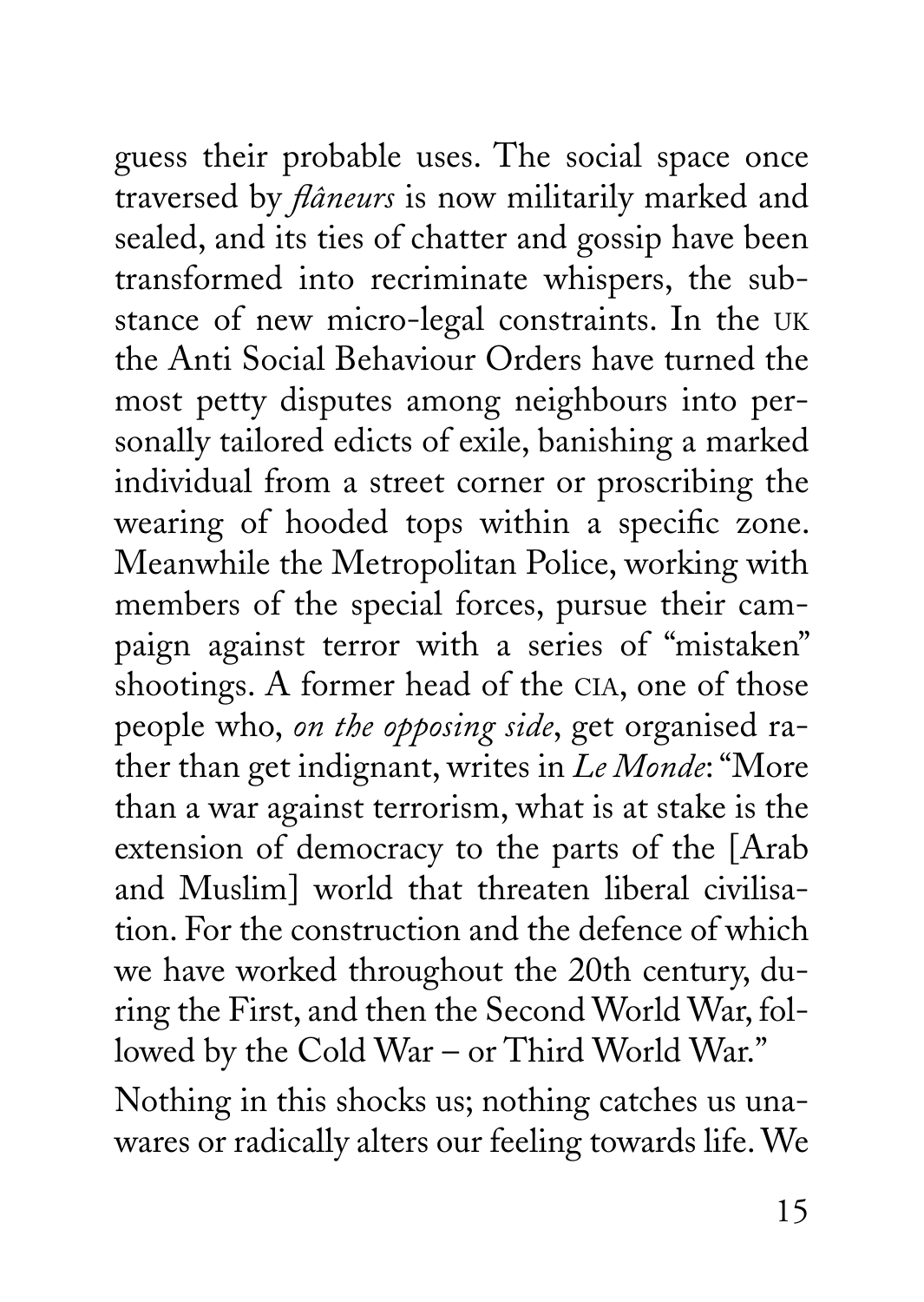were born *inside* the catastrophe and with it we have drawn up a strange and peaceable relation of habit.

Almost an intimacy. For as long as we can remember we have received no news other than that of the world civil war.

We have been raised as survivors, as *surviving machines*. We have been raised with the idea that life consisted in walking; walking until you collapse among other bodies that walk identically, stumble, and then collapse in turn in indifference. Ultimately the only novelty of the present times is that none of this can be hidden anymore, that in a sense *everyone knows it.* Hence the most recent hardening of the system: its inner workings are plain, it would be useless to try and conjure them away.

Many wonder how no part of the left or far-left, that none of the known political forces, is capable of opposing this course of events. "But we live in a democracy, right?" They can go on wondering as long as they like: nothing that is expressed in the framework of politics will ever be able to limit the advance of the desert, because politics *is part of the desert*.

We do not say this in order to advocate some ex-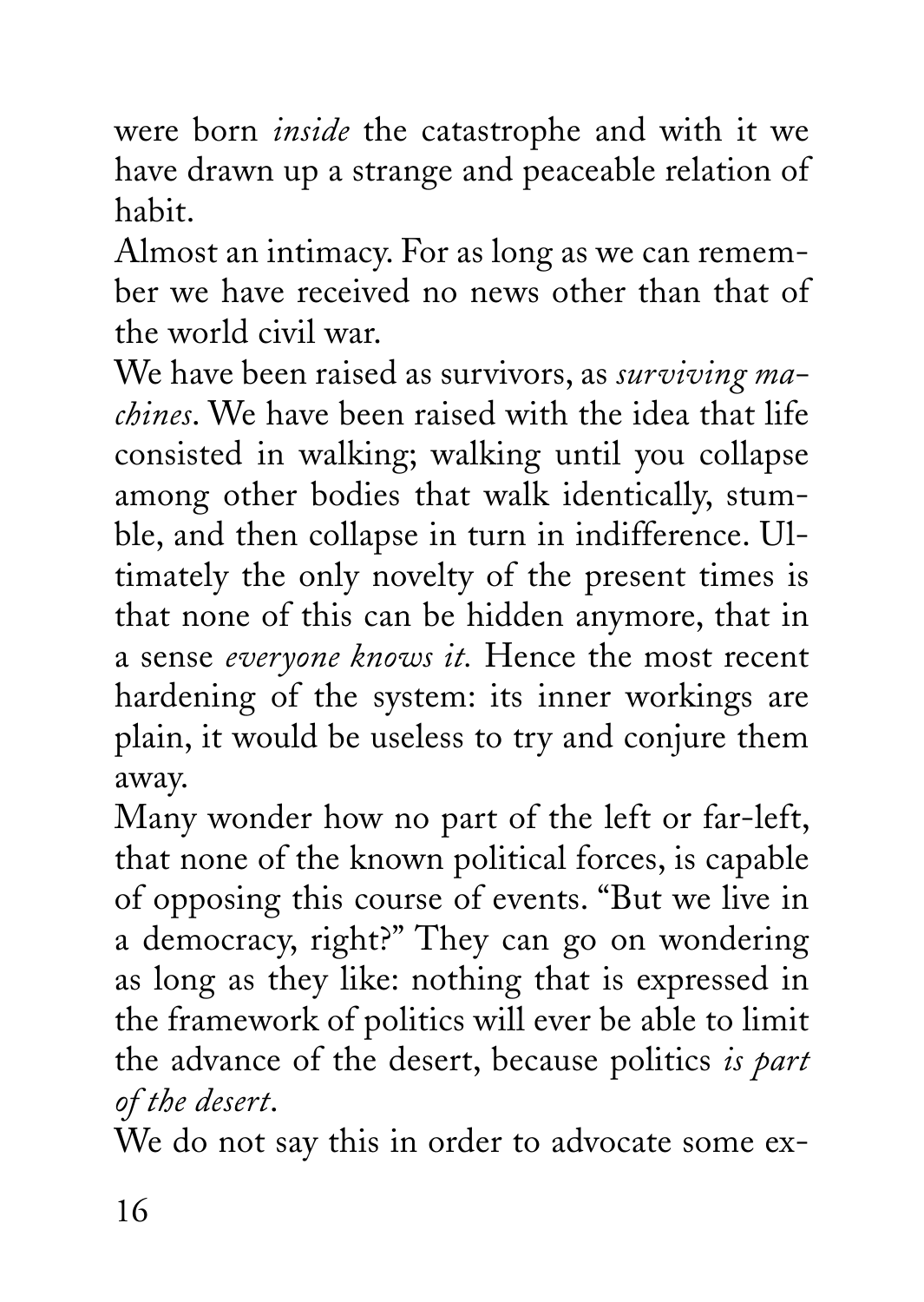tra-parliamentary politics as an antidote to liberal democracy. The popular manifesto "We are the Left", signed a couple of years ago by all the citizen collectives and "social movements" to be found in France, expresses well enough the logic that has for thirty years driven extra-parliamentary politics: we do not want to seize power, overthrow the state, etc.; *so* we want it to recognise us as valid interlocutors.

Wherever the classical conception of politics prevails, prevails the same impotence in front of the disaster. That this impotence is widely distributed between a variety of eventually *reconcilable* identities does not make the slightest difference. The anarchist from the FA, the council communist, the Trotskyist from ATTAC and the Republican Congressman start from the same amputation, propagate the same desert.

Politics, for them, is what is settled, said, done, decided between men. The assembly that gathers them all, that gathers all human beings *in abstraction from their respective worlds*, forms the ideal political circumstance. The economy, the economic sphere, ensues logically: as a necessary and impossible management of all that was left at the door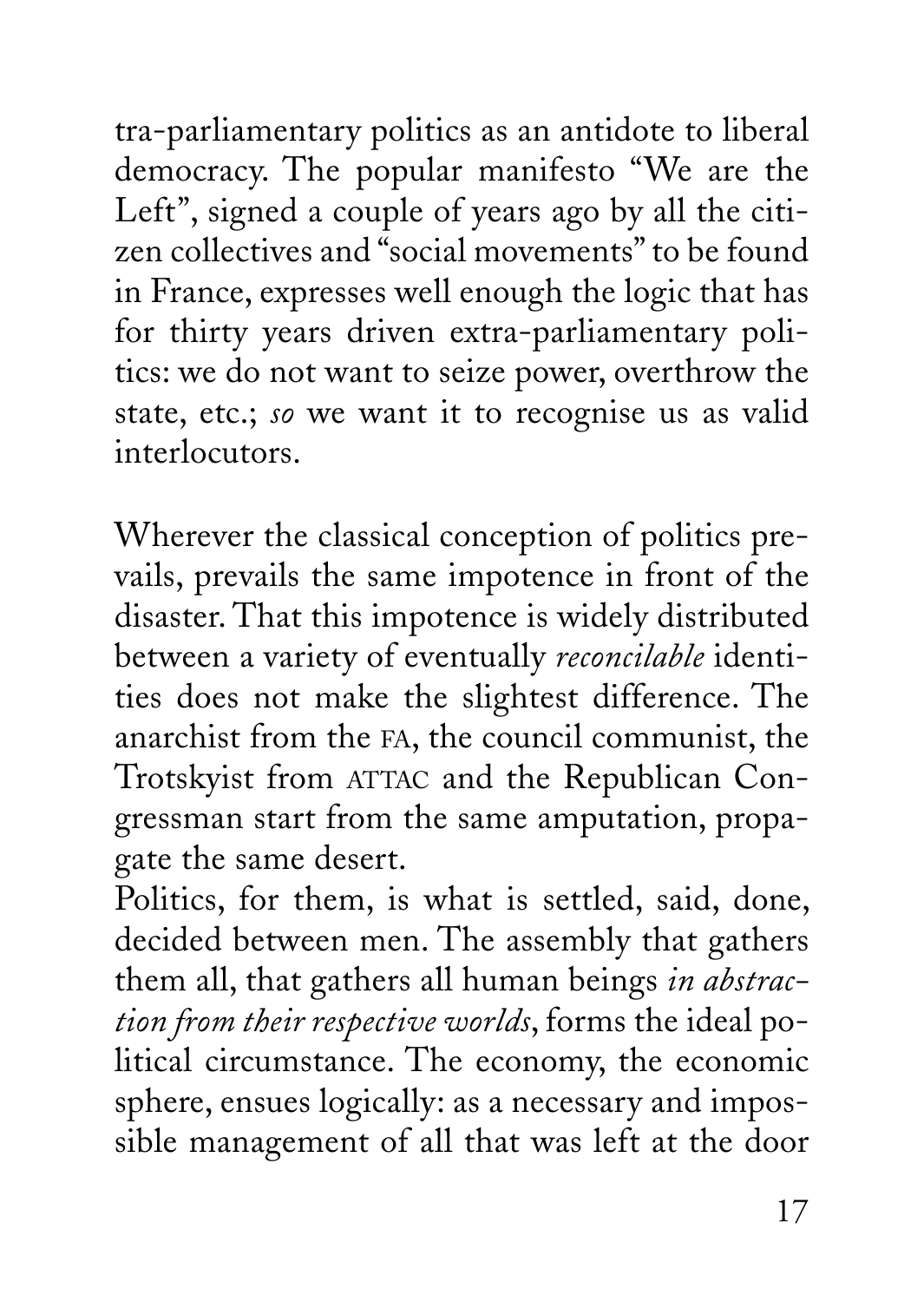of the assembly, of all that was constituted, thus, as non-political and so becomes subsequently: family, business, private life, leisure, passions, culture, etc.

That is how the classical definition of politics spreads the desert: by abstracting humans from their worlds, by disconnecting them from the network of things, habits, words, fetishes, affects, places, solidarities that make up their world, their *sensible* world, and that gives them their specific substance.

Classical politics is the glorious stagecraft of bodies without worlds. But the theatrical assembly of political individualities cannot mask the desert that it is. There is no human society separated from the sum of beings. There is a plurality of worlds. Of worlds that are all the more real because they are shared. And that coexist.

The political, in truth, is the play between the different worlds, the alliance between those that are compatible and the confrontation between those that are irreconcilable.

Therefore we say that the central political fact of the last thirty years went unnoticed. Because it took place at such a deep level of reality that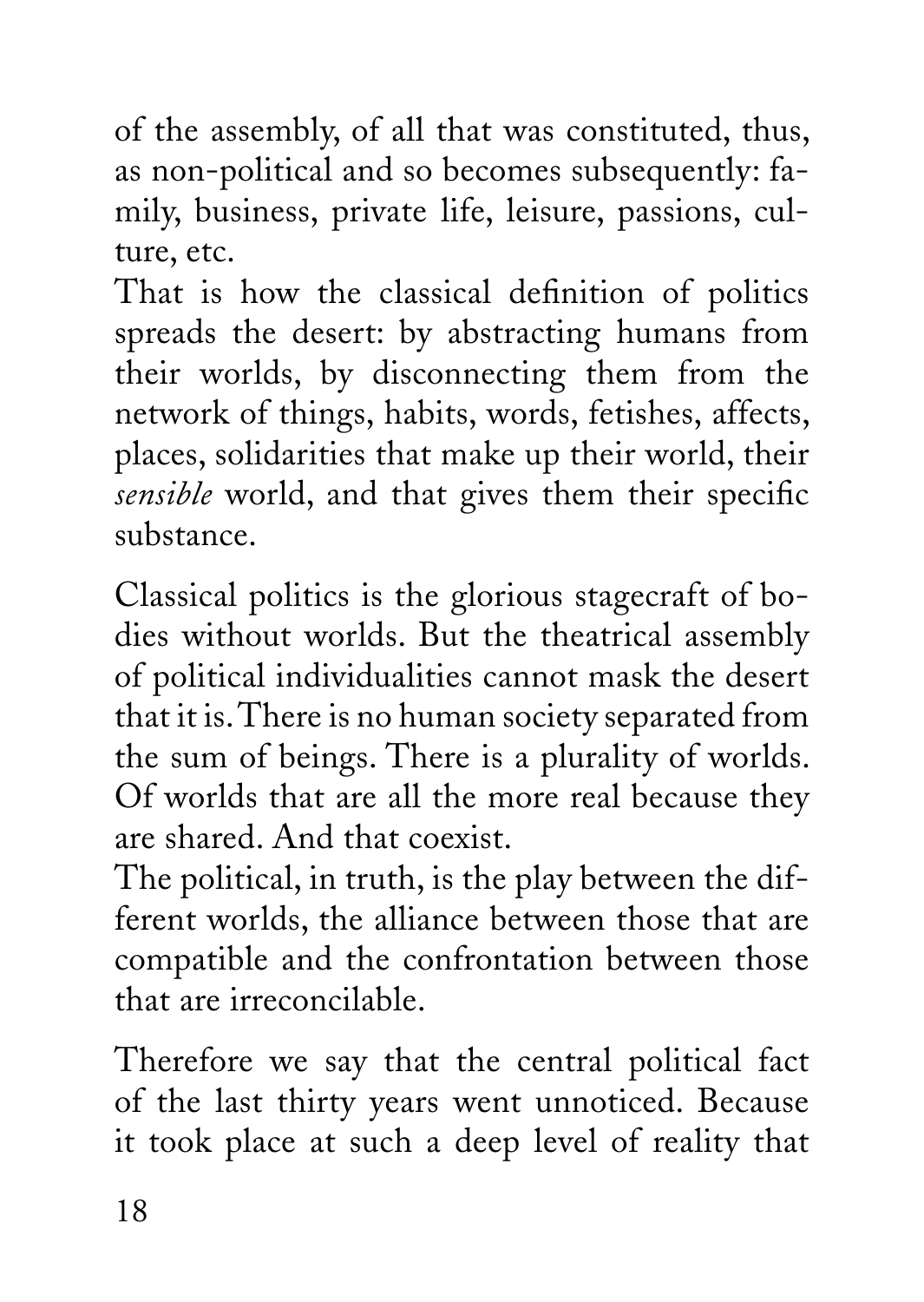it cannot be considered as "political" without bringing about a revolution in the very notion of the political. Because this level of reality is also the one where the division is elaborated between what is regarded as real and what is not. This central fact is the triumph of existential liberalism. The fact that it is now considered natural for everyone to relate to the world on the basis of his *own* distinct life. That life consists in a series of *choices*, good or bad. That each one can be defined by a set of qualities, of *properties*, that make him or her, by their variable weighting, a sole and irreplaceable being. That the idea of the *contract* adequately epitomises the relations of commitment between individuals, and the idea of respect epitomises all virtue. That language is only a tool to come to an understanding.

That the world is composed on the one hand of things to manage and on the other of an ocean of atomic individuals. Which in turn have an unfortunate tendency to turn into things, by letting themselves get managed.

Of course, cynicism is only one of the possible features of the infinite clinical picture of existential liberalism. It also includes depression, apathy, im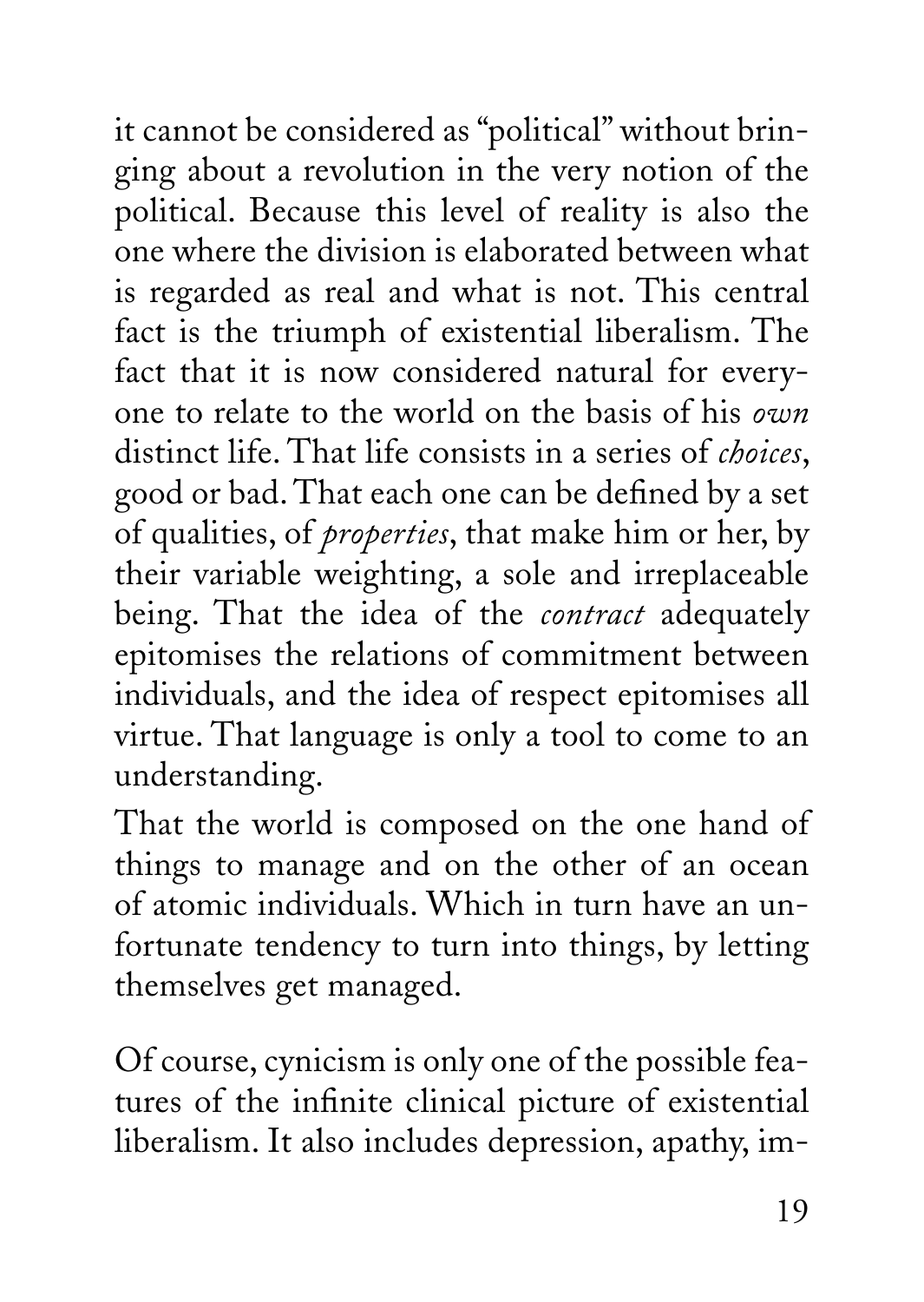munodeficiency (every immune system is intrinsically collective), dishonesty, judicial harassment, chronic dissatisfaction, denied attachments, isolation, illusions of citizenship and the loss of all generosity.

Existential liberalism has propagated its desert so well that in the end even the most sincere leftists express their utopia in its own terms. "We will rebuild an egalitarian society to which each makes his or her contribution and from which each gets the satisfactions he expects from it. [...] As far as individual desires are concerned, it could be egalitarian if each consumes in proportion to the efforts he or she is ready to contribute. Here again the method of measurement of the effort contributed by each will have to be redefined." This is the language chosen by the organisers of the "alternative, anti-capitalist, and anti-war village" against the G8 summit in Evian in a text entitled *When capitalism and wage labour will have been abolished!* Here is a key to the triumph of empire: managing to keep in the background, to surround with silence the very ground on which it manoeuvres, the front on which it fights the decisive battle – that of the shaping of the *sensible*, of the forming of sensibilities. In such a way it preventively paralyses any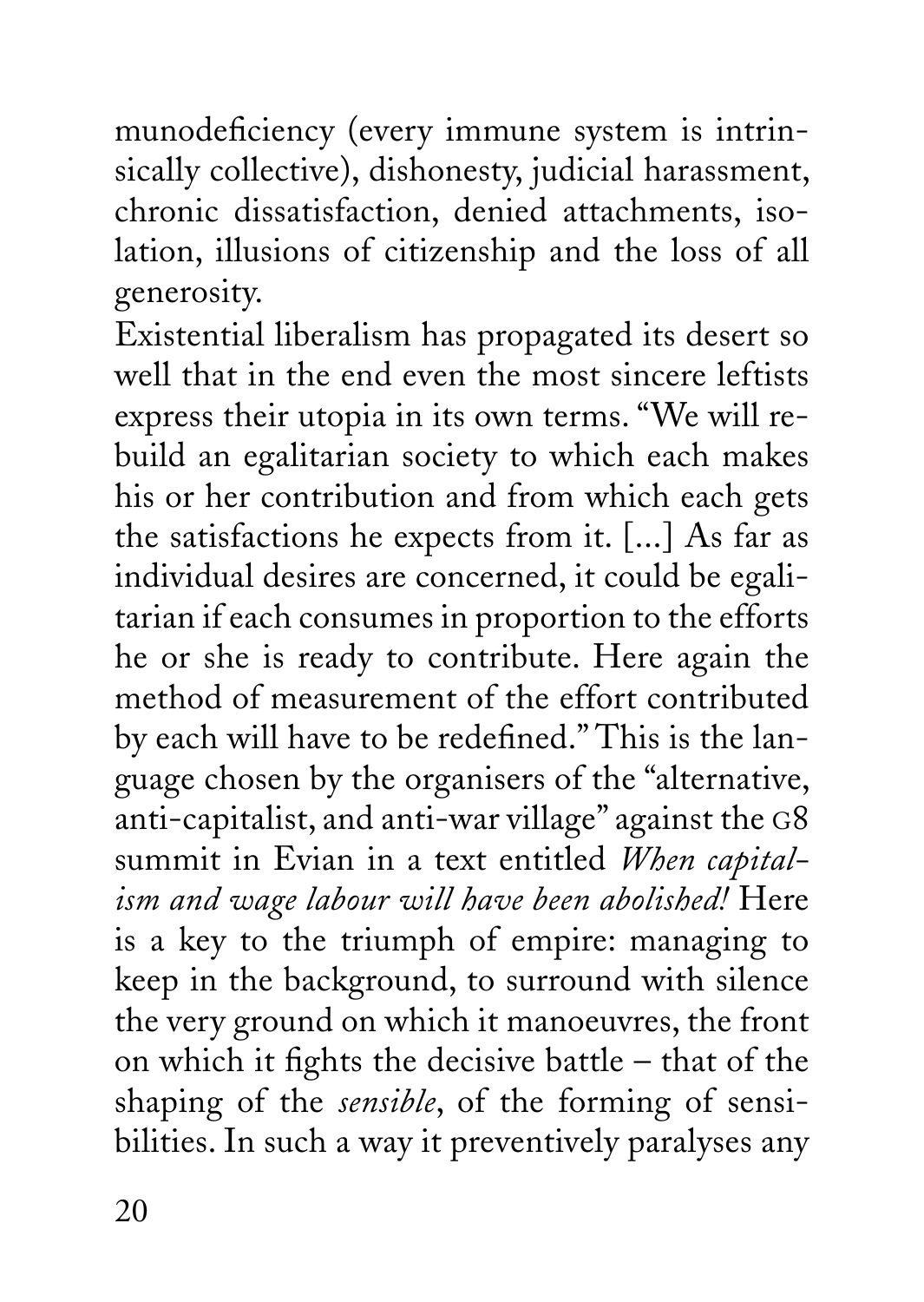defence in the very moment of its operation, and ruins the very *idea* of a counter-offensive. The victory is won whenever the leftist militant, at the end of a hard day of "political work", slumps in front of the latest action movie.

When they see us withdraw from the painful rituals – the general assembly, the meeting, the negotiation, the protest, the demand – when they hear us speak about the *sensible* world rather than about work, papers, pensions, or freedom of movement, leftist militants give us a pitying look. "The poor guys", they seem to say, "they have resigned themselves to minority politics, they have retreated into their ghetto, and renounced any widening of the struggle. They will never be a movement." But we believe exactly the opposite: it is they who resign themselves to minority politics by speaking their language of false objectivity, whose weight consists only in repetition and rhetoric. Nobody is fooled by the veiled contempt with which they talk about the worries "of the people", and that allows them to switch from the unemployed person to the illegal immigrant, from the striker to the prostitute *without ever putting themselves at stake* – for this contempt forms part of the sensibly evident. Their will to "widen" is just a way to flee *those who are al-*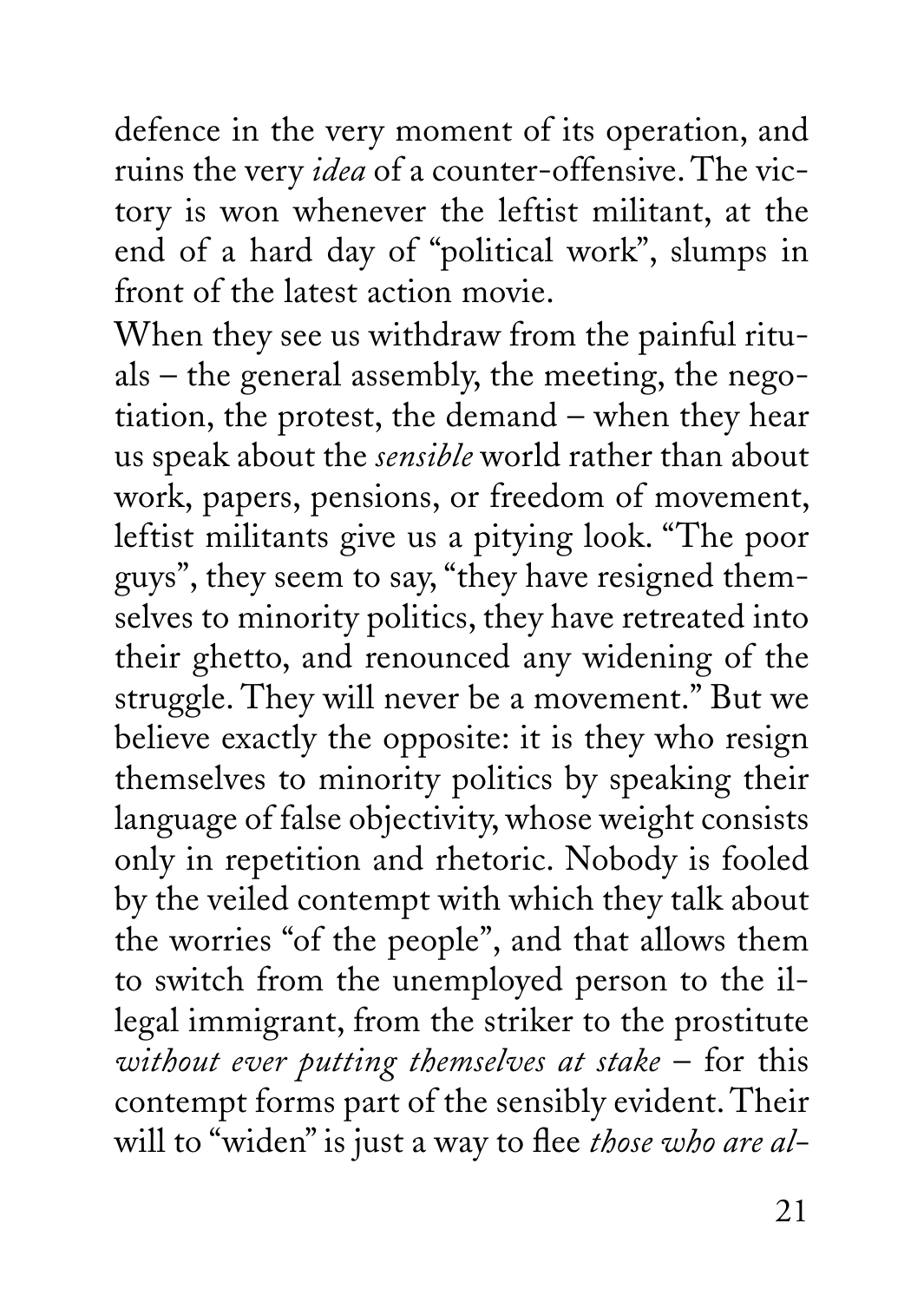*ready there*, and with whom, above all, they would fear to live. And finally, it is they who are reluctant to admit the political meaning of the sentiments, who can only count on *sentimentality* for their pitiful proselytising. All in all, we would rather start from small and dense nuclei than from a vast and loose network. We have known these spineless arrangements long enough.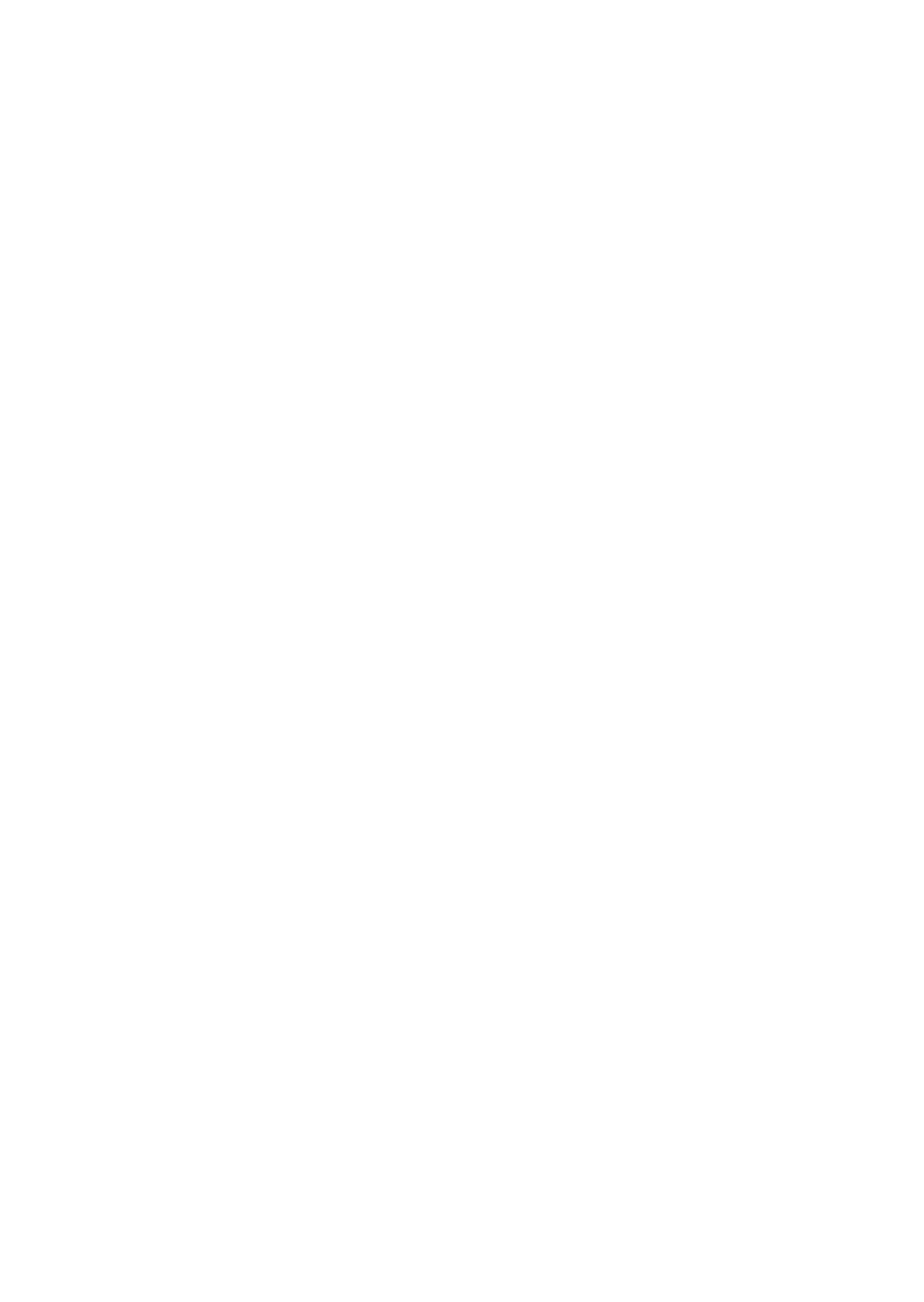#### **Proposition III**

Those who would respond to the urgency of the situation with the urgency of their *reaction* only add to the general asphyxiation.

Their manner of intervention implies the rest of their politics, of their *agitation*.

As for us, the urgency of the situation just allows us to be rid of all considerations of legality or legitimacy. Considerations that have, in any case, become uninhabitable.

That it might take a generation to build a victorious revolutionary movement in all its breadth does not cause us to waver.

We envisage this with serenity.

Just like we serenely envisage the *criminal* nature of our existence, and of our gestures.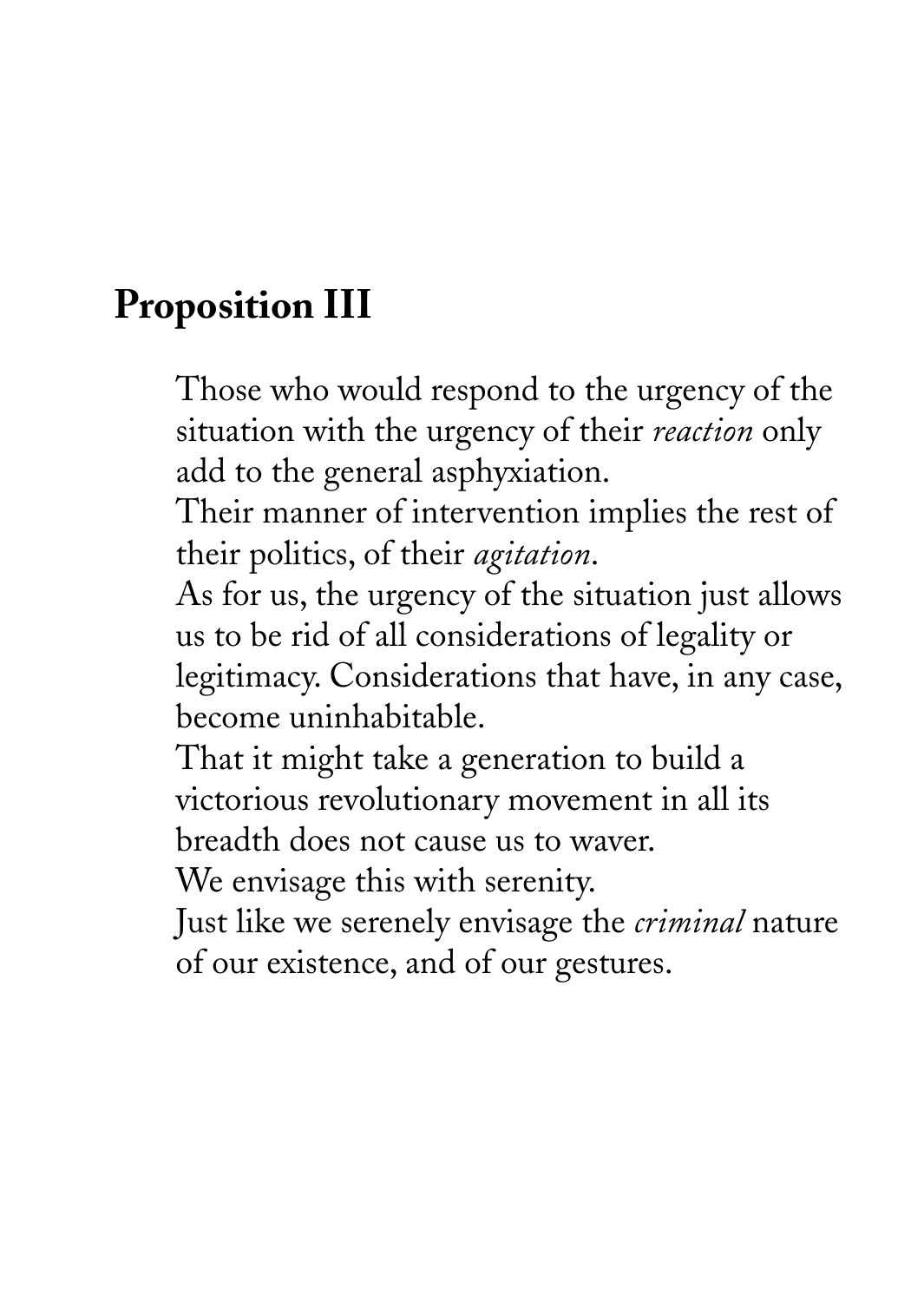### **Scholium**

WE HAVE KNOWN, we still know, the temptation of activism.

The counter-summits, the No-Border camps, the occupations, and the campaigns against evictions, new security laws, the building of new prisons; the succession of all of this. The ever-increasing dispersion of collectives responding to the same dispersion of activity.

Running after the movements.

Feeling our power on an ad hoc basis, only at the price of returning each time to an underlying powerlessness.

Paying the high price for each campaign. Letting it consume all the energy that we have. Then moving to the next one, each time more out of breath, more exhausted, more desolated.

And little by little, by dint of *demanding*, by dint of denouncing, becoming incapable of sensing the presumed basis of our engagement, the nature of the urgency that flows through us.

Activism is the first reflex. The *standard* response to the urgency of the present situation. The perpetual mobilisation in the name of urgency is what our bosses and governments have made us used to, even when we fight against them.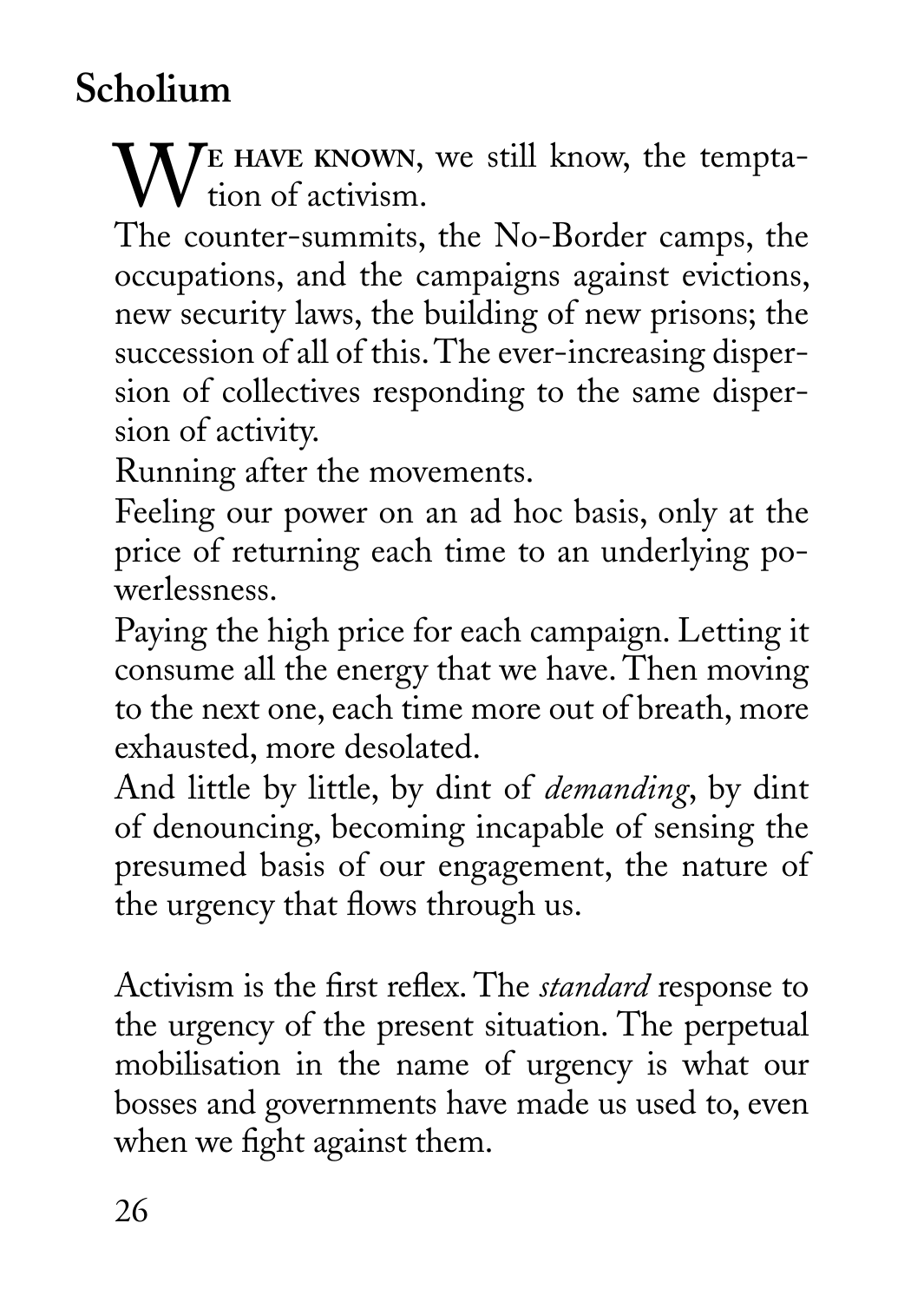Forms of life disappear every day, plant or animal species, human experiences and countless relationships between them all. But our feeling of urgency is linked less to the speed of these extinctions than to their irreversibility, and even more to our inability to repopulate the desert.

Activists mobilise themselves against the catastrophe. But only prolong it. Their haste consumes the little world that is left. The answer of the activist to urgency remains itself *within* the regime of urgency, with no hope of getting out of it or interrupting it. The activist wants to be everywhere. She goes everywhere the rhythm of the breakdown of the machine leads her. Everywhere she brings her pragmatic inventiveness, the festive energy of her opposition to the catastrophe. Without fail, the activist *mobilises*. But she never gives herself the means to understand *how it is to be done*. How to hinder in concrete terms the progress of the desert, in order to establish inhabitable worlds here and now.

We desert activism. Without forgetting what gives it strength: a certain presence to the situation. An ease of movement within it. A way to apprehend the struggle, not from a moral or ideological angle, but from a technical and tactical one.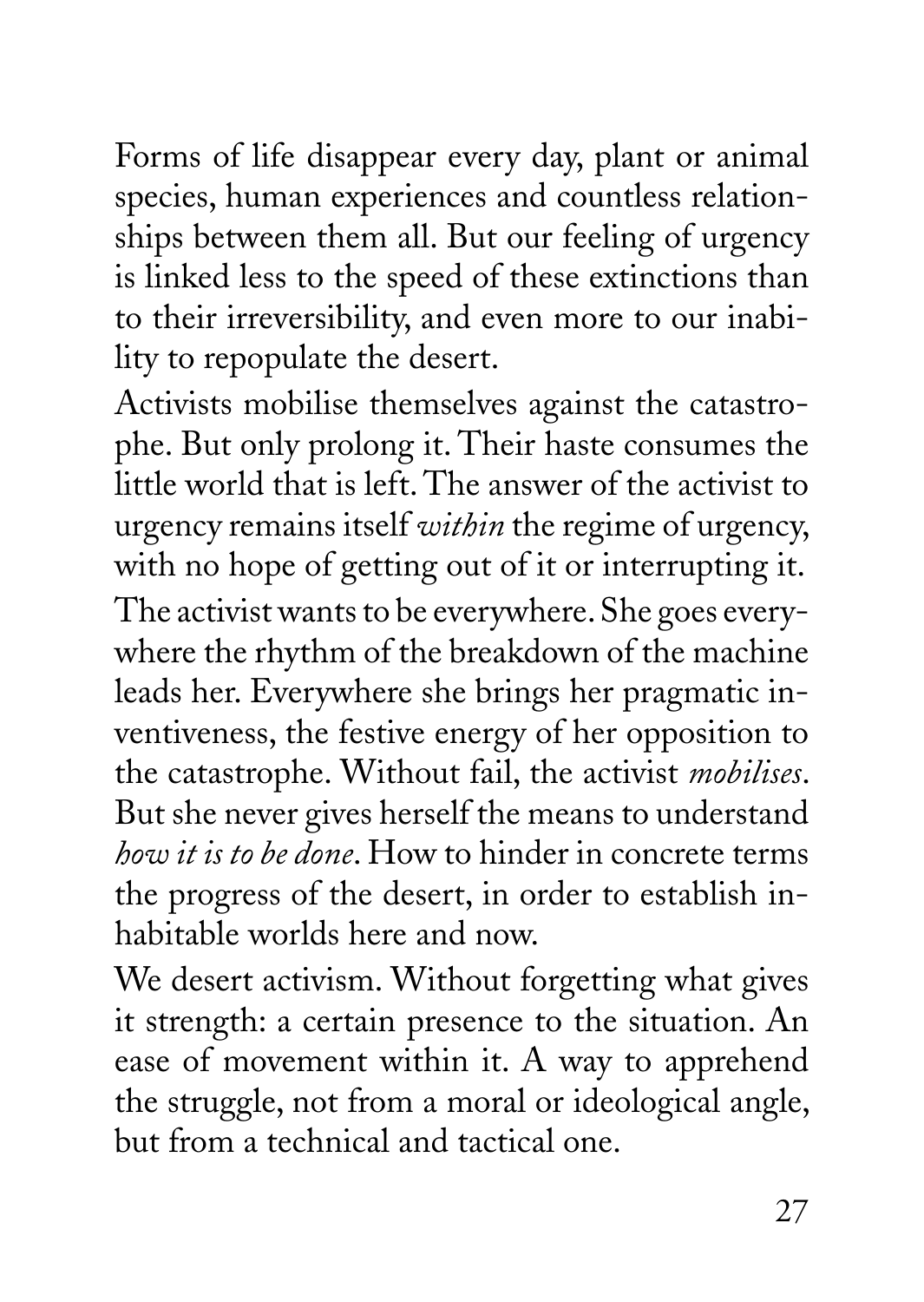Old leftist militantism provides the opposite example. There is something remarkable about the impermeability of militants in the face of situations. We remember a scene in Genoa: about 50 militants of the *Ligue Communiste Révolutionnaire* wave their red flags labelled "100% to the Left." They are motionless, timeless. They vociferate their calibrated slogans, surrounded by peace-police. Meanwhile, a few meters away, some of us fight the lines of *carabinieri*, throwing back teargas canisters, ripping up the sidewalk to make projectiles, preparing Molotov cocktails with bottles found in the trash and gasoline from upturned Vespas. When compelled to comment on us the militants speak of adventurism, thoughtlessness. Their pretext is that the conditions are not right. We say that nothing was missing, that everything was there, but them.

What we desert in leftist militantism is this absence to the situation. Just as we desert the inconsistency to which activism condemns us.

Activists themselves feel this inconsistency. And this is why, periodically, they turn toward their elders, the militants. They borrow their ways, terrains of struggle, slogans. What appeals to them in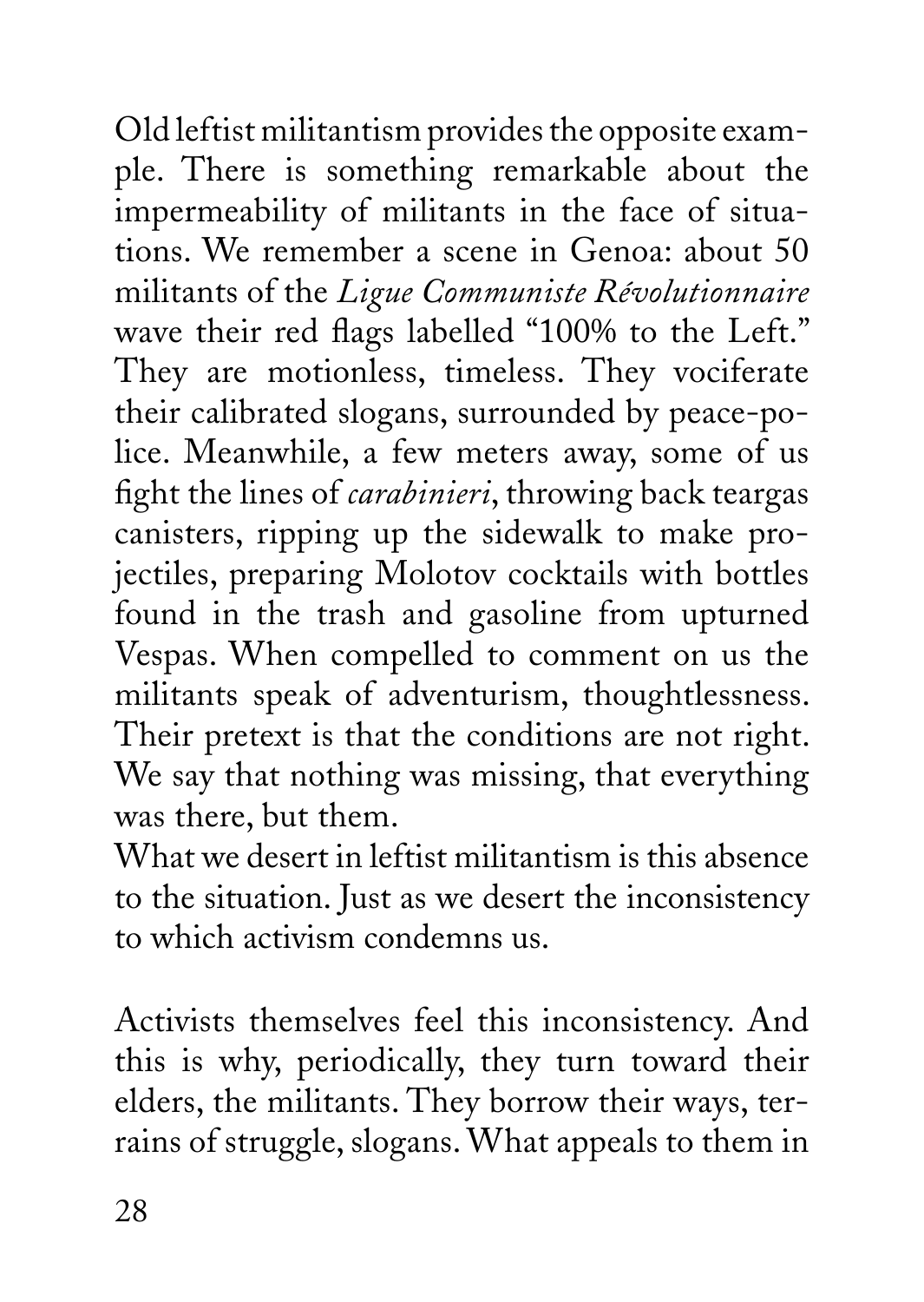leftist militantism is the consistency, the structure, the fidelity they lack. This allows the activists to resort to slogans and demands – "citizenship for all," "free movement of people," "guaranteed income," "free public transport."

The problem with demands is that, formulating needs in terms that make them audible to power, they say *nothing* about those needs, and what real transformations of the world they require. Thus, demanding free public transportation says nothing of our need to travel rather than be transported, of our need for slowness.

But also, demands often end up masking the real conflicts whose stakes they set. Demanding free public transportation only retards the diffusion of the techniques of fare-dodging, at least for this specific milieu. Calling for the free movement of people just eludes the issue of practical escape from the tightening of control.

Fighting for a guaranteed income is, at best, condemning ourselves to the illusion that an improvement of capitalism is necessary to get out of it. Whatever form it takes, it is always the same dead end: the subjective resources mobilised may be revolutionary; yet they remain inserted in a program of radical reforms. Under the pretext of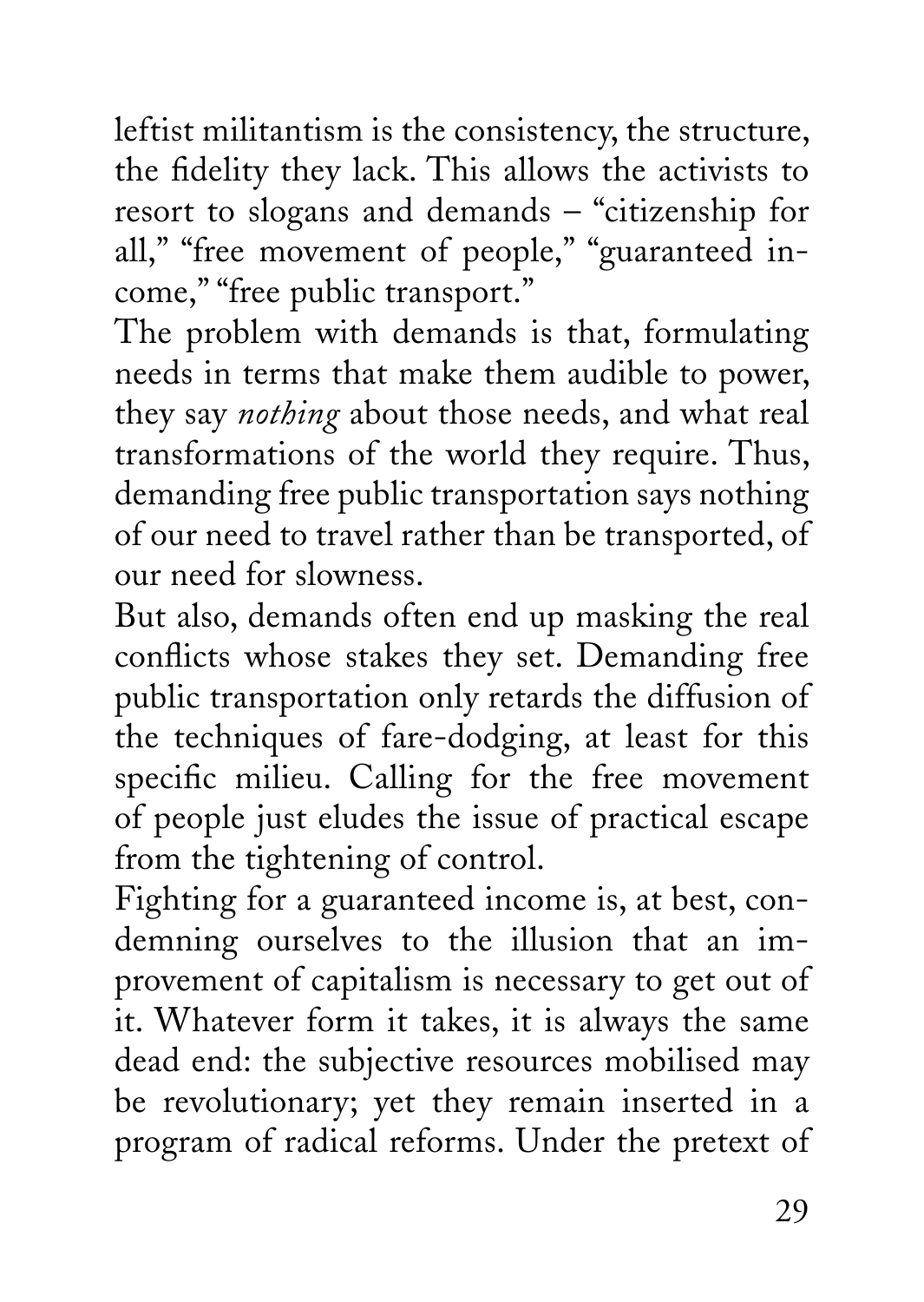overcoming the alternative between reform and revolution we sink into an opportune ambiguity.

The present catastrophe is that of a world actively made uninhabitable. Of a sort of methodical devastation of everything that remained liveable in the relations of humans with each other and with their worlds. Capitalism could not have triumphed over the whole planet if it was not for techniques of power, specifically political techniques. There are all kinds of techniques: with or without tools, corporal or discursive, erotic or culinary, the disciplines and mechanisms of control, and it is pointless to denounce the "reign of technics." The political techniques of capitalism consist first in breaking the attachments through which a group finds the means to produce, in the same movement, the conditions of its subsistence and those of its existence. In separating human communities from countless things – stones and metals, plants, trees that have a thousand purposes, gods, djinns, wild or tamed animals, medicines and psycho-active substances, amulets, machines, and all the other beings with which human groups compose worlds.

Ruining all community, separating groups from their means of existence and from the knowledge linked to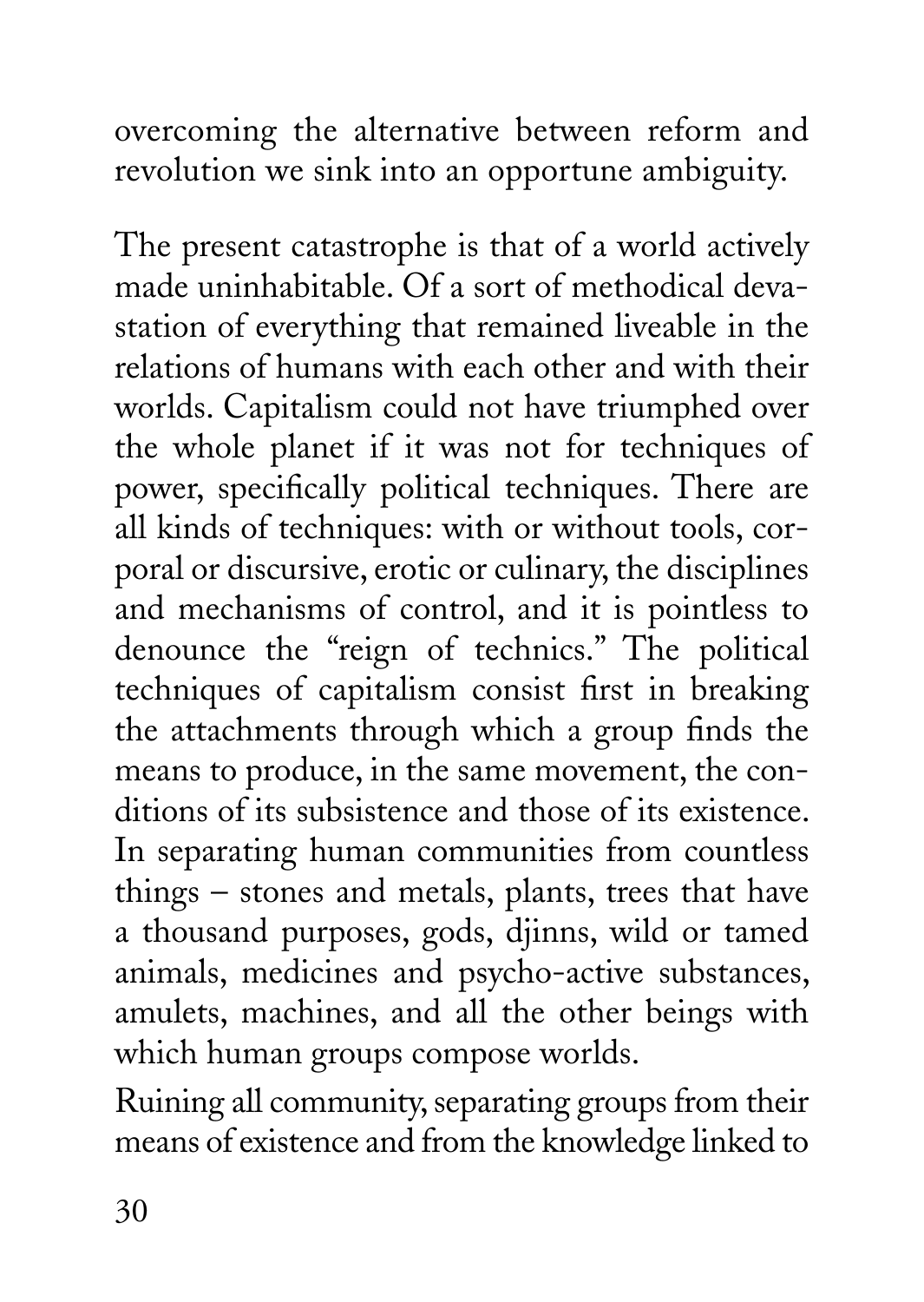them, it is political reason that dictates the incursion of the commodity as the mediator of every relation. Just as the witches had to be disposed of, their medicinal knowledge as well as the communication between the spheres which they allowed to exist, today peasants have to renounce their ability to plant their own seeds in order to maintain the grip of multinational corporations and other bodies of agricultural policy.

These political techniques of capitalism find their maximal point of concentration in the contemporary metropole. The metropole is the place where, in the end, there is almost nothing left to reappropriate. A milieu in which everything is done so the human only relates to himself, only creates himself separately from other forms of existence, uses or rubs shoulders with them without ever *encountering* them.

In the background of this separation, and to make it durable, the most minor attempt at disregarding commodity relationships has been made criminal.

The field of legality was long ago reduced to the multiple constraints which make life impossible, through wage labour or self-management, voluntary aid or leftist militancy.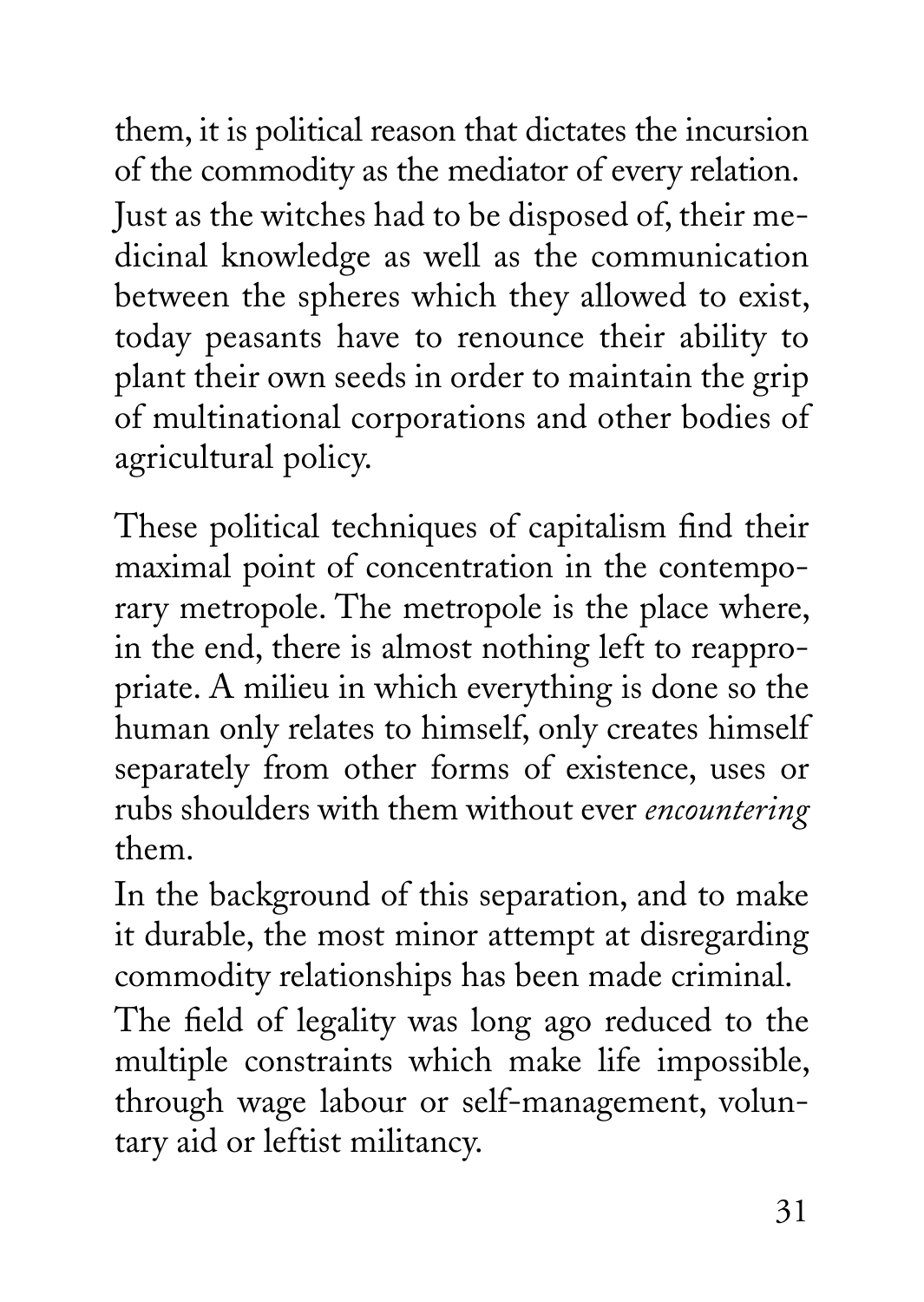As this field becomes always more uninhabitable, everything that can contribute to making life possible has been turned into a crime.

Where activists claim that "No one is illegal" one must recognise the opposite: today an entirely legal existence would be entirely submissive.

There is tax evasion, fictitious employment, insider dealings and fake bankruptcies, embezzlement of grants and insurance fraud, forged documents and welfare scams. There are the voyages across borders in aeroplane baggage holds, the trips without a ticket through a town or a country. Fare-dodging and shoplifting are the daily practices of thousands of people in the metropole. And there are illegal practices of trading seeds that have saved many plant species. There are illegalities that are more functional than others for the capitalist worldsystem. There are some that are tolerated, others that are encouraged, and eventually others that are punished. An improvised vegetable garden on a wasteland has every chance of being flattened by a bulldozer before the first harvest.

If we consider the sum of the laws of exception and customary rules that govern the space that anyone goes through in one day, there is henceforth not a single existence that can be assured of impunity. There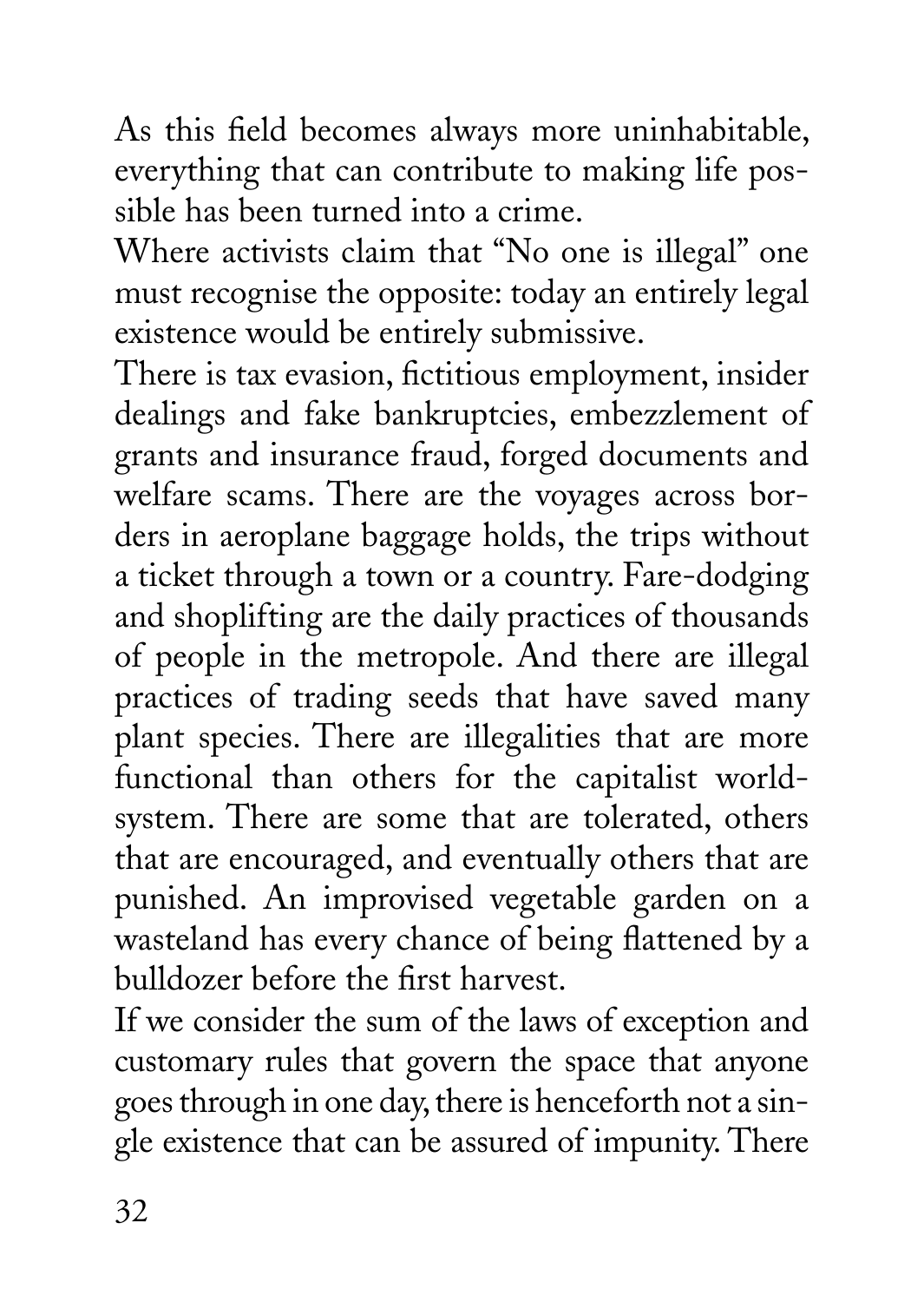exist laws, codes and decisions of jurisprudence that make every existence punishable; it would just be a matter of applying them to the letter.

We are not ready to bet that where the desert grows also grows a salvation. Nothing can happen that does not begin with a secession from everything that makes *this* desert grow.

We know that building a power of any scale will take time. There are lots of things that we no longer know how to do. In fact, as all those who benefited from modernisation and the education dispensed in our developed lands, we barely know how to do anything. Even gathering plants for cooking or medicinal purpose rather than for decoration is regarded at best as archaic, at worst as quaint.

We make a simple observation: everyone has access to a certain amount of resources and knowledge made available by the simple fact of living in these lands of the old world; and can communise them.

The question is not whether to live with or without money, to steal or to buy, to work or not, but how to use the money for increasing our autonomy from the commodity sphere. And if we prefer stealing than working, producing for ourselves than stealing, it is not out of concern for some kind of purity. It is be-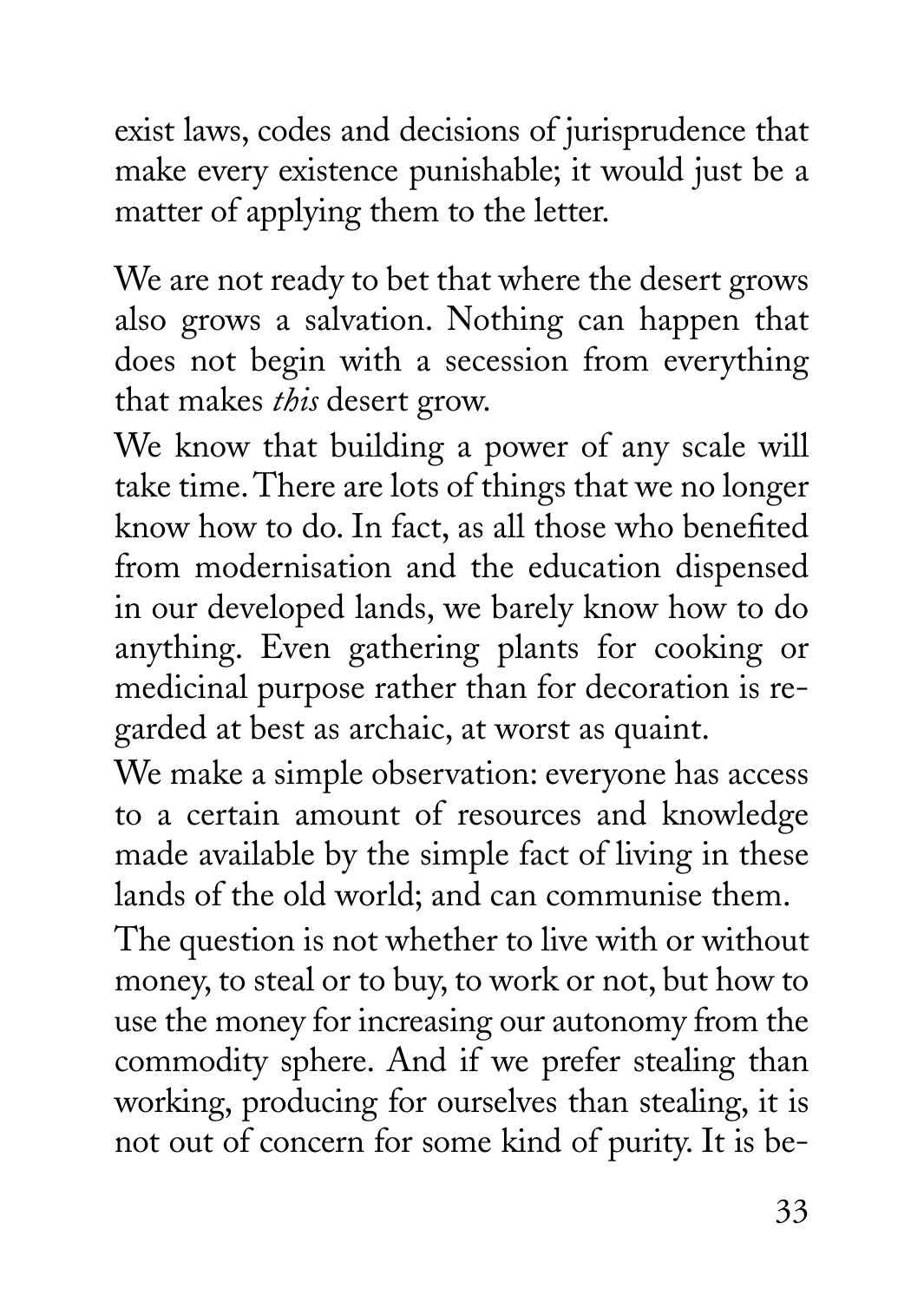cause the flows of power that accompany the flows of commodities, the subjective submission that conditions the means of survival, have become exorbitant. There would be many inappropriate ways to say what we envisage: we neither want to leave for the countryside nor gather ancient knowledge to accumulate it. We are not merely concerned with the reappropriation of means. Nor would we restrict ourselves to the reappropriation of knowledge. If we put together all the knowledge and techniques, all the inventiveness displayed in the field of activism, we would not get a revolutionary movement. It is a question of temporality. A question of creating the conditions where an offensive can sustain itself without fading, of establishing the material solidarities that allow us to *hold on*.

We believe there is no revolution without the constitution of a common material force. We do not ignore the anachronism of this belief.

We know it is too early and also that it is too late, that is why we have time.

We have ceased to wait.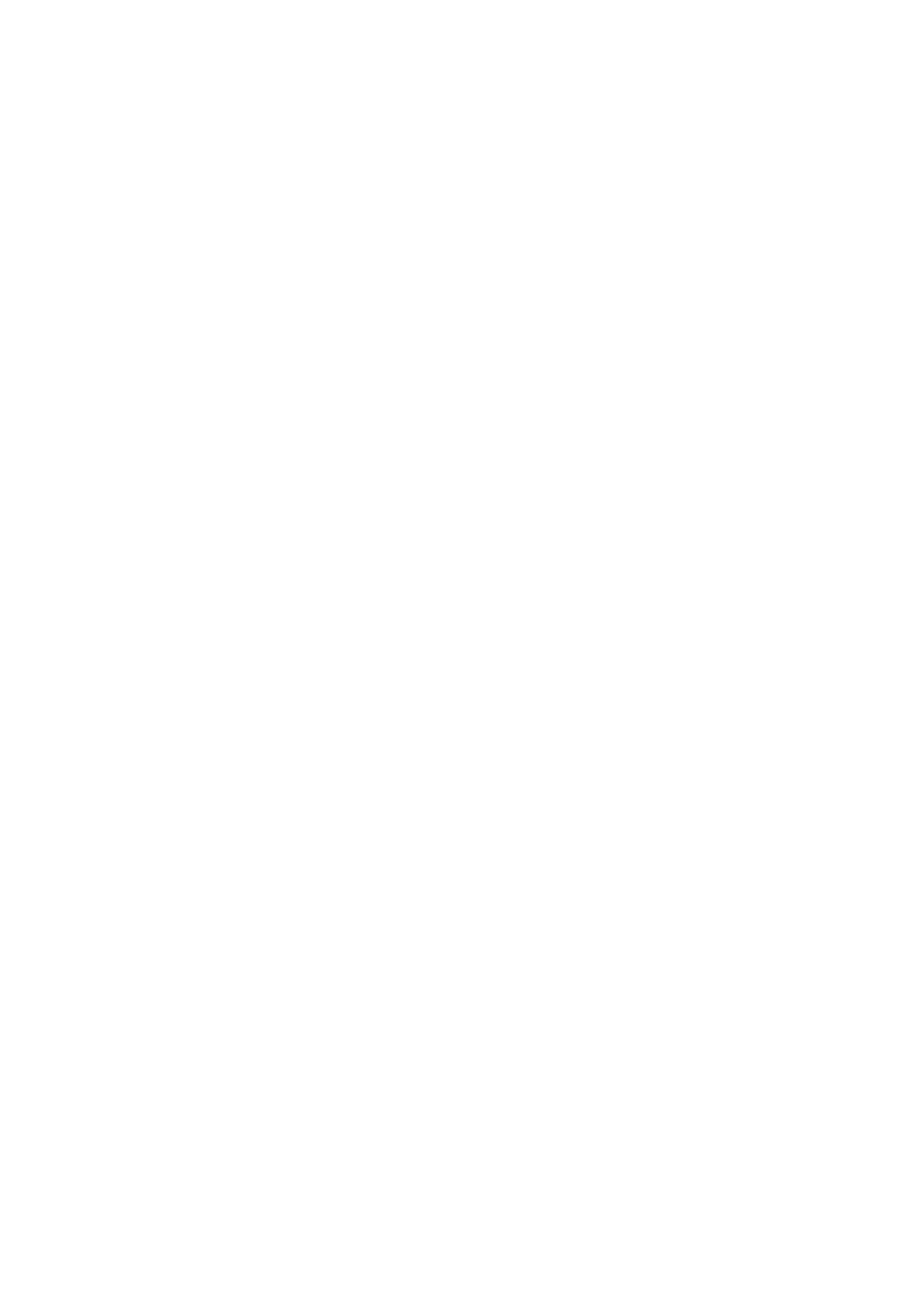#### **Proposition IV**

We set the point of reversal, the way out of the desert, the end of capital, in the intensity of the link that each manages to establish between what he or she lives and what he or she thinks. Against the partisans of existential liberalism, we refuse to view this as a private matter, an individual issue, a question of *character*. On the contrary, we start from the certainty that this link depends on the construction of shared worlds, on the sharing of effective means.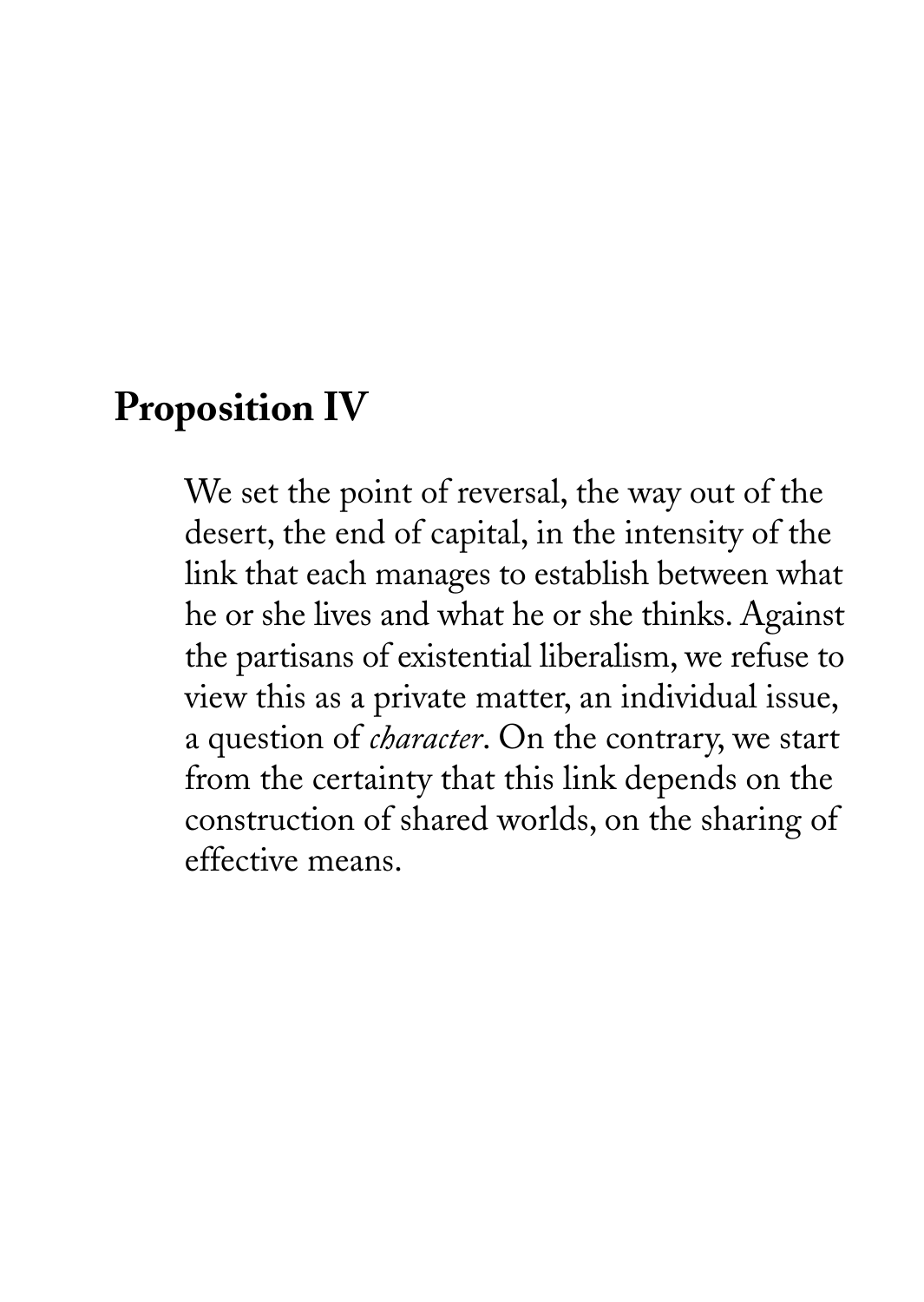## **Scholium**

E**VERYONE IS DAILY ENJOINED** to accept that the **L** concern of the "link between life and thought" is evidently naive, out of date, and shows at root a simple absence of culture. We consider this a symptom. For this evident is just an effect of that most modern liberal redefinition of the distinction between the public and the private. Liberalism works on the assumption that everything must be tolerated, that everything can be thought, *so long as* it is recognised as being without direct repercussions on the structure of society, of its institutions and of state power. Any idea can be admitted; its expression should even be favoured, *so long as* the social and state rules are accepted. In other words, the freedom of thought of the private individual must be total, as well as his freedom of expression in principle, but he must not *want the consequences* of his thought as far as collective life is concerned.

Liberalism may have invented the individual, but it was born mutilated. The liberal individual, which expresses him or herself better than ever in the pacifist and civil rights movements of today, is supposed to be attached to his or her freedom as far as this freedom does not commit him or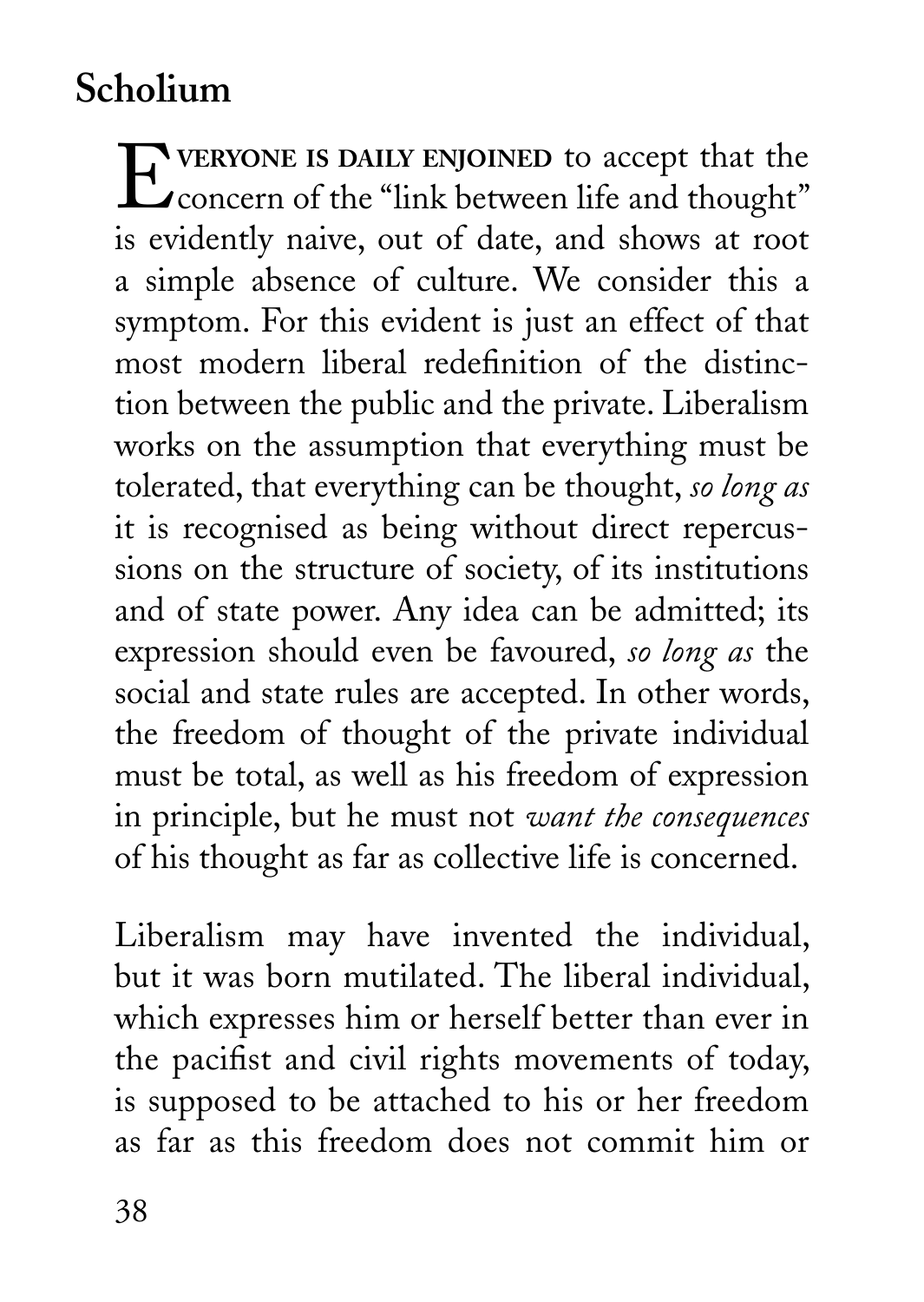herself to anything, and certainly does not try to impose itself upon others. The stupid precept "my freedom ends where that of another begins" is received today as an unassailable truth. Even John Stuart Mill, though one of the essential agents of the liberal conquest, noticed that an unfortunate consequence ensues: one is permitted to desire anything, on the sole condition that it is *not desired too intensely*, that it does not go beyond the limits of the private, or in any case beyond those of public "free expression".

What we call existential liberalism is the adherence to a series of evidents marked by a constant propensity of the subject to betrayal. It is evident, for example, that everyone acts in their own interest, and no-one can be accused of infamy for becoming exactly the kind of bastard he would spit on as a young man. We have been taught to function at a lower gear in which we are relieved of the very idea of betrayal. This emotional lower gear is the guarantee we have accepted of our becoming-adult. Along with, for the most zealous, the mirage of an affective self-sufficiency as an insuperable ideal. And yet there is simply too much to betray for those who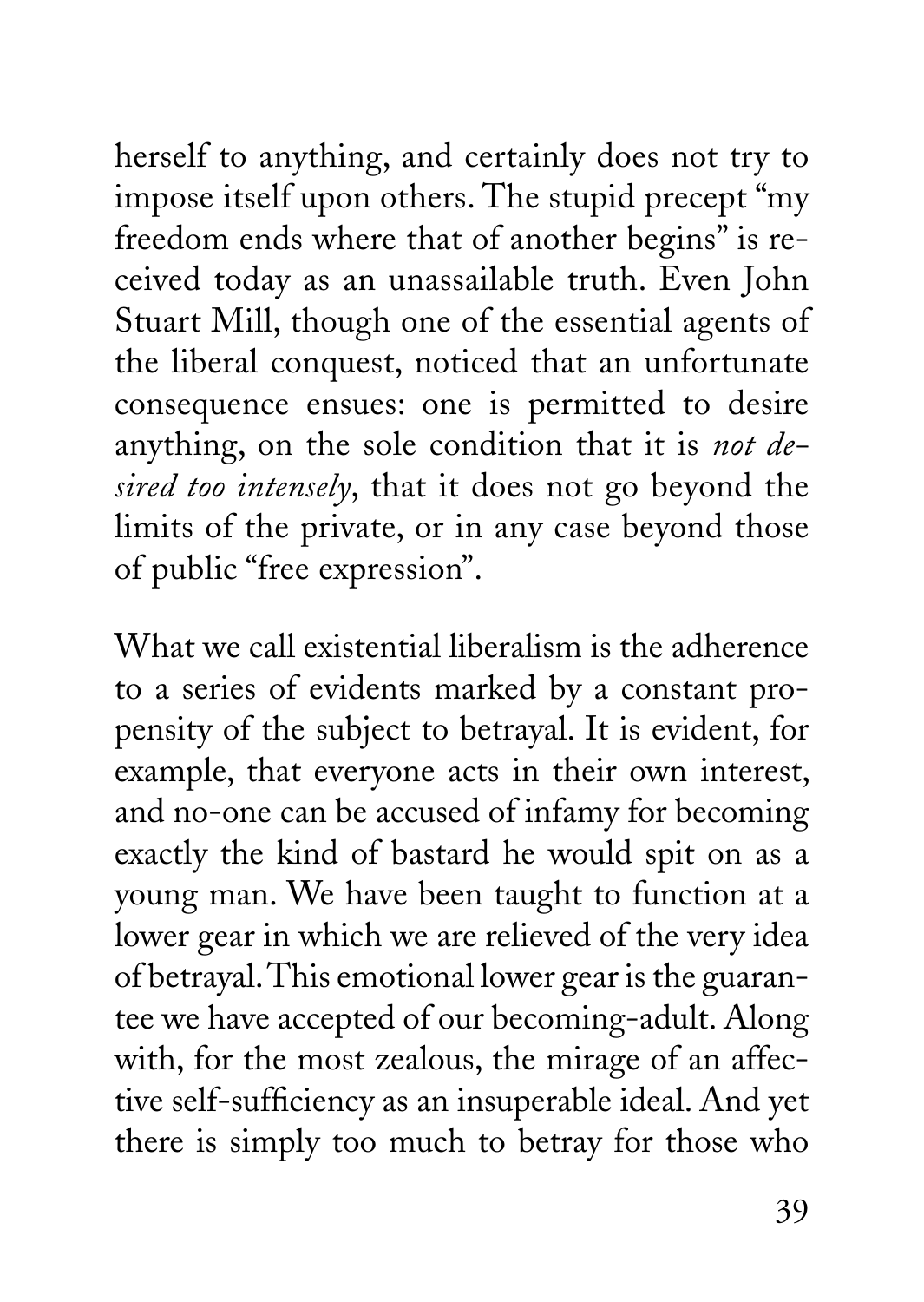decide to keep the promises which they have carried since childhood.

Among the liberal evidents is that of behaving like an owner, even towards your own experiences. This is why not behaving like a liberal individual means primarily not being attached to ones properties. Or yet again another meaning must be given to "properties": not what belongs to me peculiarly, but what *attaches* me to the world, and that is therefore not reserved for me, has nothing to do with private property nor with what is supposed to define an identity (the "that's just the way I am", and its confirmation "that's just like you!"). While we reject the idea of individual property, we have nothing against attachments. The question of appropriation or re-appropriation is reducible to the question of knowing what is *appropriate* for us, that is to say suitable, in terms of use, in terms of need, in terms of relation to a place, to a moment of a world.

Existential liberalism is the spontaneous ethics suitable for social democracy considered as a political ideal. You will never be a better citizen than when you are capable of renouncing a relation or a struggle in order to maintain your place. It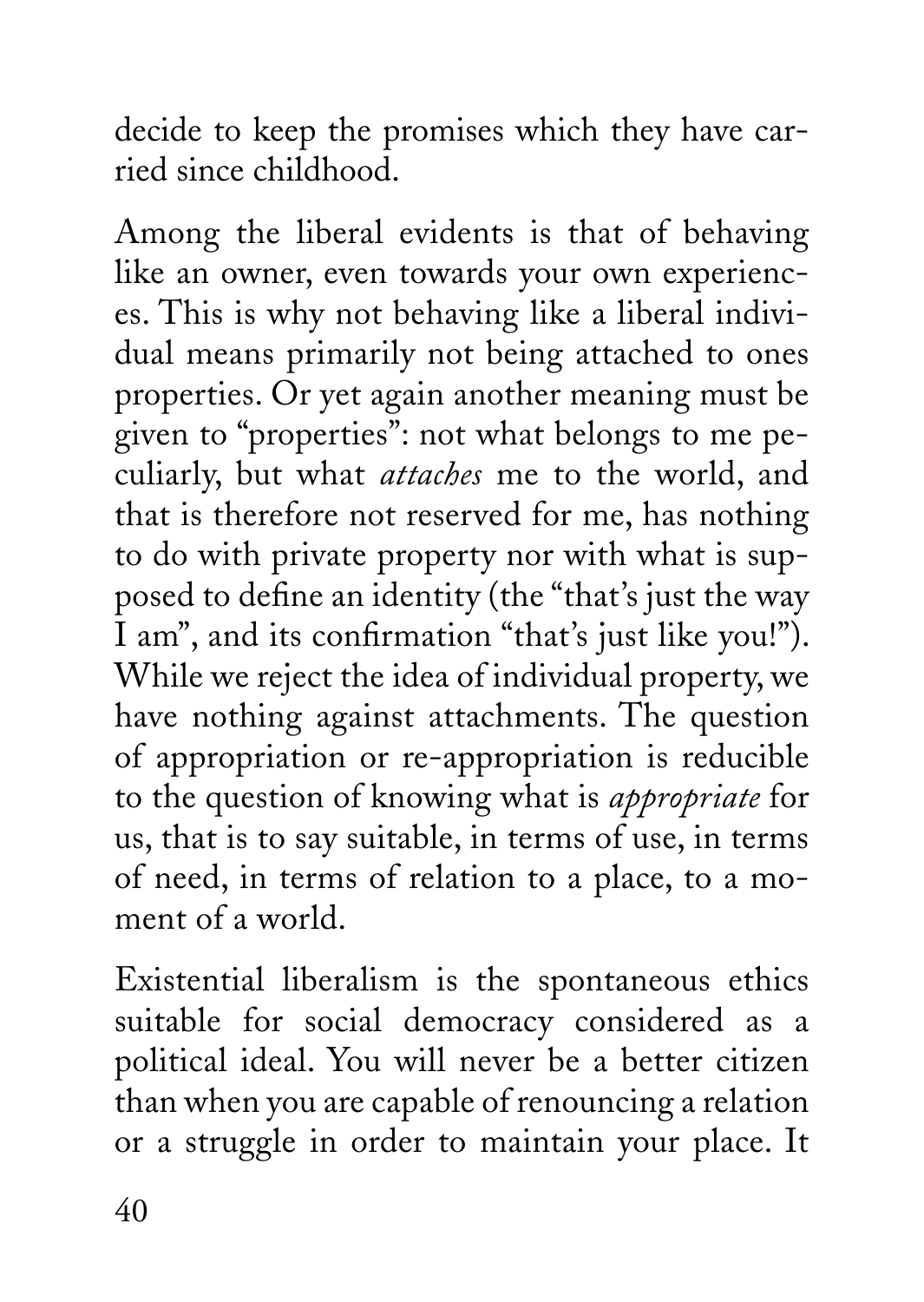will not always be exactly easy going, but that is precisely where existential liberalism is efficient: it even provides the remedies to the discomforts that it generates. The cheque to Amnesty International, the fair trade coffee, the demo against the last war, seeing the last Michael Moore film, are so many non-acts disguised as salvational gestures. Carry on exactly as normal, that is to say go for a walk in the designated spaces and do your shopping, the same as always, but on top of that, *additionally*, ease your conscience; buy *No Logo*, boycott Shell, this should be enough to convince you that political action, in fact, does not require much, and that you too are capable of "engaging" yourself. There is nothing new in this trading of indulgences, just another false trail in the prevailing confusion. The invocatory culture of the other-possible-world and fair-trade-thought leave little room to speak of ethics beyond that on the label. The increase in the number of environmentalist, humanitarian and "solidarity" associations opportunely channels the general discontentment and thus contributes to the perpetuation of the state of affairs, through personal valorisation, recognition by public opinion, through the worship, in short, of social usefulness.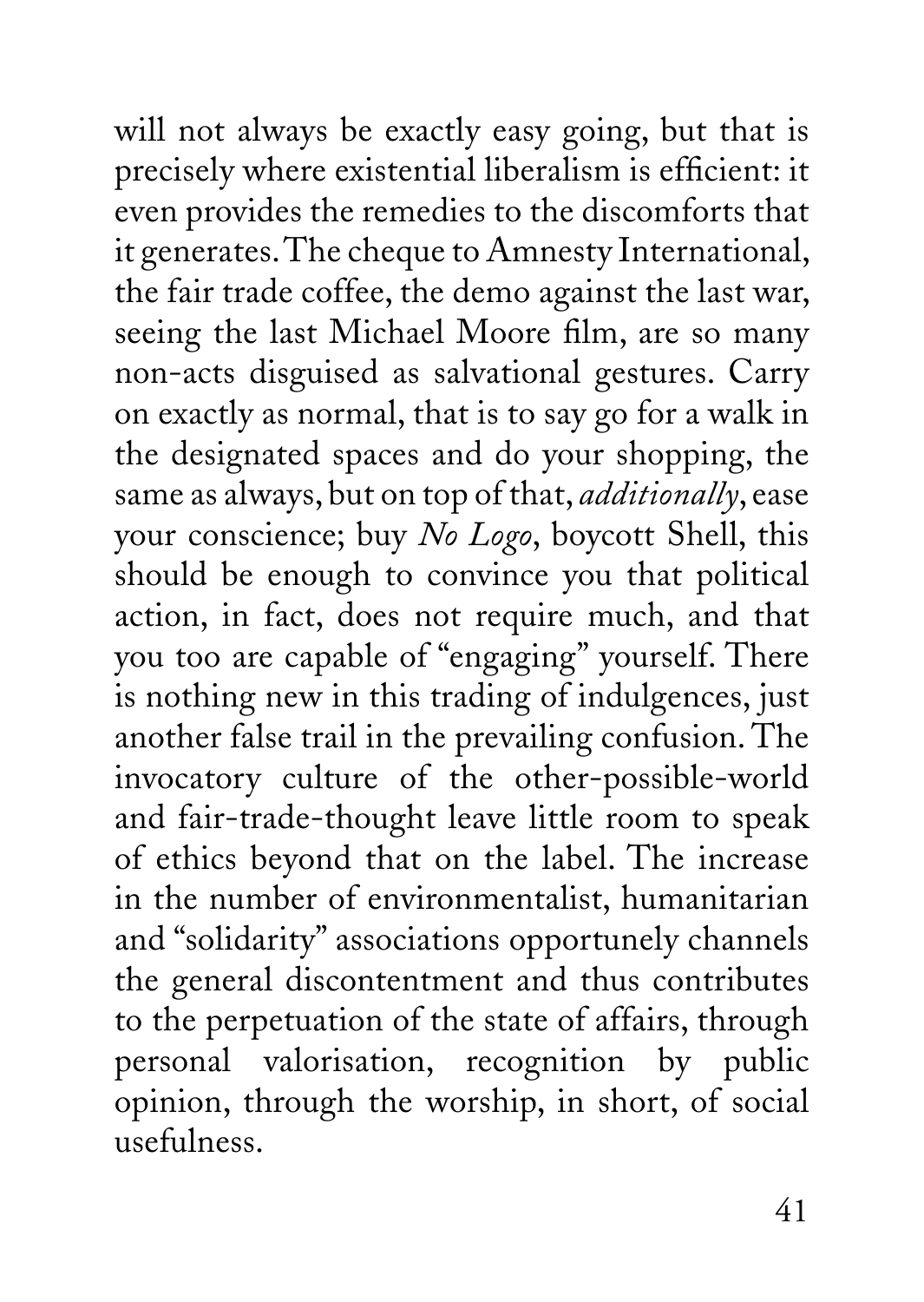Above all no more enemies. At the very most, problems, abuses or catastrophes – dangers from which only the mechanisms of power can protect us.

If the obsession of the founders of liberalism was the neutralisation of sects, it is because they united all the subjective elements that had to be banished in order for the modern state to exist. For a sectarian life is, above all, what is adequate to its particular truth – namely a certain *disposition* towards things and events of the world, a way of not losing sight of what matters. There is a concomitance between the birth of "society" (and of its correlate: "economy") and the liberal redefinition of the public and the private. The sectarian community is in itself a threat to what is referred to by the pleonasm "liberal society". It is so because it is a form of organisation of the secession. Here lies the nightmare of the founders of the modern state: a section of collectivity detaches itself from the whole, thus ruining the idea of social unity. Two things that society cannot bear: that a thought may be incorporated, in other words that it may have an effect on an existence; that this incorporation may be not only transmitted, but also shared, *communised*. All this is enough to discredit as a "sect" any collective experience beyond control.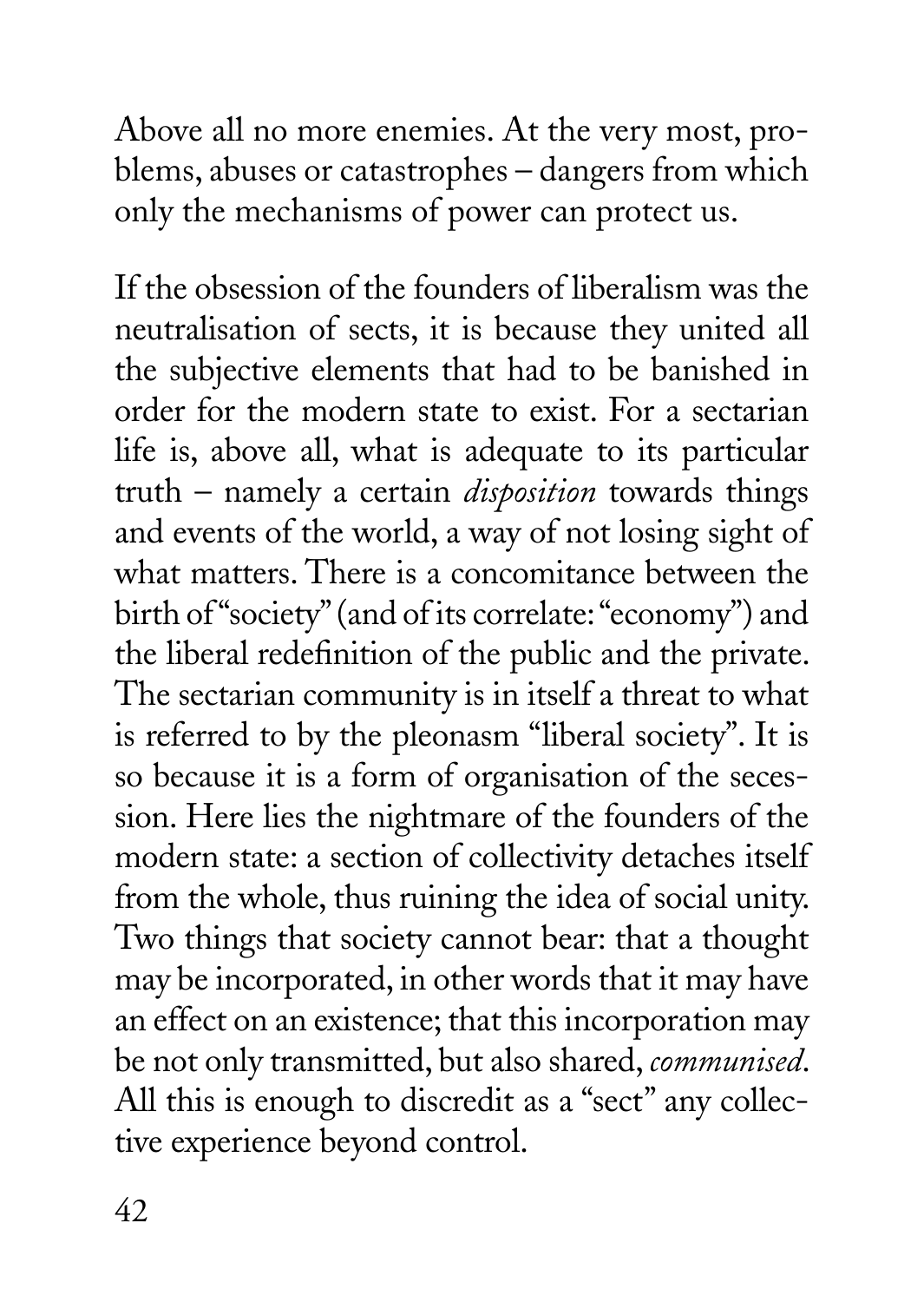The evident of the commodity world has inserted itself everywhere. This evident is the most effective instrument to disconnect *ends* from *means*, to release "everyday life" as a space of existence that we only have to *manage*. Everyday life is what we are supposed to want to return to, like the acceptance of a necessary and universal neutralisation. It is the ever-growing renunciation of the possibility of an unmediated joy. As a friend once said, it is the average of all our possible crimes.

Rare are the communities that can avoid the abyss that is awaiting them, in the extreme dullness of the real, the community as the epitome of average intensity, a slow dwindling it cannot escape, clumsily filled with the stuff of kitchen-sink romances.

This neutralisation is an essential characteristic of liberal society. Everybody knows the centres of neutralisation, where it is required that no emotion stands out, where each one has to *contain* himself, and everybody experiences them as such: enterprises (the family included), parties, sports centres, art galleries, etc. The real question is to know why, since everyone knows what these places are about, they can nevertheless be so popular. Why would one prefer, always and above all, that nothing happens; that nothing occurs, in any case, that might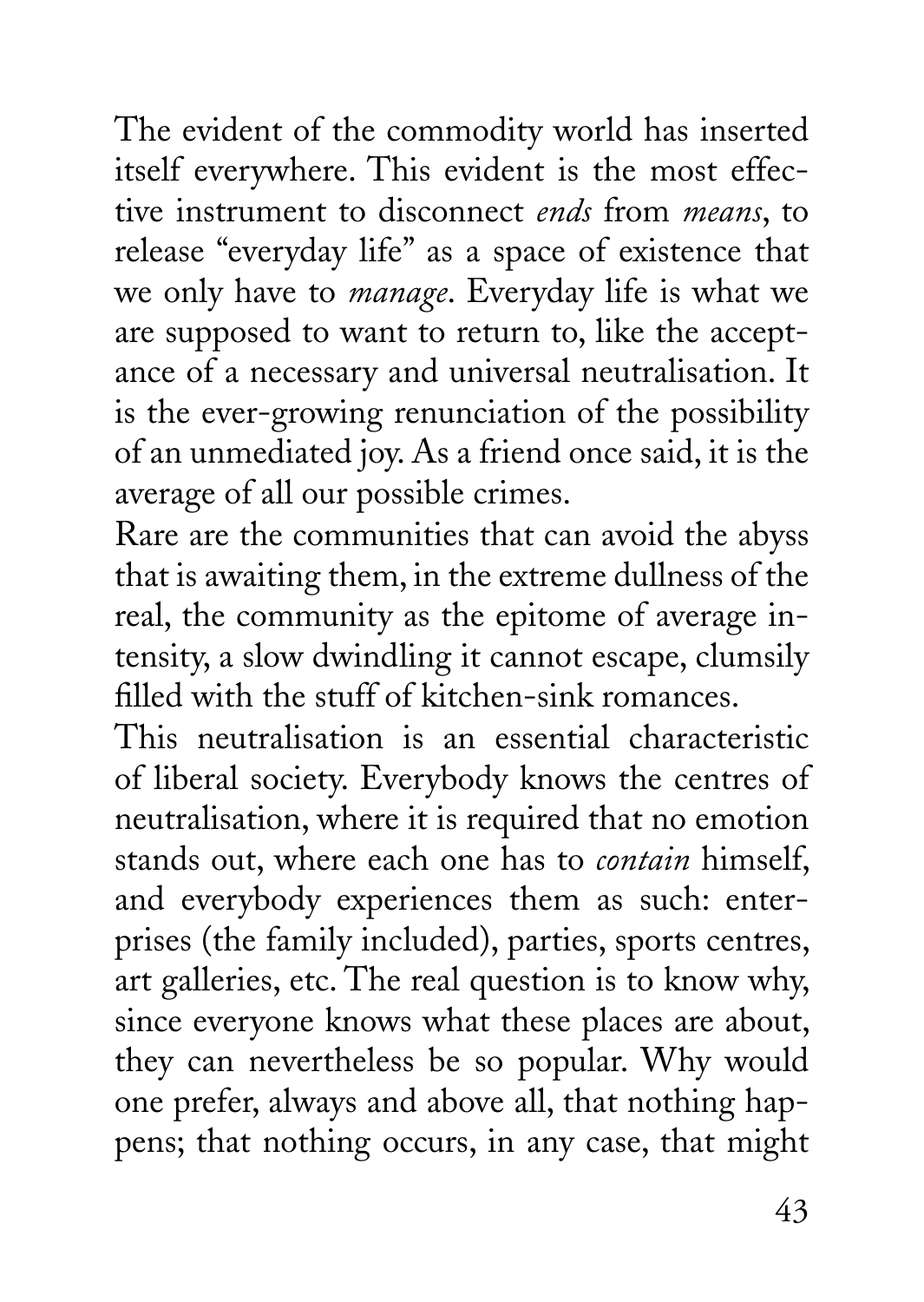cause shocks that are too deep? Out of habit? Because of despair? Because of cynicism? Or else: because you can feel the delight of being somewhere while not being there, of being there while being *essentially* somewhere else; because what we are *at heart* would be preserved to the point of no longer even having to exist.

These *ethical* questions must be addressed first, and above all, because they are those that we find at the very heart of the political: how to answer the neutralisation of the affective, and of the effects of decisive thoughts? How do modern societies work with these neutralisations or rather *put them to work*? How does our tendency towards attenuation reflect in us, and in our collective experiences, the material effectiveness of empire?

The acceptance of these neutralisations can of course go hand in hand with great intensities of creation. You can experiment as far as madness, provided that you are a creative singularity, and that you produce in public the proof of this singularity (the "oeuvre"). You can still know the meaning of the sublime, but on condition that you experience it alone, and that you pass it on *indirectly*. You will then be recognised as an artist or as a thinker, and,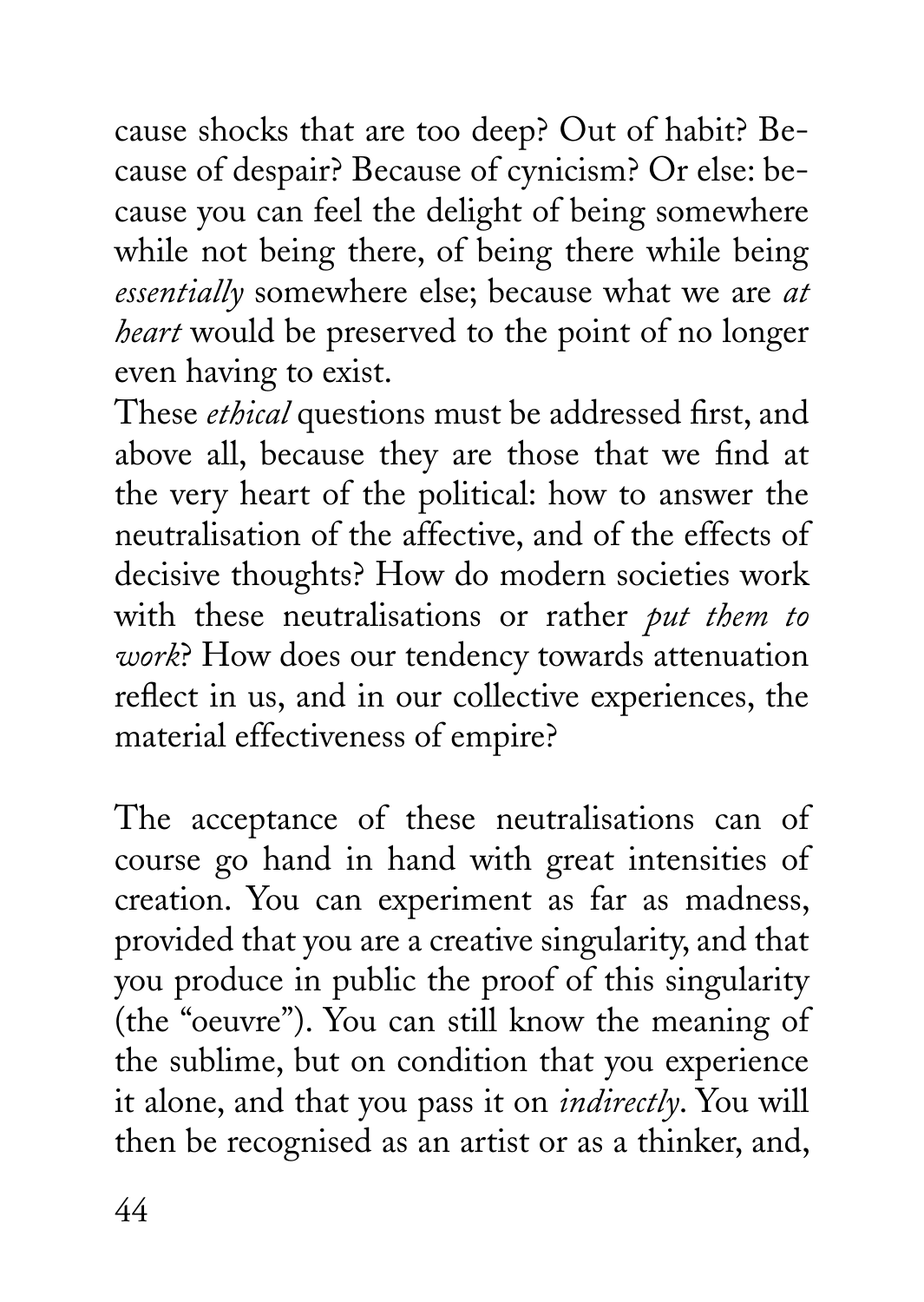if you are "politically engaged", you will be able to send out as many messages as you want, with the good conscience of one who sees further and will have warned the others.

We have, like many, experienced the fact that affects blocked in an "interiority" turn out badly: they can even turn into *symptoms*. The rigidities we observe in ourselves come from the dividing walls that everyone felt obliged to build, in order to mark the limits of themselves and to contain what must not overflow. When, for some reason, these walls happen to crack and shatter, then something happens that might essentially have to do with fright, but a fright capable of setting us free from fear. Any calling into question of the individual limits, of the borders drawn by civilisation, can be salvational. To any material community corresponds a certain jeopardising of bodies: when affects and thoughts are no longer ascribable to one or the other, when a circulation seems to be restored in which affects, ideas, impressions and emotions transmit indifferently among individuals. But it has to be understood that community as such is not *the solution*: it is its incessant and ubiquitous disappearance *that is the problem*.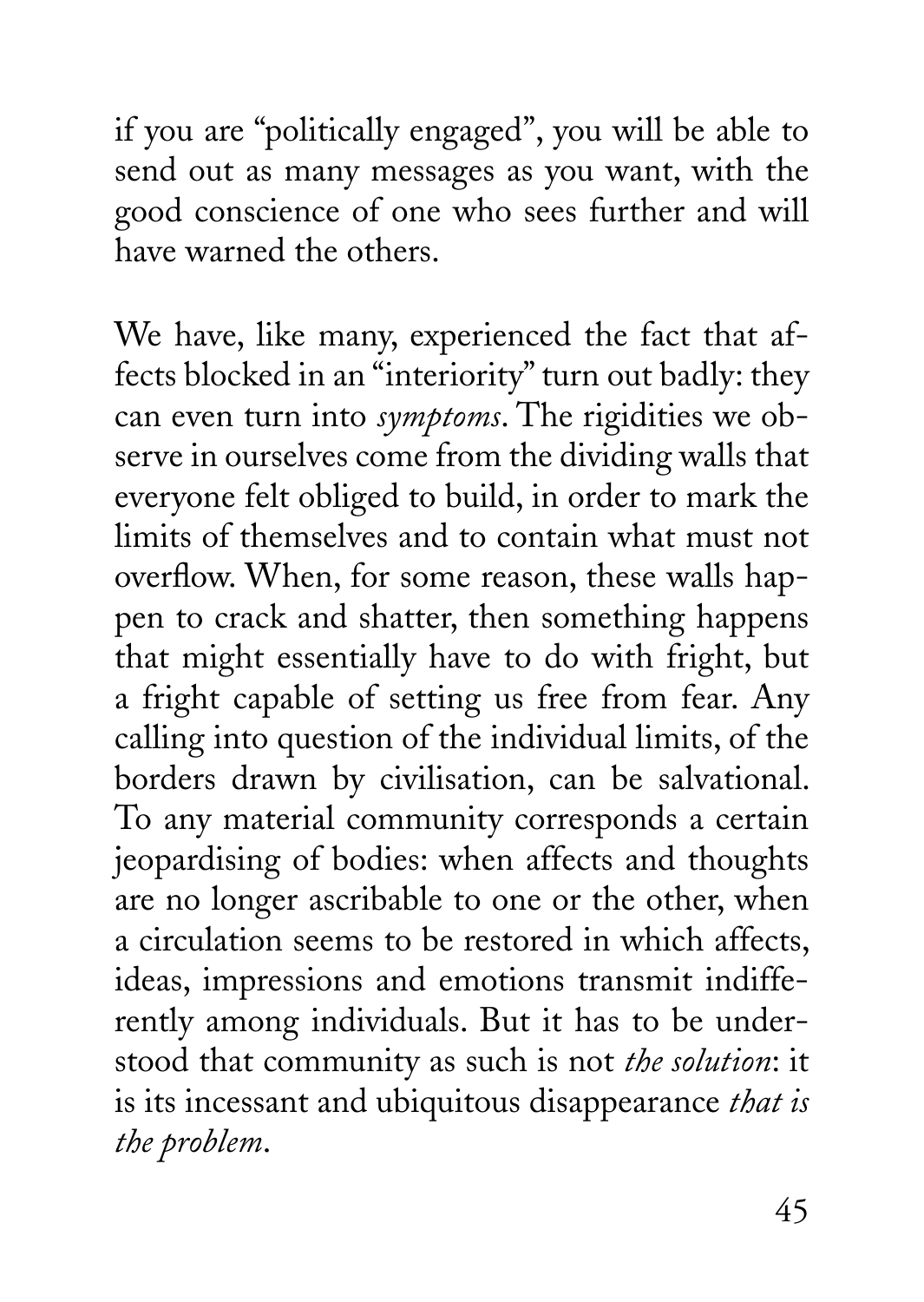We do not perceive humans as isolated from each other nor from the other beings of this world; we see them bound by multiple attachments that they learned to deny. This denial blocks the affective circulation through which these multiple attachments are experienced. This blockage, in turn, is necessary to become accustomed to the most neutral, the dullest, the most average intensity, that which can make one long for the holidays, the lunch-breaks, or the TV dinners as a godsend – that is to say something just as neutral, average and dull, but freely chosen. The imperial order revels in this average intensity.

We will be told: by advocating emotional intensities experienced in common, you go against what living beings require to live, namely gentleness and calm – quite highly priced these days, like any scarce commodity. If what this means is that our point of view is incompatible with permitted leisure, then even winter sports fanatics might admit that it would be no great loss to see all the ski resorts burn and give the space back to the marmot. On the other hand, we have nothing against the gentleness that any living being, as a living being, carries. "It could be that living is a gentle thing," any blade of grass knows it better than all the citizens of the world.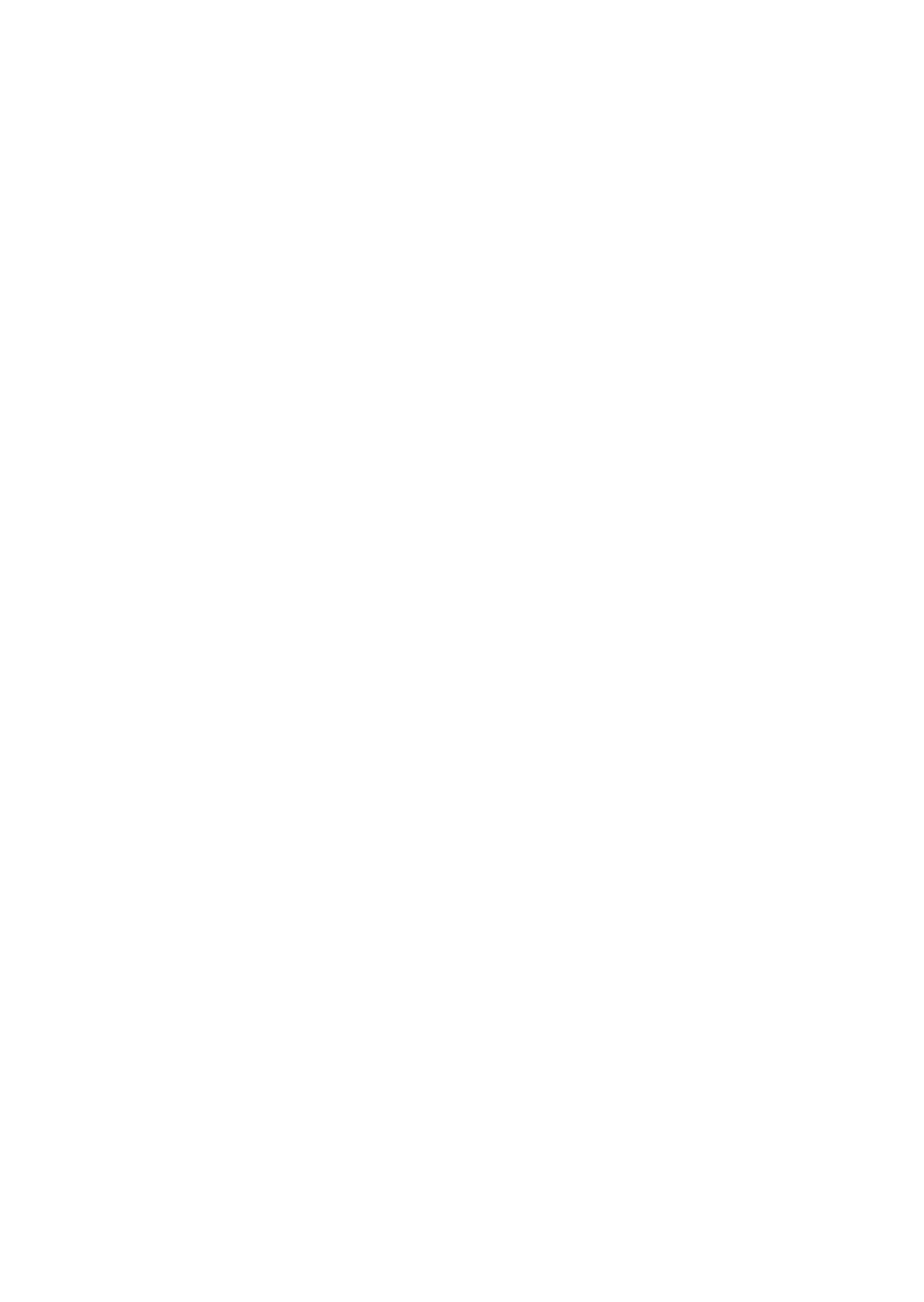# **Proposition V**

To any moral preoccupation, to any concern for purity, we substitute the collective working out of a *strategy*.

Only that which impedes the increase of our strength is bad.

It follows from this resolution that economics and politics are no longer to be distinguished.

We are not afraid of forming gangs; and can only laugh at those who will decry us as a mafia.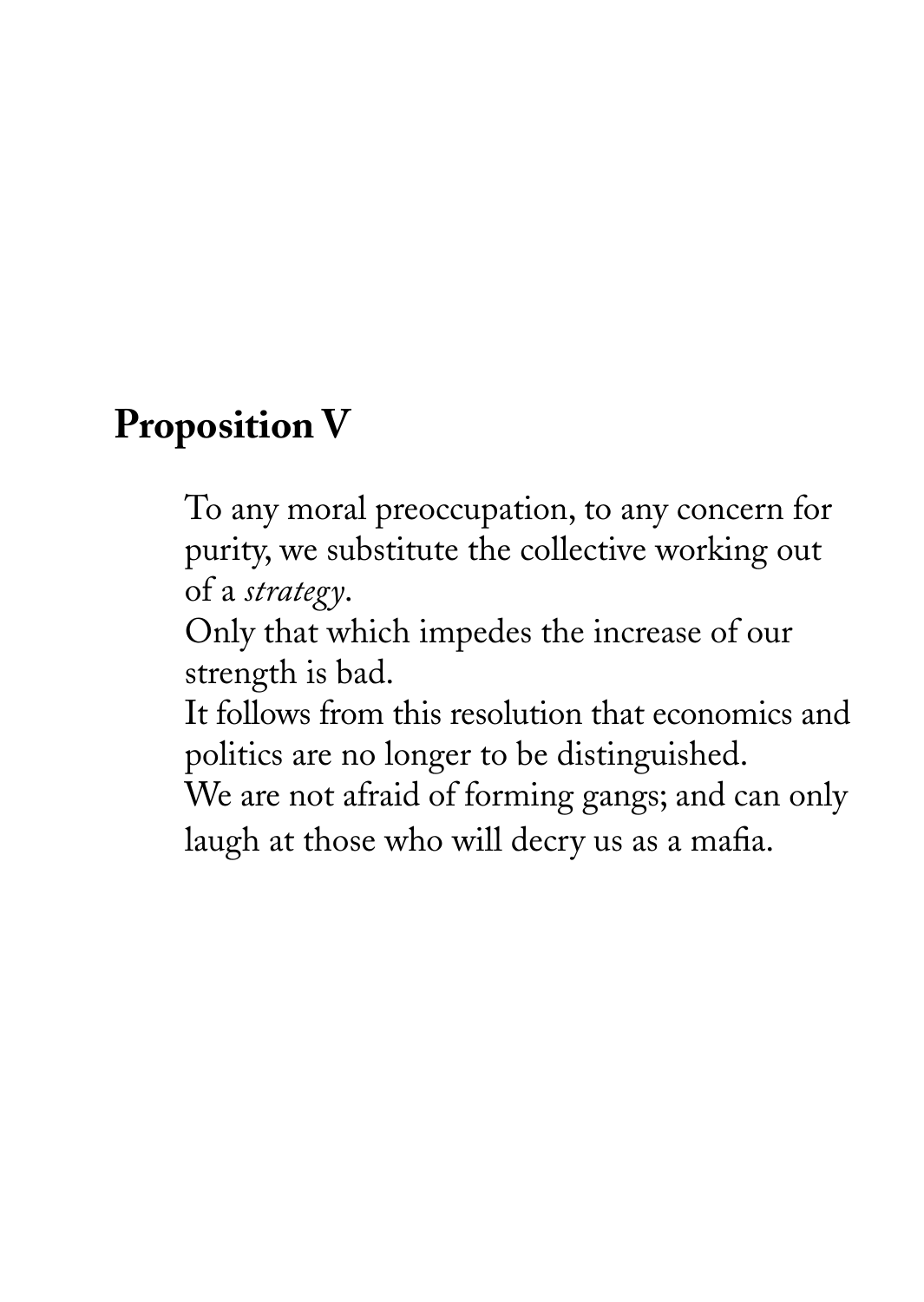## **Scholium**

W**<sup>E</sup> HAVE BEEN SOLD** this lie: that what is most particular to us is what *distinguishes* us from the common.

We experience the contrary: every singularity is felt in the *manner* and in the *intensity* with which a being brings into existence something common.

At root it is here that we begin,

where we find each other.

That in us which is most singular calls to be shared. But we note this: not only is that which we have to share obviously incompatible with the prevailing order, but this order strives to track down any form of sharing of which it does not lay down the rules. For instance, the barracks, the hospital, the prison, the asylum, and the retirement home are the only forms of collective living allowed in the metropole. The *normal* state is the isolation of everyone in their private cubicle. This is where they return tirelessly, however great the encounters they make elsewhere, however strong the repulsion they feel.

We have known these conditions of existence, and never again will we return to them. They weaken us too much. Make us too vulnerable. Make us waste away.

In "traditional societies" isolation was the harshest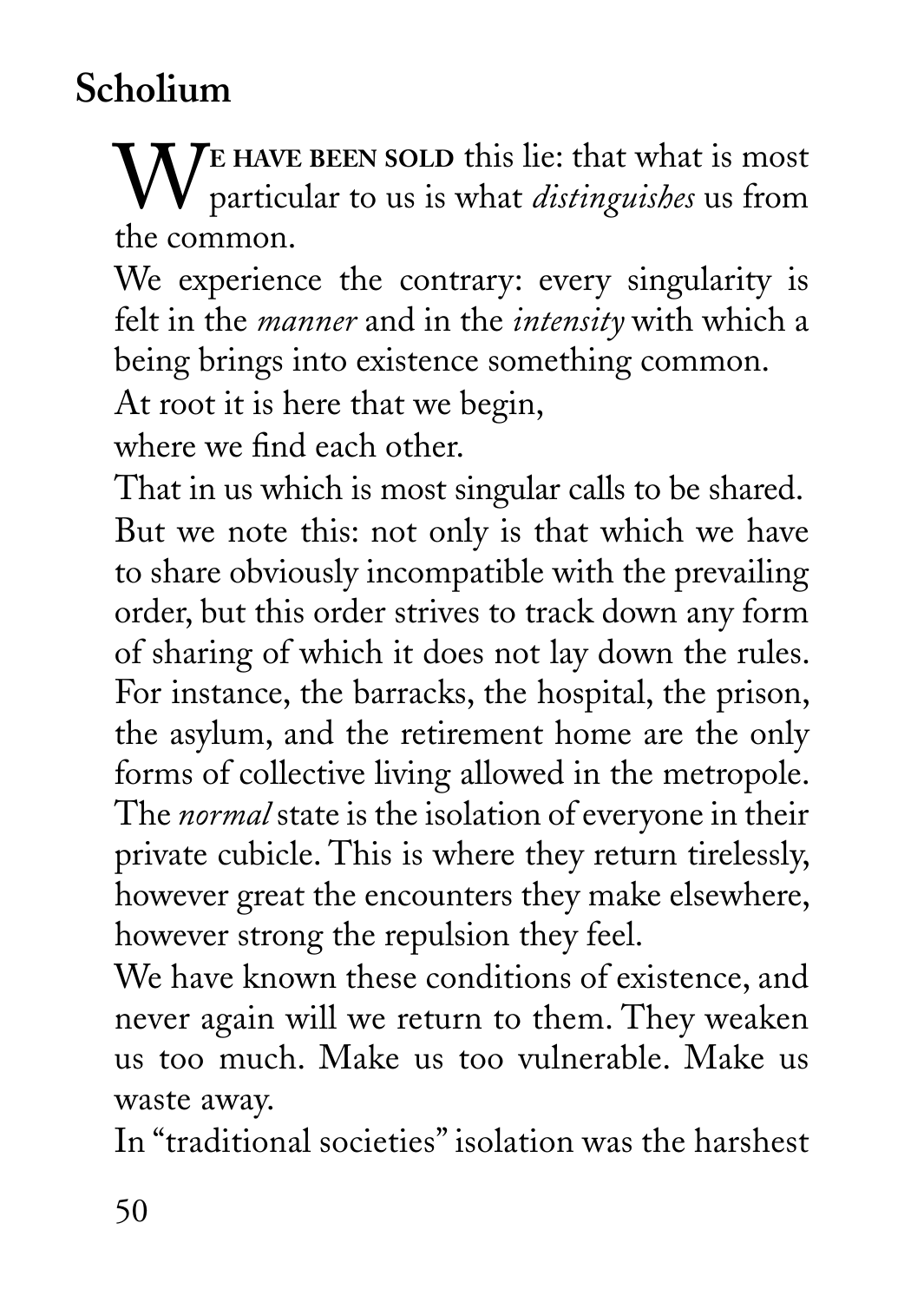sentence that could be passed on a member of the community. It is now the common condition. The rest of the disaster follows logically. It is only the narrow idea that everybody has of their own home that makes it seem natural to leave the street to the police. The world could not have been made so uninhabitable, nor sociality so intently controlled – from shopping centres to bars, from company headquarters to illicit backrooms – had not everyone beforehand been granted the shelter of private space.

In running away from conditions of existence that mutilate us, we found squats; or rather, the international squat scene. In this constellation of occupied spaces where, despite many limits, it is possible to experiment with forms of collective aggregation outside of control, we have known an increase of power. We have organised ourselves for elementary survival – skipping, theft, collective work, common meals, sharing of skills, of equipment, of loving inclinations – and we have found forms of political expression – concerts, leaflets, demos, direct actions, sabotage. Then, little by little, we have seen our surroundings turn into a *milieu* and from a milieu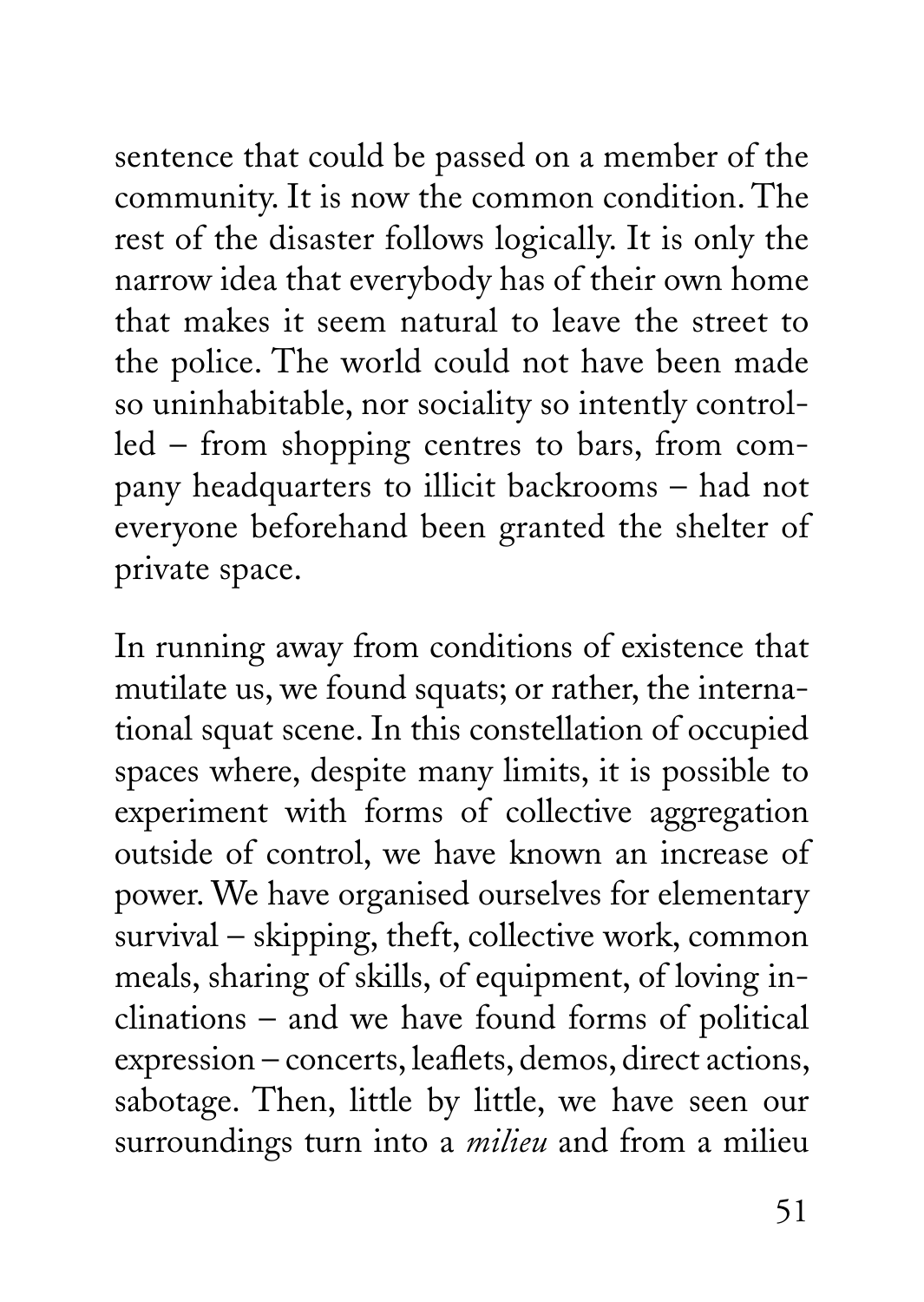into a *scene*. We have seen the enactment of a moral code replace the working out of a strategy. We have seen norms solidify, reputations built, ideas begin to *function*; and everything become so *predictable*. The collective adventure turned into a dull cohabitation. A hostile tolerance grasped all the relations. *We adapted*. And in the end what was believed to be a counter-world amounted to nothing but a reflection of the prevailing world: the same games of personal valorisation as regards theft, fights, political correction, or radicalism – the same sordid liberalism in affective life, the same scraps over access and territory, the same scission between everyday life and political activity, the same identity paranoia. In addition, for the luckiest, the luxury of periodically fleeing from their local poverty by introducing it somewhere else, where it is still exotic.

We do not impute these weaknesses to the squat form. We neither deny nor desert it. We say that squatting will only make sense again for us provided that we clarify the basis of the sharing we enter into. In the squat like anywhere else, the collective creation of a strategy is the only alternative to falling back on an identity, either through integration into society or withdrawing into the ghetto.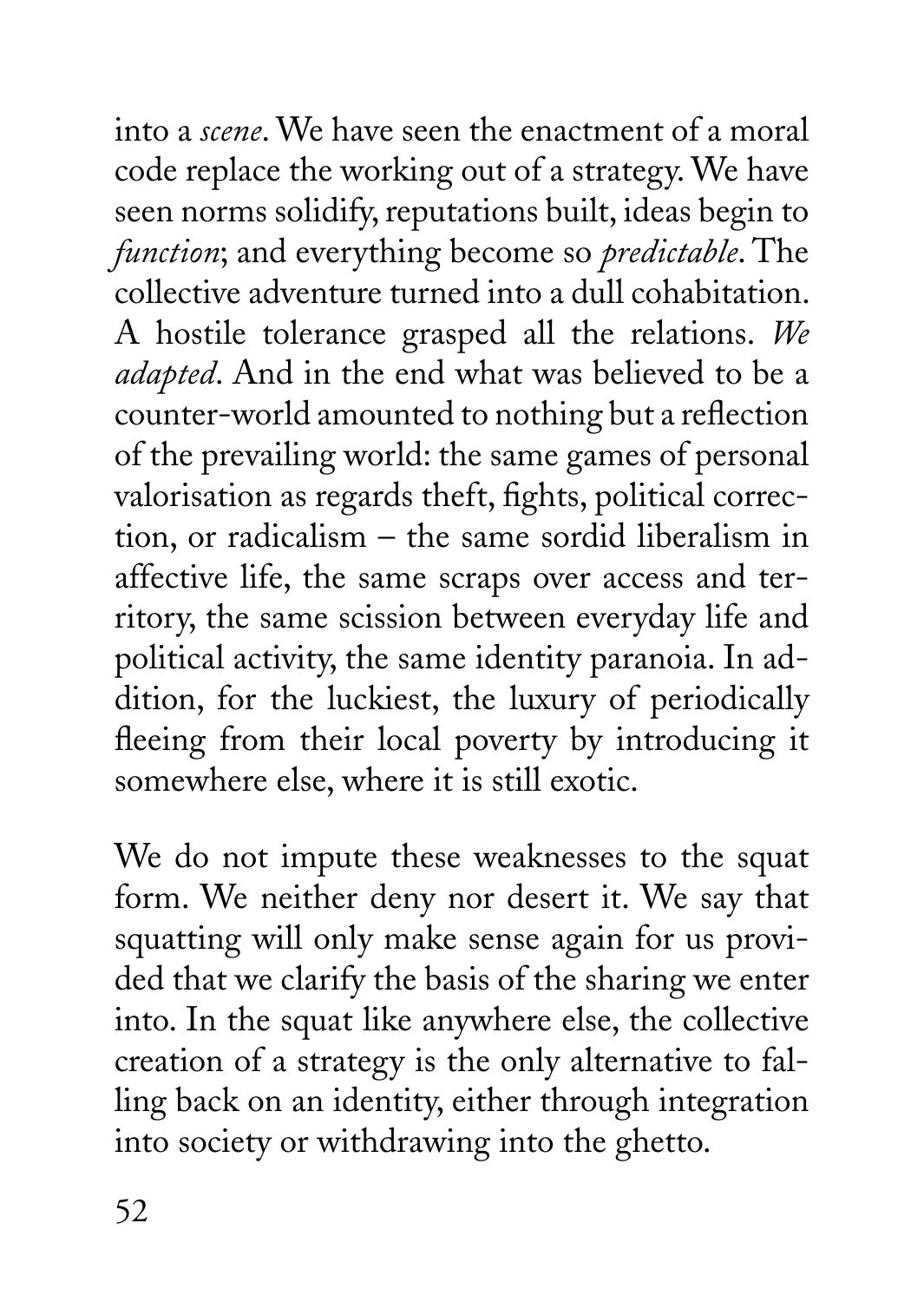As far as strategy is concerned, we have learnt all the lessons of the "tradition of the defeated".

We remember the beginnings of the labour movement. They are close to us.

Because what was put into practice in its initial phase *relates* directly to what we are living, what we want to put into practice today.

The building up of what was to be called the "labour movement" as a *force* first rested on the sharing of criminal practices. The hidden solidarity funds in case of a strike, the acts of sabotage, the secret societies, the class violence, the first forms of mutualisation, developed with the consciousness of their illegal nature, of their antagonism.

It is in the United States that the indistinction between forms of workers' organisation and organised criminality was the most tangible. The power of the American proletarians at the beginning of the industrial era stemmed from the development, within the community of workers, of a force of destruction and retaliation against capital, as well as from the existence of clandestine solidarities. In response to the perpetual reversibility of the worker into the criminal, a systematic control was called for: the "moralisation" of any form of autonomous organisation. All that exceeded the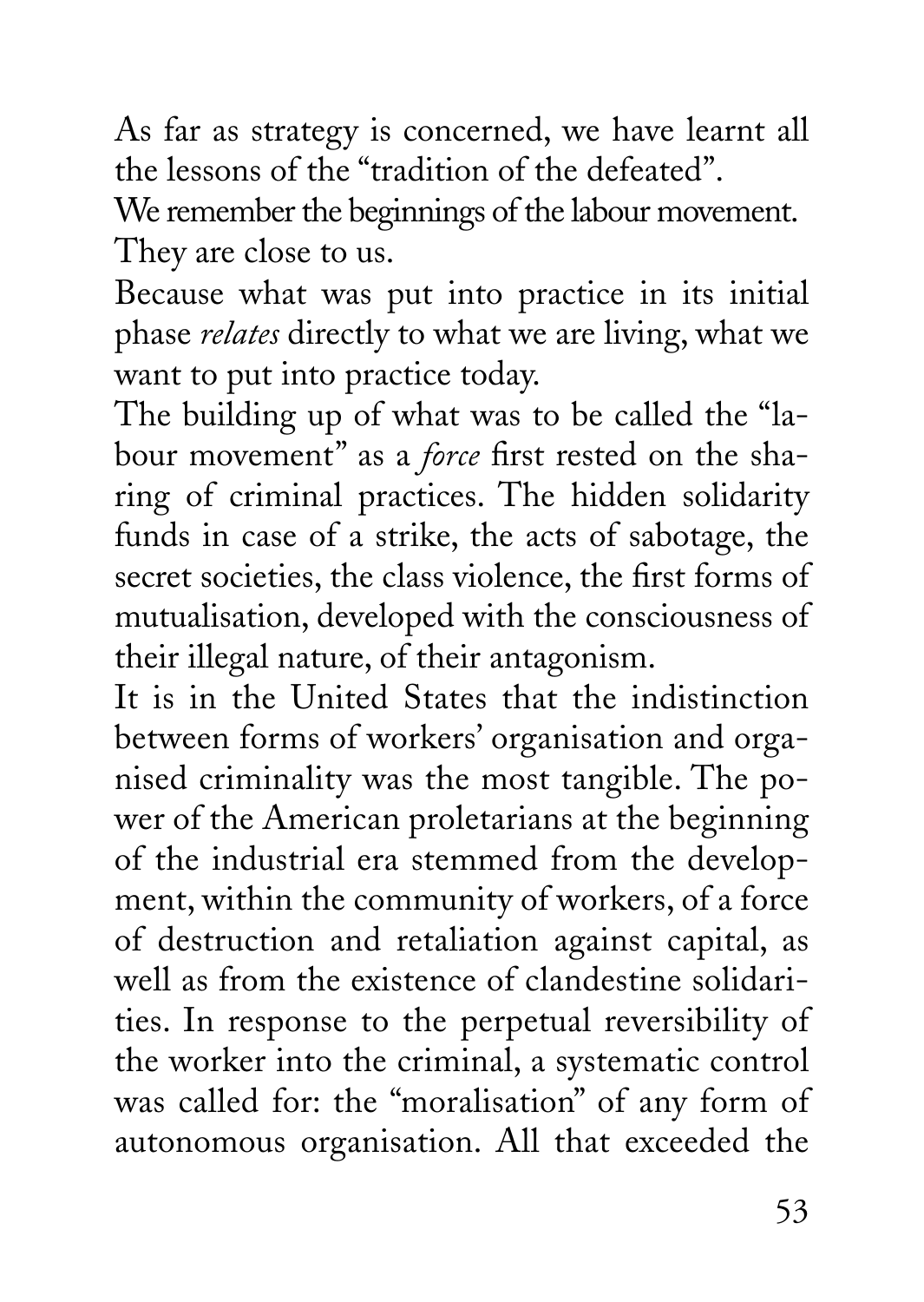ideal of the honest worker was marginalised as *gang behaviour*. In the end there was the mafia on the one hand and the unions on the other, allied in their reciprocal amputation.

In Europe, the integration of workers' organisations into the state management apparatus – the foundation of social democracy – was paid for with the renunciation of all ability to be a nuisance. Here too the emergence of the labour movement was a matter of material solidarities, of an urgent need for communism. The *Maisons du Peuple* were the last shelters for this indistinction between the need for immediate communisation and the strategic requirements of a practical implementation of the revolutionary process. The "labour movement" then developed as a progressive separation between the co-operative current, an economic niche cut off from its strategic raison d'être, and the political and union forms working on the basis of parliamentarism or joint management. It is from the abandonment of any secessionist aim that the absurdity we call the Left was born. The climax is reached when the unionists denounce violence, loudly proclaiming that they will collaborate with the cops to control the rioting demonstrators.

The recent securitisation of the State proves only this: that the western societies have lost all force of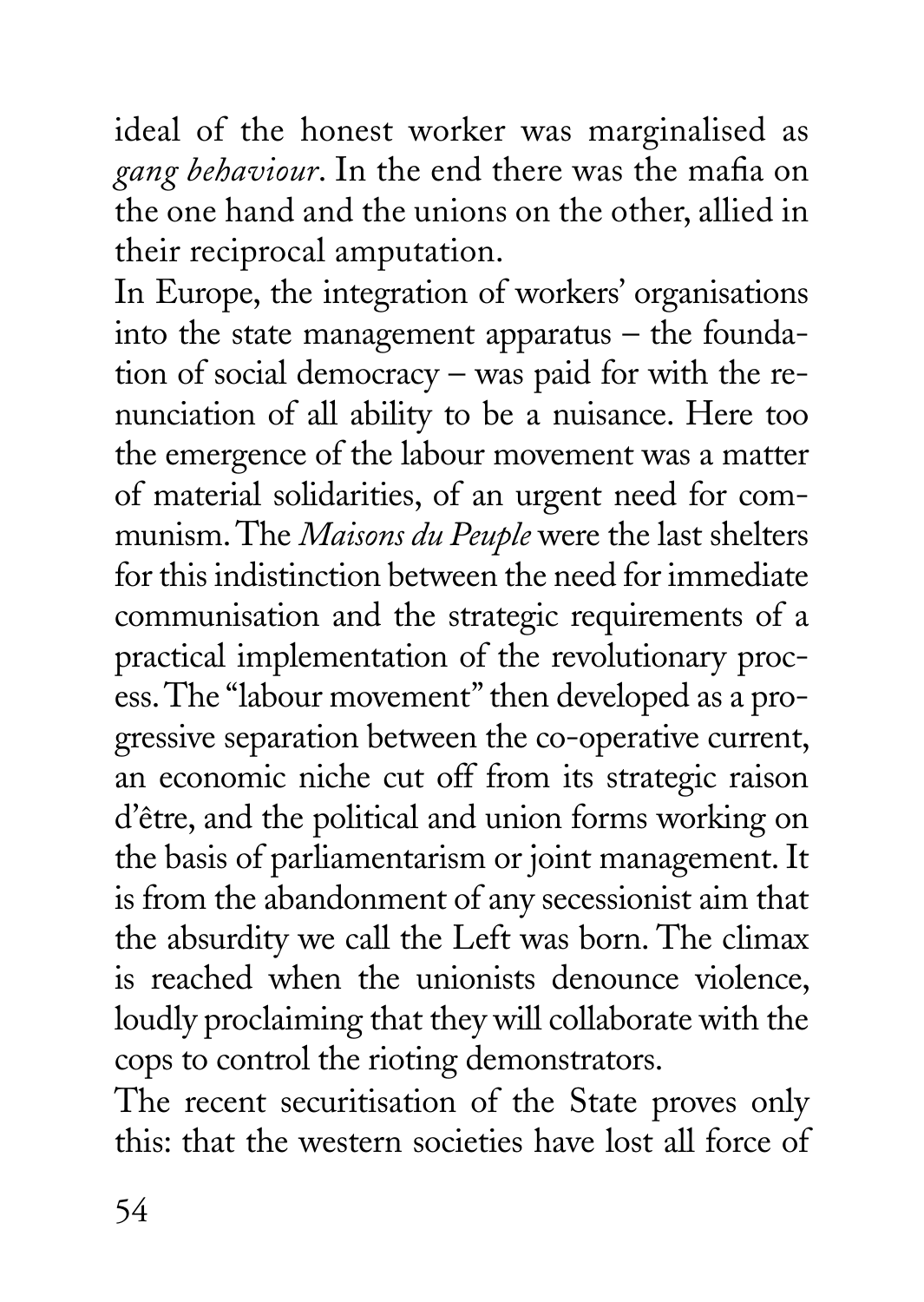aggregation. They no longer do anything but manage their inexorable decay. That is, essentially, prevent any *re*-aggregation, smash all that emerges.

All that deserts.

All that stands out.

But there is nothing to be done. The state of inner ruin of these societies lets a growing number of cracks appear. The continuous refurbishment of appearances can achieve nothing: here, worlds form. Squats, communes, groupuscules, barios, all try to extract themselves from capitalist desolation. Most often these attempts fail or die from autarchy, for lack of having established contacts, the appropriate solidarities, for lack also of conceiving themselves as parties to the world civil war.

But all of these re-aggregations are still nothing in comparison with the mass desire, with the constantly deferred desire, to drop out. To leave.

In ten years, between two censuses, a hundred thousand people have disappeared in Great Britain. They have taken a truck, bought a ticket, dropped acid or joined the *maquis*. They have disaffiliated. They have left.

We would have liked, in our disaffiliation, to have had a place to rejoin, a stand to take, a direction to follow.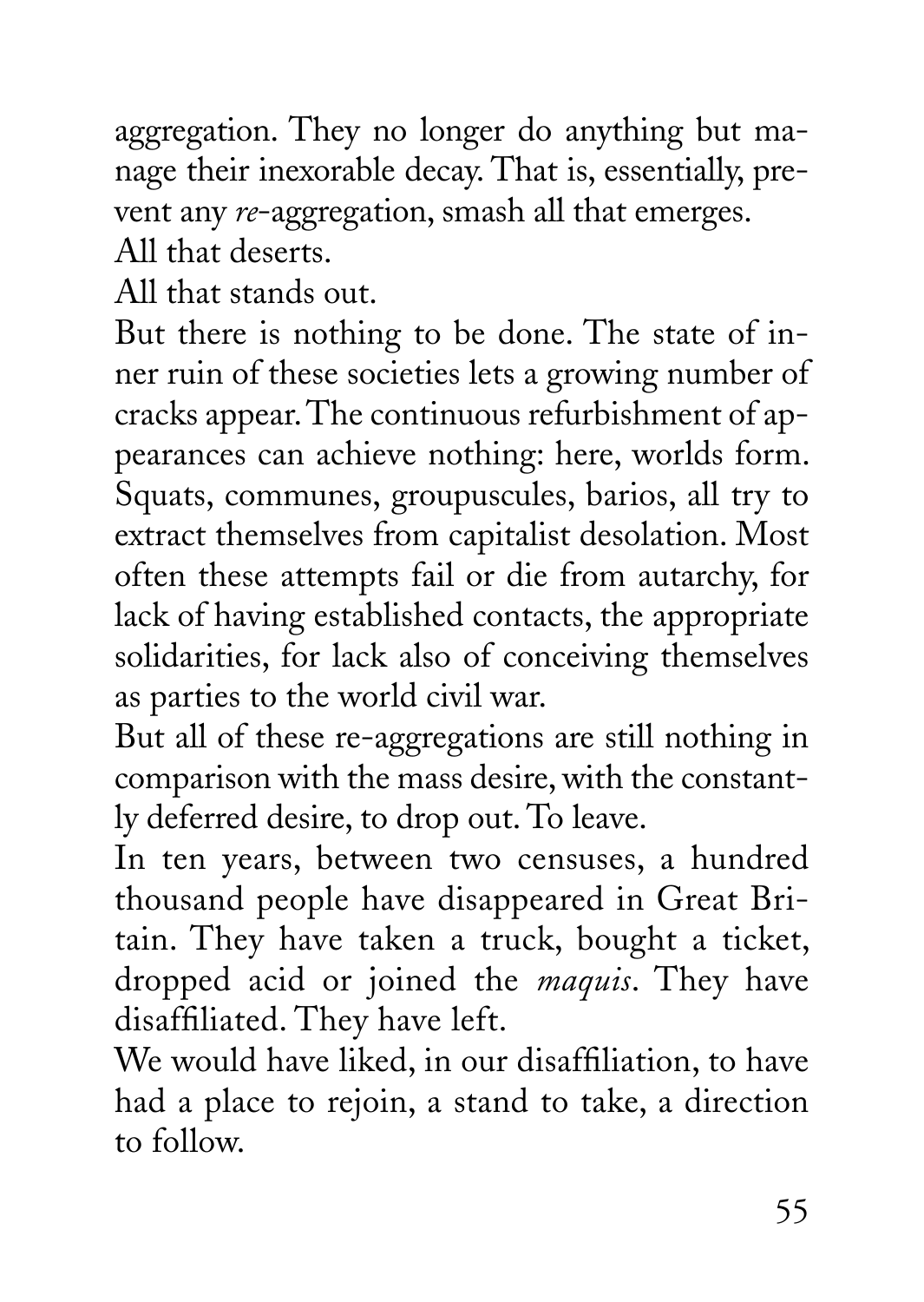Many that leave get lost. Many never arrive.

Our strategy is therefore the following: to immediately establish a series of foci of desertion, of secession poles, of rallying points. For the runaways. For those who leave. A set of places to take shelter from the control of a civilisation that is headed for the abyss. It is a matter of giving ourselves the means, of finding the scale in which all those questions, which when addressed separately can drive one to depression, can be resolved. How to get rid of all the dependencies that weaken us? How to get organised so as to no longer have to work? How to settle beyond the toxicity of the metropole without "leaving for the countryside"? How to shut down the nuclear plants? How to not be *forced*, when a friend goes mad, to resort to psychiatric pulverisation; or to the acerbic remedies of mechanistic medicine when he falls ill? How to live together without mutually dominating each other? How to react to the death of a comrade? How to ruin empire?

We know our weaknesses: we were born and we have grown up in pacified societies, that are as if they have been dissolved. We have not had the opportunity to acquire the consistency that moments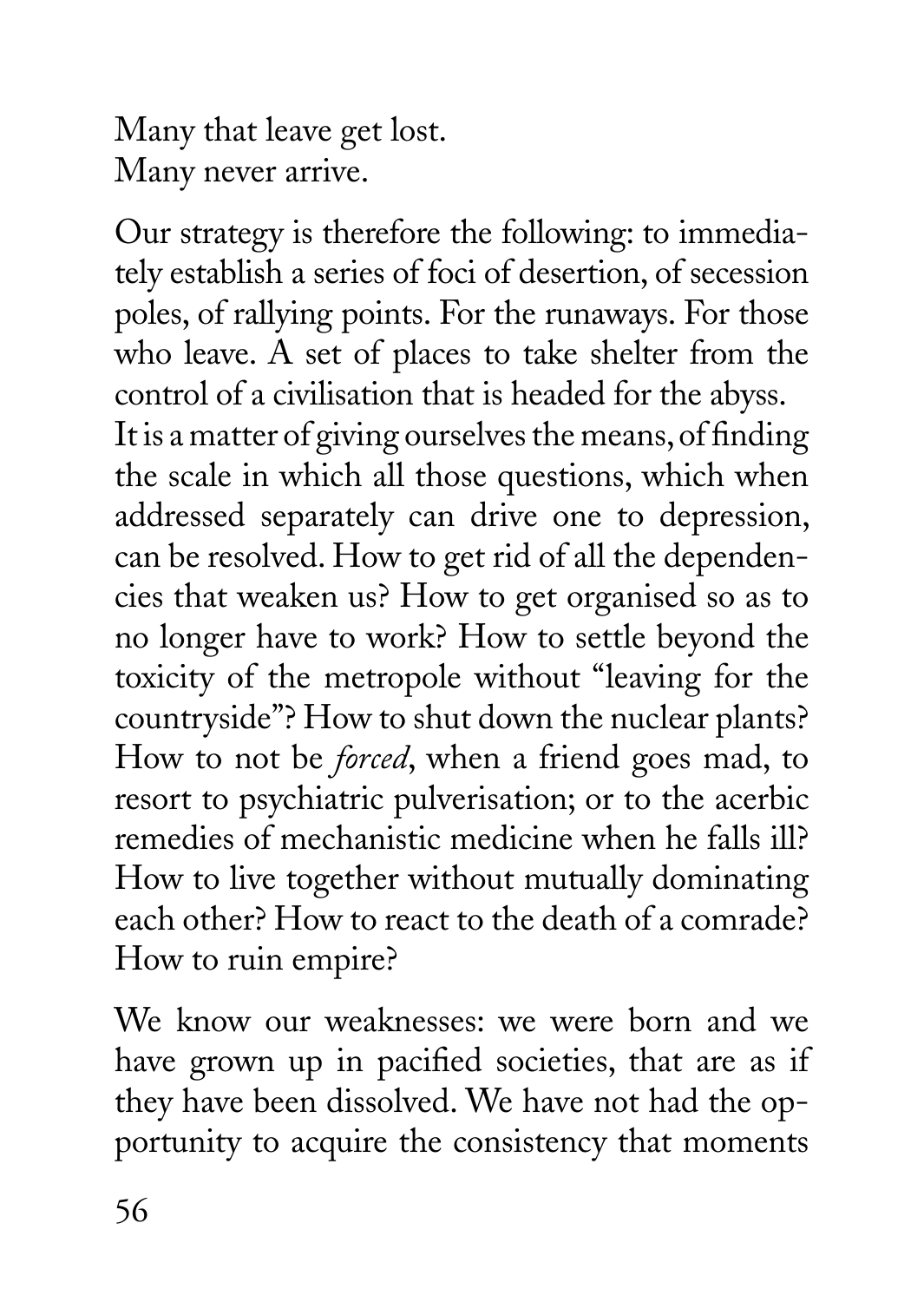of intense collective confrontation can give. Nor the knowledge that is linked to them. We have a political education to mature together. A theoretical and practical education.

For this, we need places. Places to get organised, to share and develop the required techniques. To learn to handle all that may prove necessary. To co-operate. Had it not renounced any political perspective, the experimentation of the *Bauhaus*, with all the materiality and the rigor it contained, would evoke the idea that we have of space-times dedicated to the transmission of knowledge and experience. The *Black Panthers* equipped themselves with such places; to which they added their politico-military capacity, the ten thousand free lunches they distributed everyday, and their autonomous press. They soon formed a threat so tangible to power that the special services had to be sent to massacre them.

Whoever constitutes themselves as a force knows that they become a party to the global course of hostilities. The question of the recourse to or the renunciation of "violence" does not arise in such a party. And pacifism appears to us rather as an additional weapon in the service of empire, along with the contingents of riot police and journalists. The things we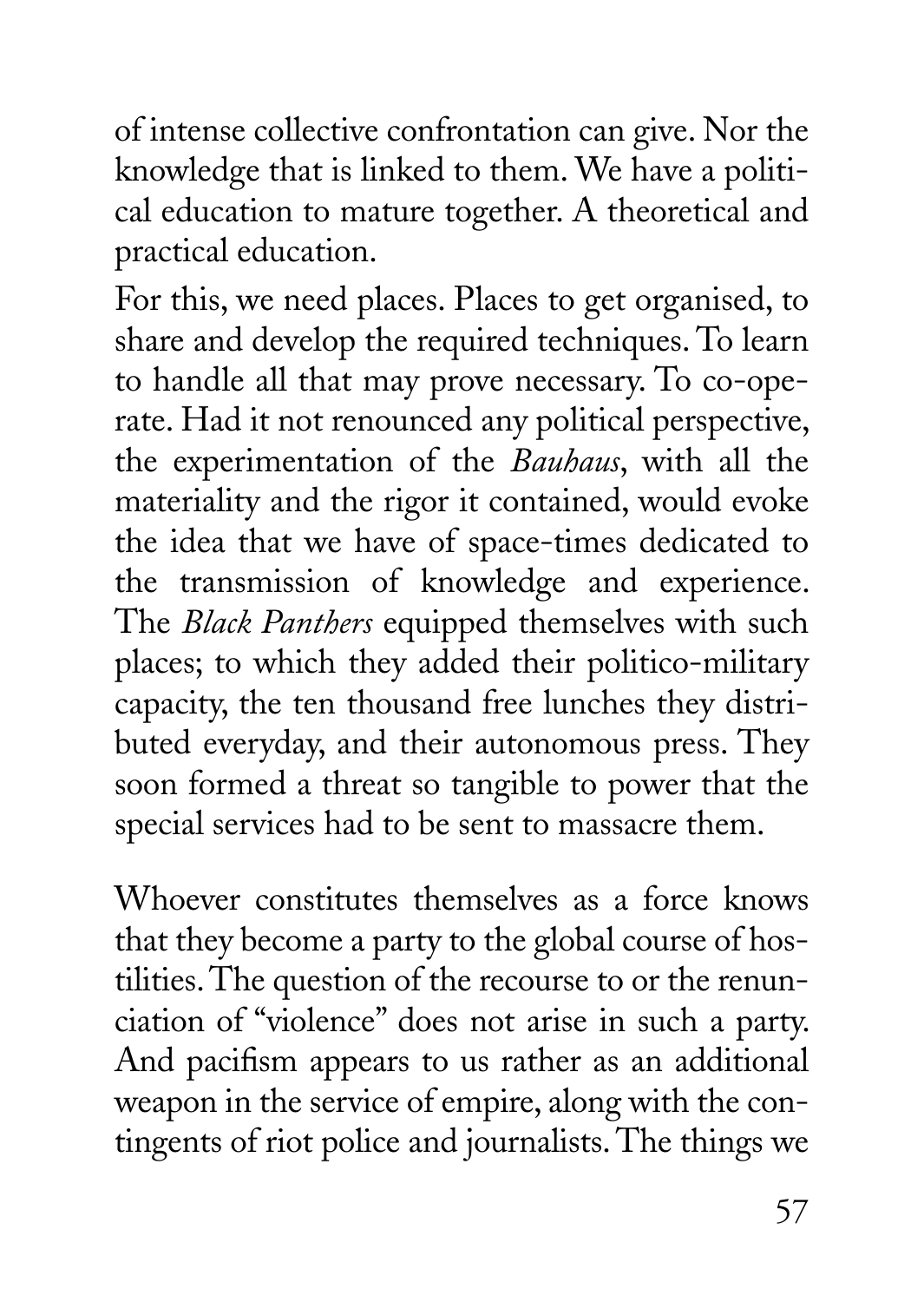have to take into consideration concern the conditions of the asymmetrical conflict which is imposed on us, the modes of appearance and disappearance suitable for each of our practices. The demonstration, the action with faces uncovered, the indignant protest, are unsuitable forms of struggle for the present regime of domination, they even reinforce it, feeding up-to-date information to the systems of control. It would seem to be judicious, in any case, given that the frailty of contemporary subjectivity extends even to our leaders, to attack the material devices rather than the men that give them a face. This is out of sheer strategic concern. Therefore, we must turn ourselves to the forms of operation peculiar to all guerrillas: anonymous sabotage, unclaimed actions, recourse to easily appropriable techniques, targeted counter-attacks.

There is no *moral* question in the way we provide ourselves with our means to live and fight, but a *tactical* question of the means we give ourselves and how we *use* them.

"The expression of capitalism in our lives" a friend once said, "is the sadness".

The point now is to establish the material conditions for a shared disposition to joy.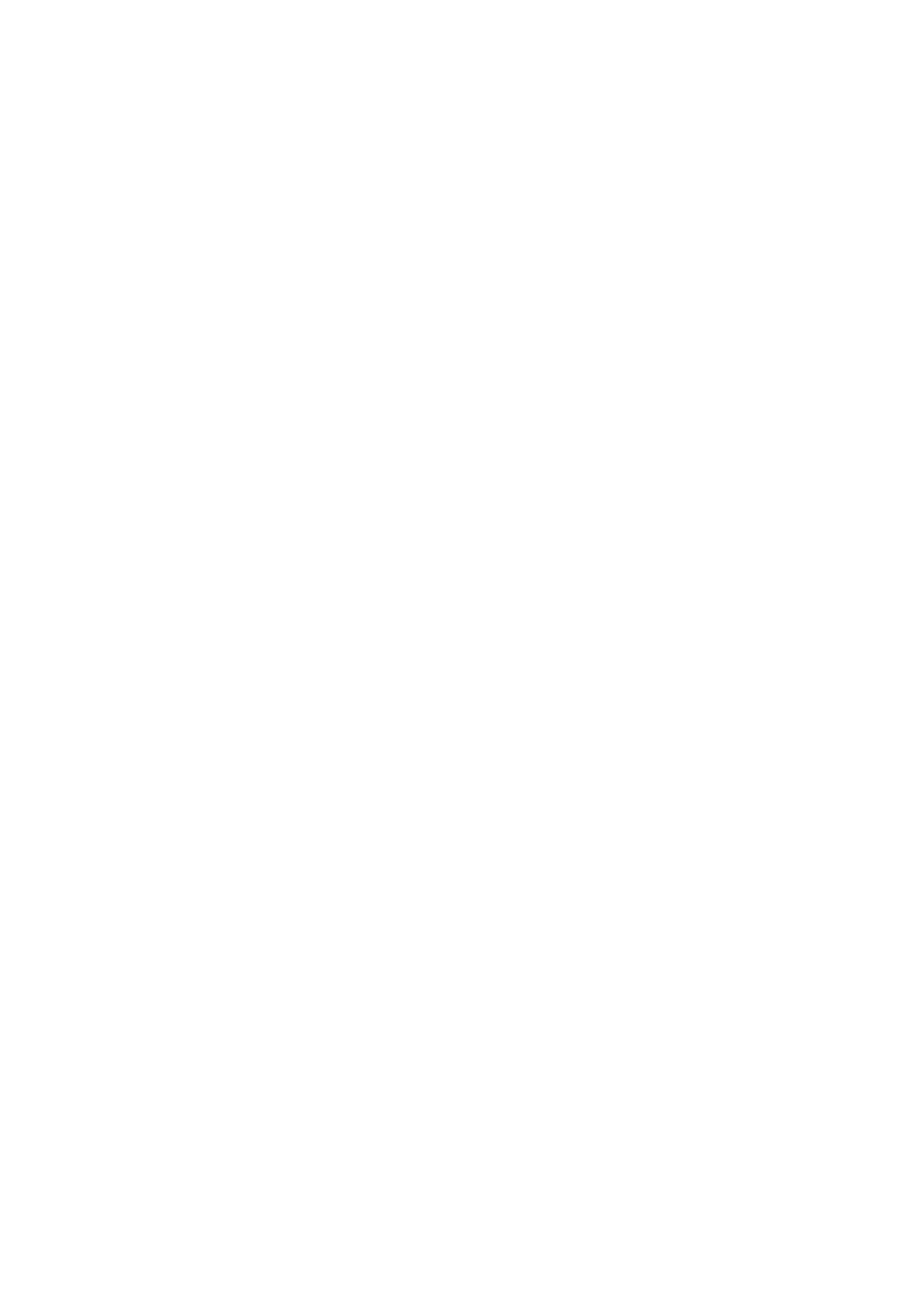#### **Proposition VI**

On the one hand, we want to live communism; on the other, to spread anarchy.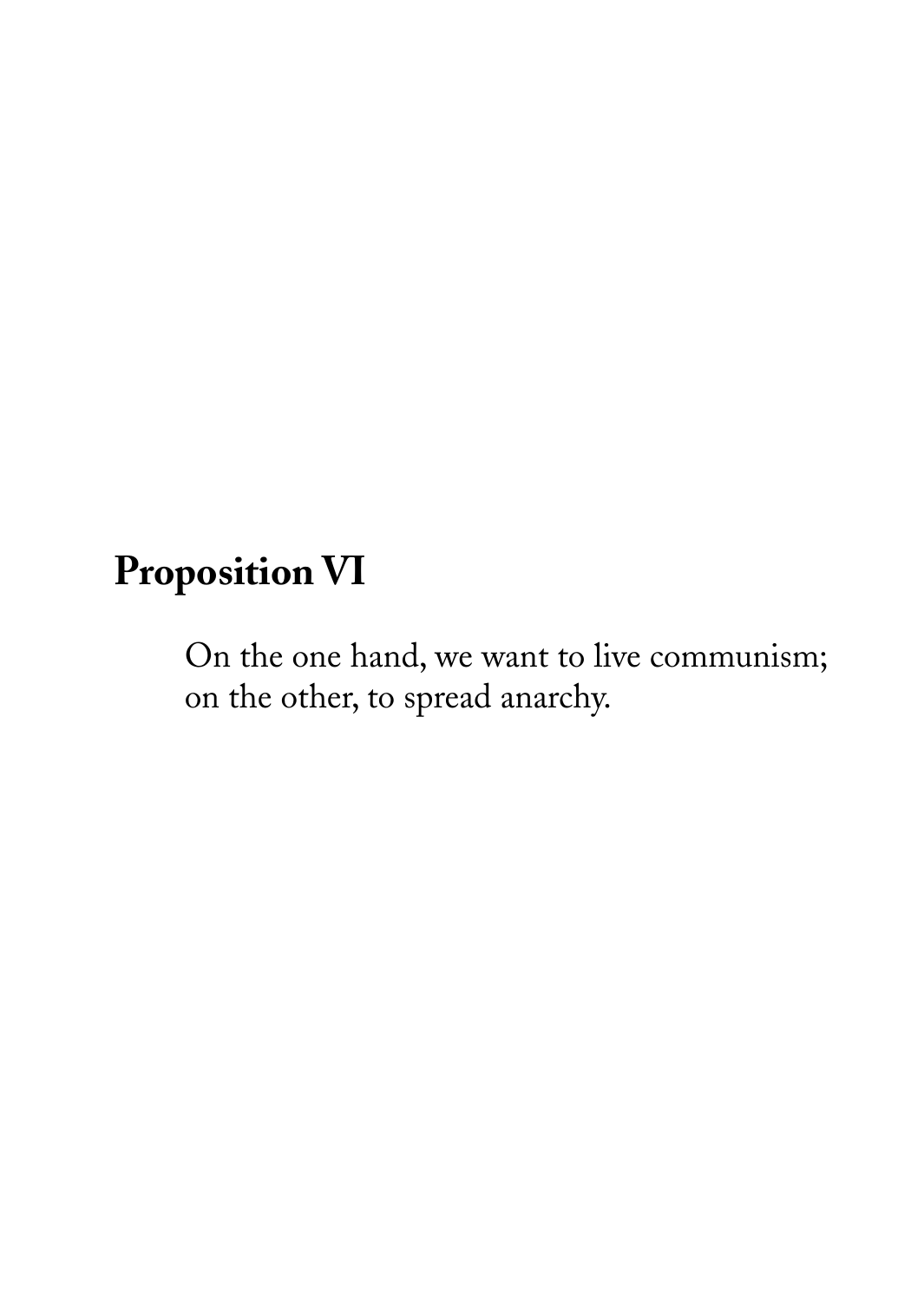# **Scholium**

WE ARE LIVING through times of the most extreme separation. The depressive normality of the metropole, its lonely crowds, expresses the impossible utopia of a society of atoms.

The most extreme separation reveals the content of the word "communism."

Communism is not a political or economic system. Communism has no need of Marx. Communism does not give a damn about the USSR. And we could not explain the fact that every decade for fifty years they have pretended to rediscover Stalin's crimes, crying "look at what communism is!", if they did not have the feeling that in reality everything prompts us in that direction.

The only argument that ever stood against communism was that we did not need it. And certainly, as limited as they were, there were still, not so long ago, here and there, things, languages, thoughts, places, that were shared and that subsisted; at least enough of them to not fade away. There were worlds, and they were inhabited. The refusal to think, the refusal to ask the *question of communism*, had *practical* arguments. They have been swept away. The eighties, the eighties *as they endure*, remains the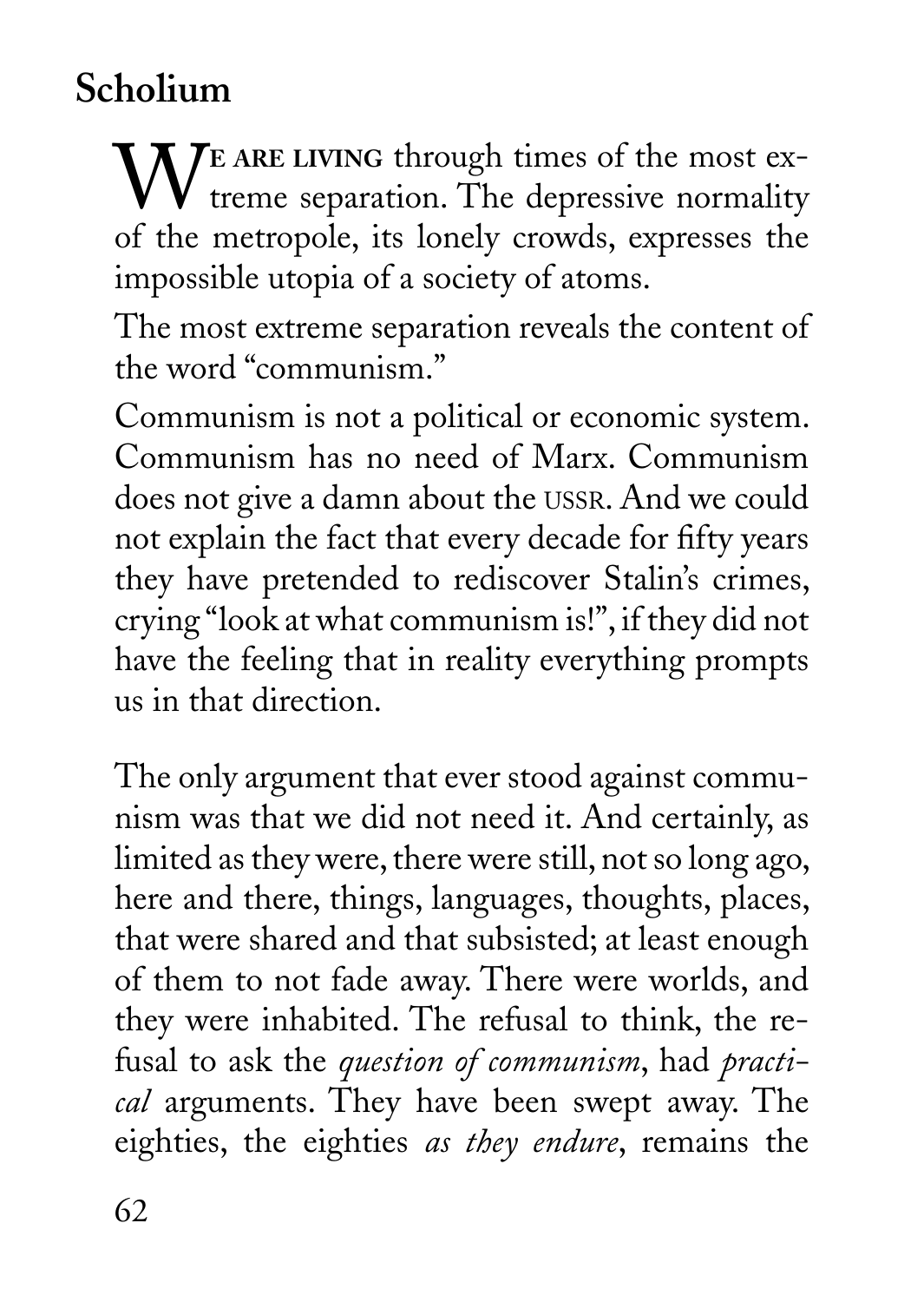traumatic indicator of this ultimate purge. Since then all social relations have become suffering. To the point of making any anaesthesia, any isolation, preferable. In a way it is existential liberalism itself that pushes us to communism, by the very excess of its triumph.

The communist question is about the elaboration of our relationship to the world, to beings, to ourselves. It is about the elaboration of the play between different worlds, about the *communication*  between them. Not about the unification of world space, but about the institution of the sensible, that is to say the plurality of worlds. In that sense communism is not the extinction of all conflict, it does not describe a final state of society after which everything has been concluded. For it is also through conflict that worlds communicate. "In bourgeois society, where the differences between men are only differences that do not relate to man himself, it is precisely the true differences, the differences of quality that are not retained. The communist does not want to create a collective soul. He wants to realise a society where false differences are scraped. And those false differences being scraped, open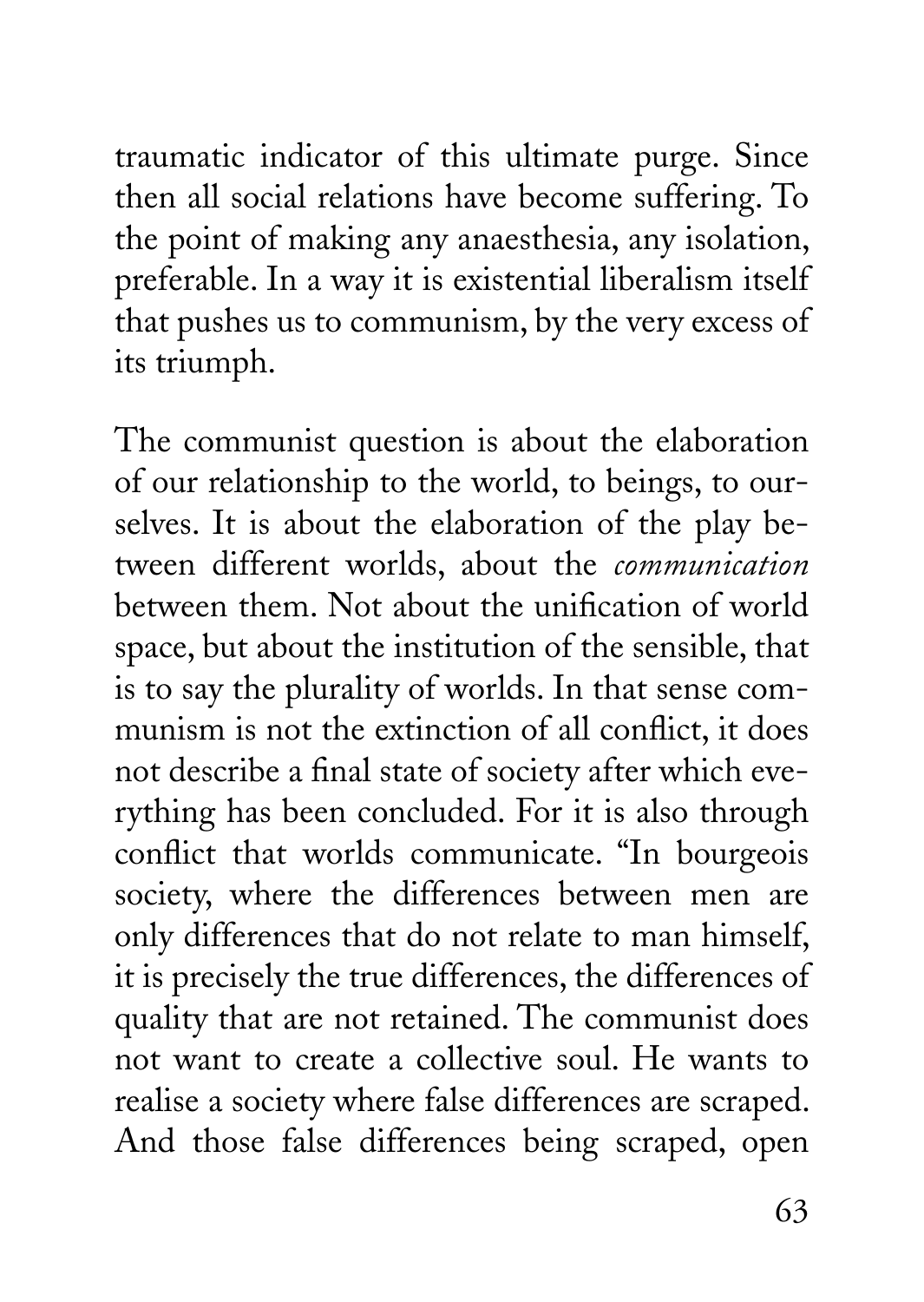all their possibilities to the true differences." Thus spoke an old friend.

It is evident for instance that the question of what I belong to, of what I need, of what makes up my world, has been reduced to the police fiction of legal property, of what belongs to me, of what is *mine*. Something is proper to me insofar as it belongs to the field of that which I use; and not out of any juridical title. In the end, legal property has no other reality than the forces that protect it. So the question of communism is, on one hand, to do away with the police, and on the other, to elaborate modes of sharing, uses, between those who live together. It is the question that is eluded everyday with "give me a break!" and "chill out!". Certainly, communism is not given. It has to be thought out, it has to be *made*. Almost everything that stands against it boils down to an expression of exhaustion: "But you'll never make it... It can't work... Humans are what they are...And it's already hard enough to live your own life... Energy has limits, we can't do everything." But exhaustion is not an argument. It is a state.

So communism starts from the experience of sharing. And first, from the sharing of our needs.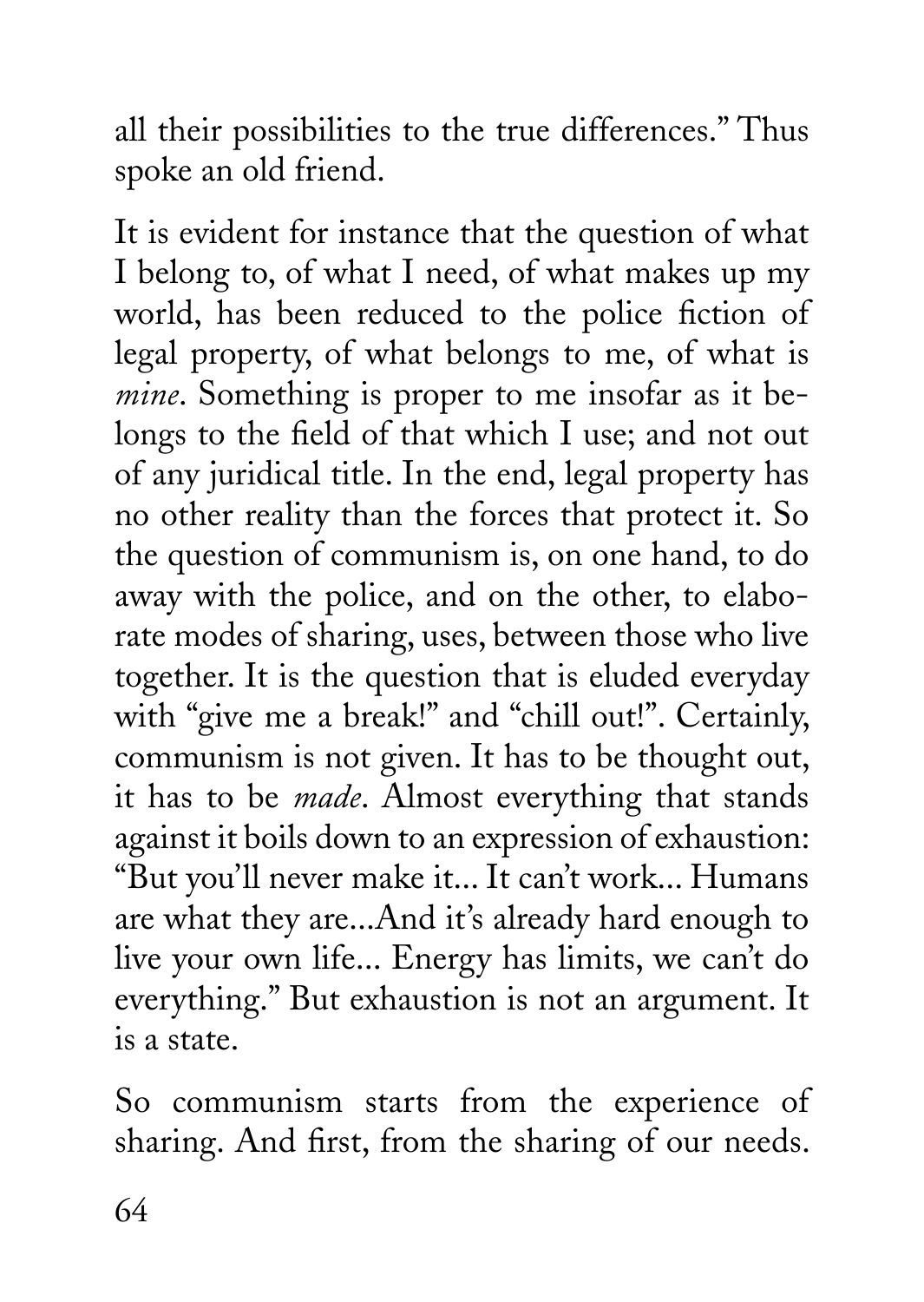Needs are not what capitalist rule has accustomed us to. *To need is never about needing things without at the same time needing worlds*. Each of our needs links us, beyond all shame, to everything that feels it. The need is just the name of the relationship through which a certain sensible being gives meaning to such or such element of his world. That is why those who have no worlds – metropolitan subjectivities for instance – have nothing but whims. And that is why capitalism, although it satisfies like nothing else the need for things, only spreads universal dissatisfaction; because to do so it has to destroy worlds.

By communism we mean *a certain discipline of the attention*.

The practice of communism, as we live it, we call "the Party." When we overcome an obstacle together or when we reach a higher level of sharing, we say that "we are building the Party." Certainly others, who we do not know yet, are building the Party elsewhere. This call is addressed to them. No experience of communism at the present time can survive without getting organised, tying itself to others, putting itself in crisis, waging war. "For the oases that dispense life vanish when we seek shelter in them."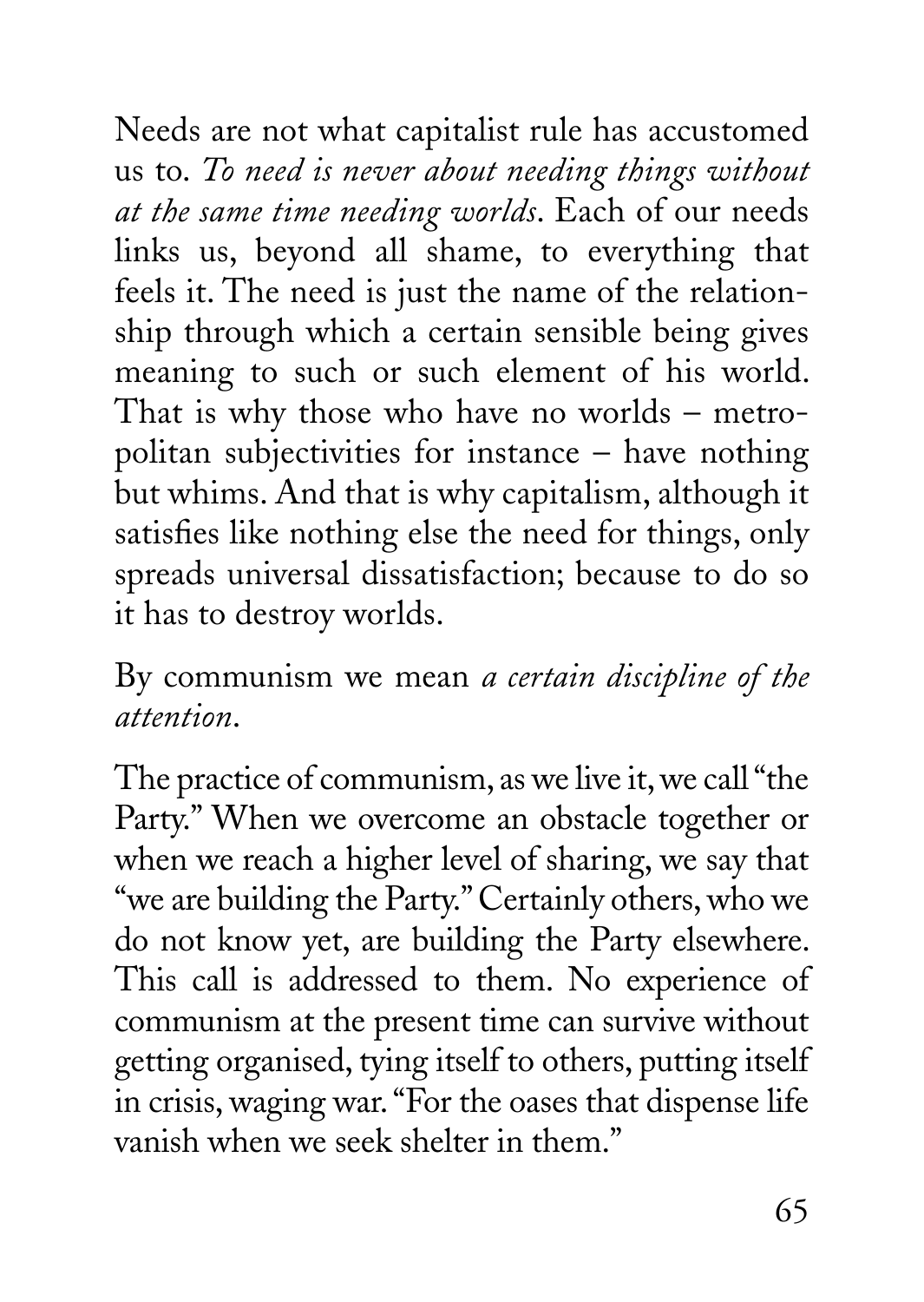As we apprehend it, the process of instituting communism can only take the form of a collection of *acts of communisation*, of making common suchand-such space, such-and-such machine, suchand-such knowledge. That is to say, the elaboration of the mode of sharing that attaches to them. Insurrection itself is just an accelerator, a decisive moment in this process. As we understand it, the party is not an organisation – where everything becomes insubstantial by dint of transparency – and it is not a family – where everything smells like a swindle by dint of opacity.

The Party is a collection of places, infrastructures, communised means; and the dreams, bodies, murmurs, thoughts, desires that circulate among those places, the *use* of those means, the sharing of those infrastructures.

The notion of the Party responds to the necessity of a minimal formalisation, which makes us accessible as well as allows us to remain invisible. It belongs to the communist way that we explain to ourselves and formulate the basis of our sharing. So that the most recent arrival is, at the very least, the equal of the elder.

Looking closer at it, the Party could be nothing but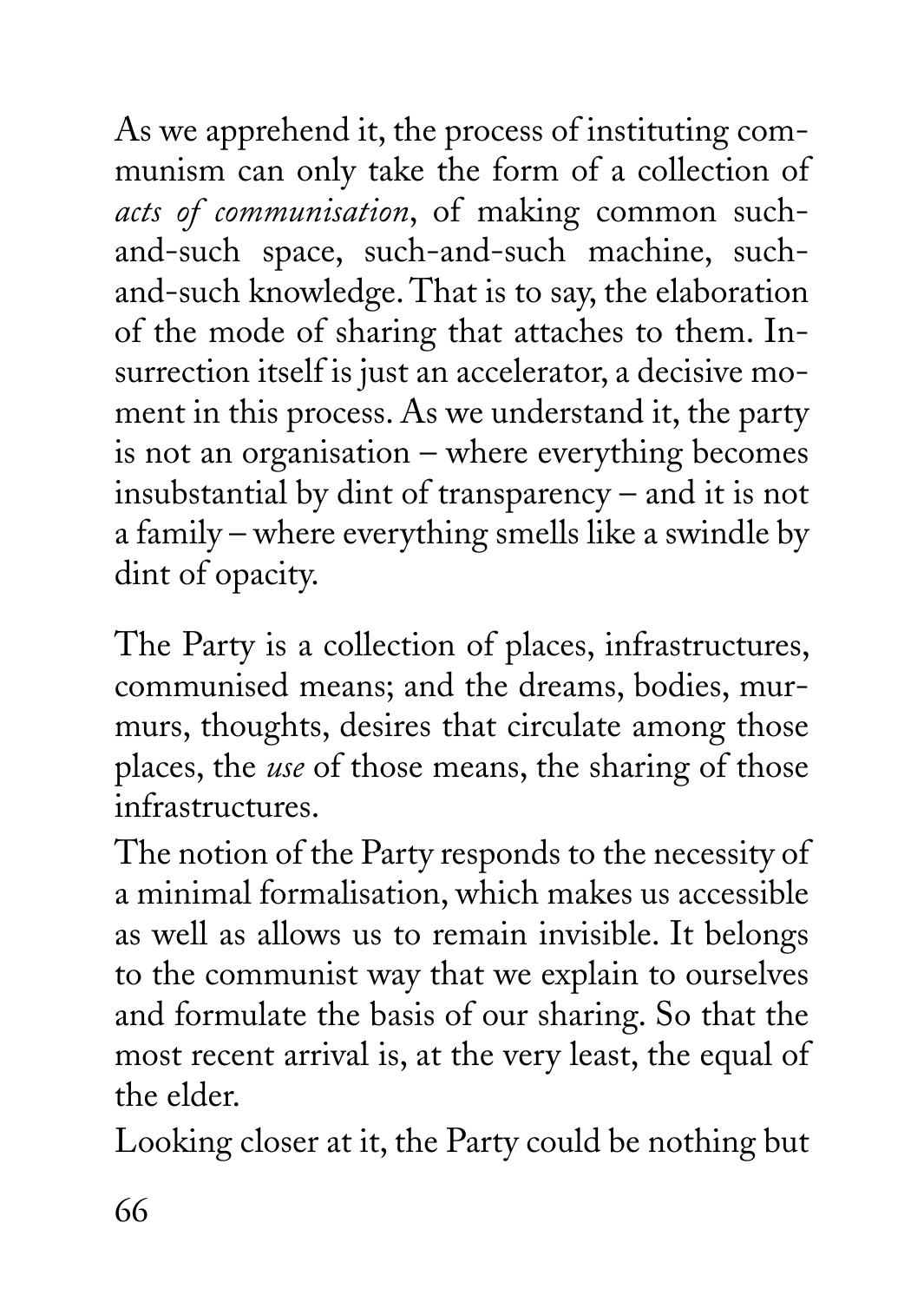this: the formation of sensibility as a force. The deployment of an archipelago of worlds. What would a political force, under empire, be that didn't have its farms, its schools, its arms, its medicines, its collective houses, its editing desks, its printers, its covered trucks and its bridgeheads in the metropole? It seems more and more absurd that some of us still have to work for capital – aside from the necessary tasks of infiltration.

The offensive power of the Party comes from the fact that it is also a power of production, but that within it, the relationships are just *incidentally* relationships of production.

Through its development capitalism has revealed itself to be not merely a mode of production, but a reduction of all relations, in the last instance, to relations of production. From the company to the family, even consumption appears as another episode in the general production, the production *of society*.

The overthrowing of capitalism will come from those who are able to create the conditions for *other types of relations*.

Thus the communism we are talking about is strictly opposed to what has been historically caricatured as "communism", and that was most of the time socialism, monopolist state capitalism.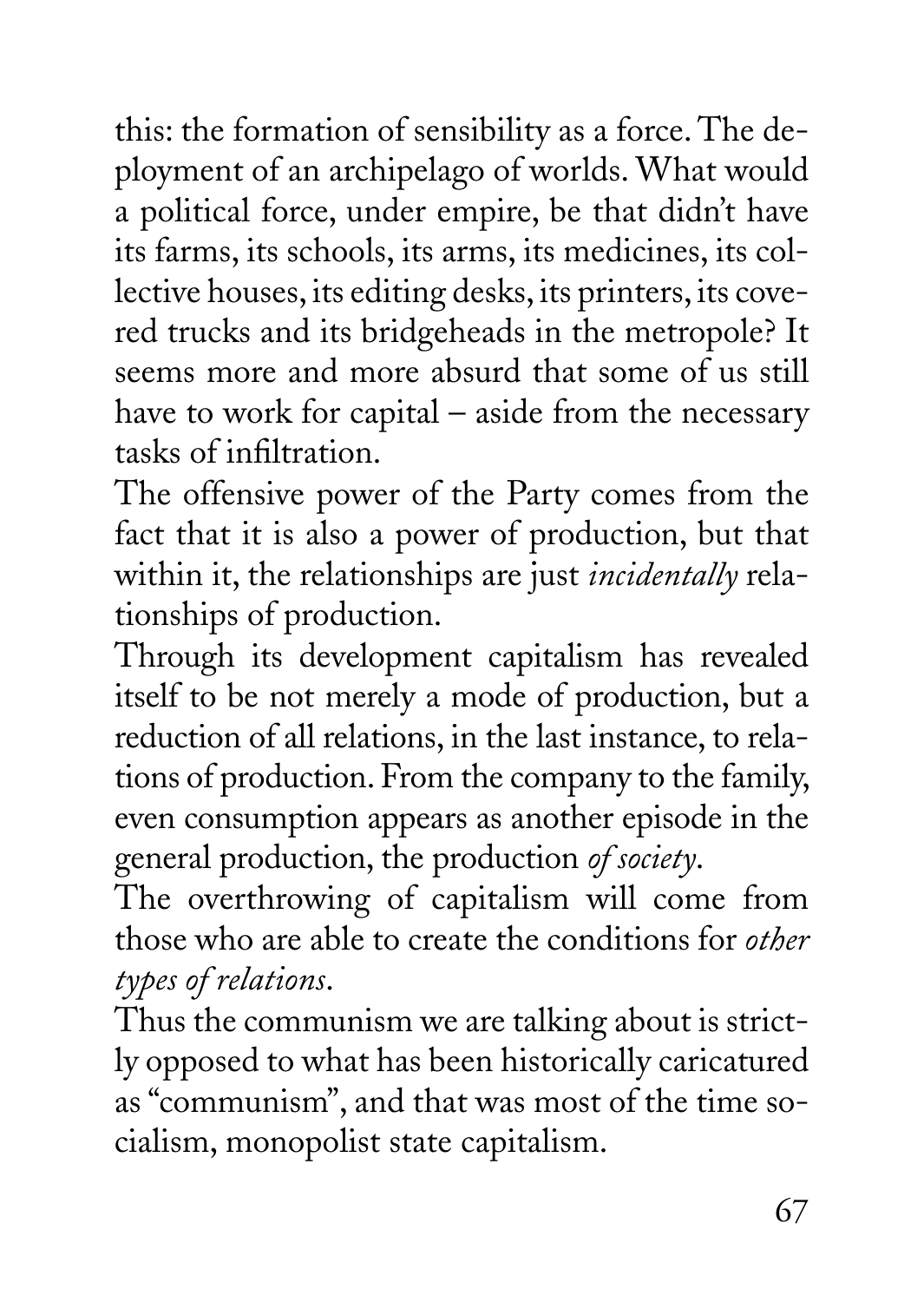Communism does not consist in the elaboration *of new relations of production, but indeed in the abolition of those relations*.

Not having relations of production with our world or between ourselves means never letting the search for results become more important than the attention to the process; casting from ourselves all forms of valorisation; making sure we do not disconnect affection and co-operation.

Being attentive to worlds, to their sensible configurations, is exactly what renders impossible the isolation of something like "relations of production".

In the places we open, the means we share, it is this grace that we look for, that we experience.

To name this experience, we often hear about everything being "free" in the sense of "free shops", "free transport", "free meals". We would rather speak of communism, for we cannot forget what this "freedom" implies in terms of organisation, and in the short term, of political antagonism.

So, the construction of the Party, in its most visible aspect, consists for us in the sharing or communisation of what we have at our disposal. Communising a place means: setting its use free, and on the basis of this liberation experimenting with refined, intensified, and complexified relations. If private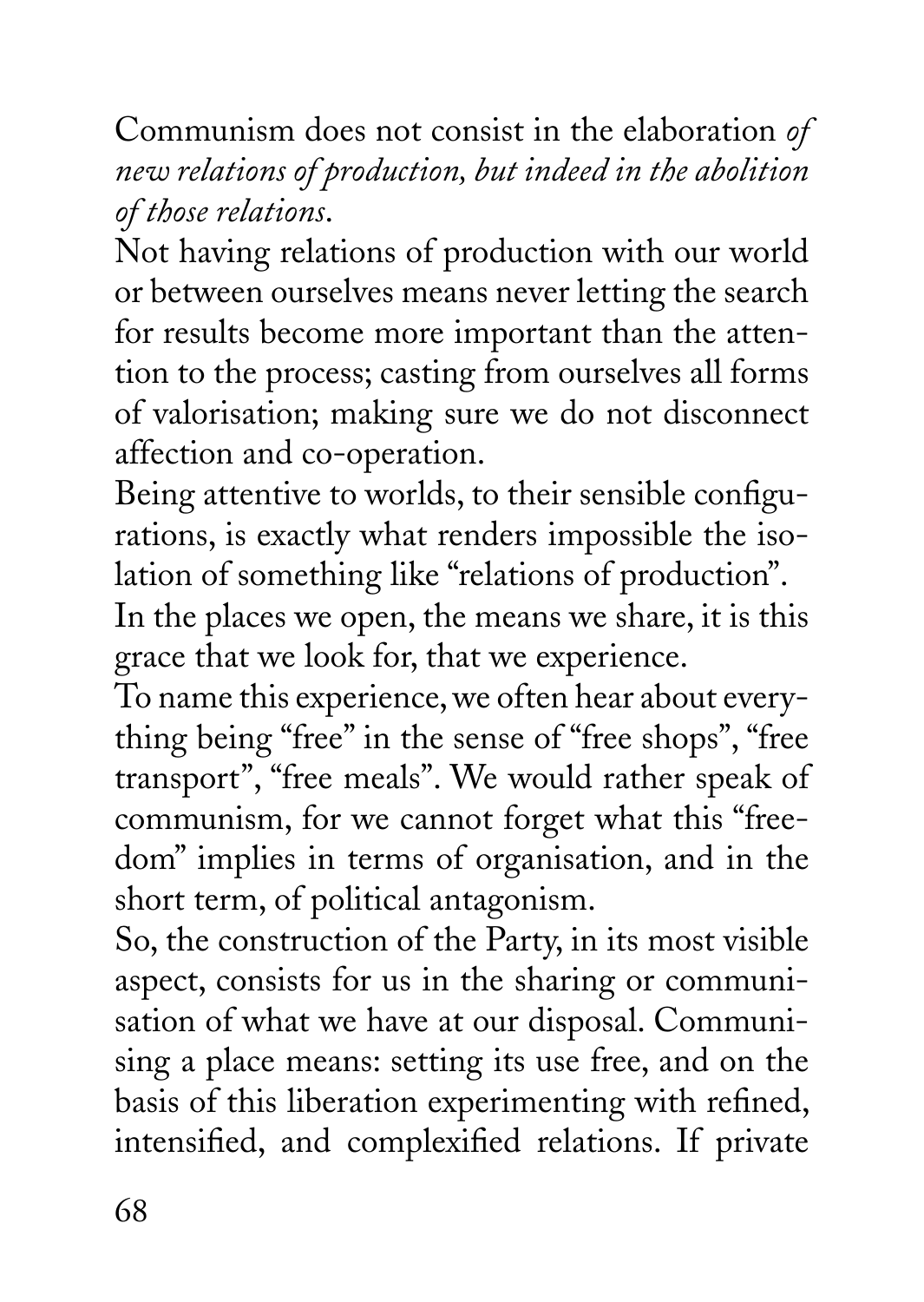property is essentially the discretionary power of depriving anyone of the use of the possessed thing, communisation means depriving only the agents of empire from it.

From every side we oppose the blackmail of having to choose between the offensive and the constructive, negativity and positivity, life and survival, war and the everyday. We will not respond to it. We understand too well how this alternative divides, then splits and re-splits, all the existing collectives. For a force which deploys itself, it is impossible to say if the annihilation of a device that harms it is a matter of construction or offence, if seizing sufficient food or medical autonomy constitutes an act of war or subtraction. There are circumstances, like in a riot, in which the ability to heal our comrades considerably increases our ability to wreak havoc. Who can say that arming ourselves would not be part of the material constitution of a collectivity? When we agree on a common strategy, there is no choice between the offensive and the constructive; there is, in every situation, what obviously increases our power and what harms it, what is opportune and what is not. And when this is not obvious, there is discussion, and in the worst of cases, there is the gamble.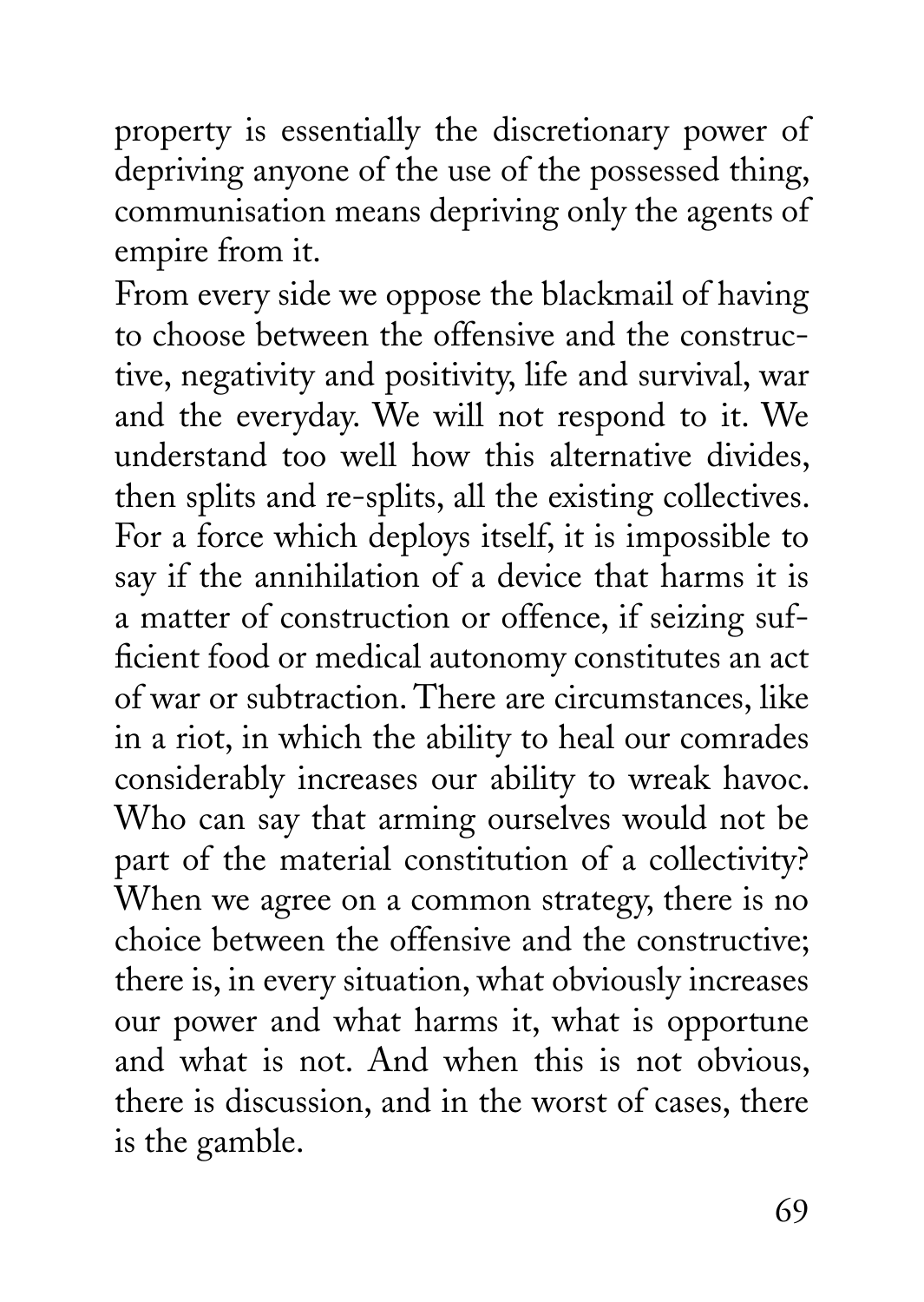In a general way, we do not see how anything else but a force, a reality able to *survive* the total dislocation of capitalism, could truly attack it, could pursue the offensive until the very moment of dislocation.

When the moment will come, it will be a matter of actually turning to our advantage the generalised social collapse, to transform a collapse like the one in Argentina or the Soviet Union into a revolutionary situation. Those who pretend to split material autonomy from the sabotage of the imperial machine show that they want neither.

It is not an objection against communism that the greatest experimentation of sharing in the recent period was the result of the Spanish anarchist movement between 1868 and 1939.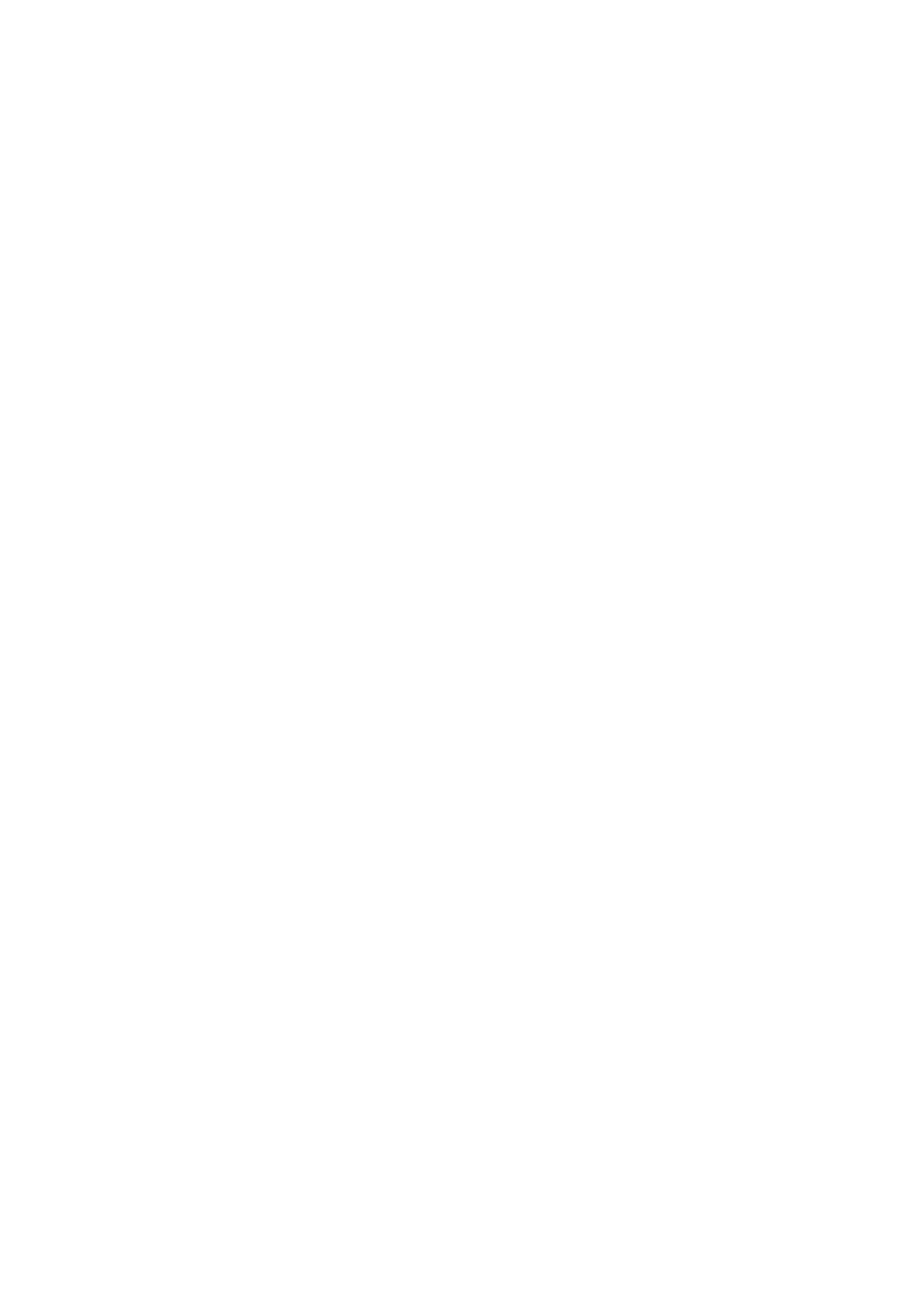## **Proposition VII**

Communism is possible at every moment. What we call "History" is to date nothing but a set of roundabout means invented by humans to avert it. The fact that this "History" has for a good century now come down to nothing but a varied accumulation of disasters shows how the communist question can no longer be suspended. It is this suspension that we need, in turn, to suspend.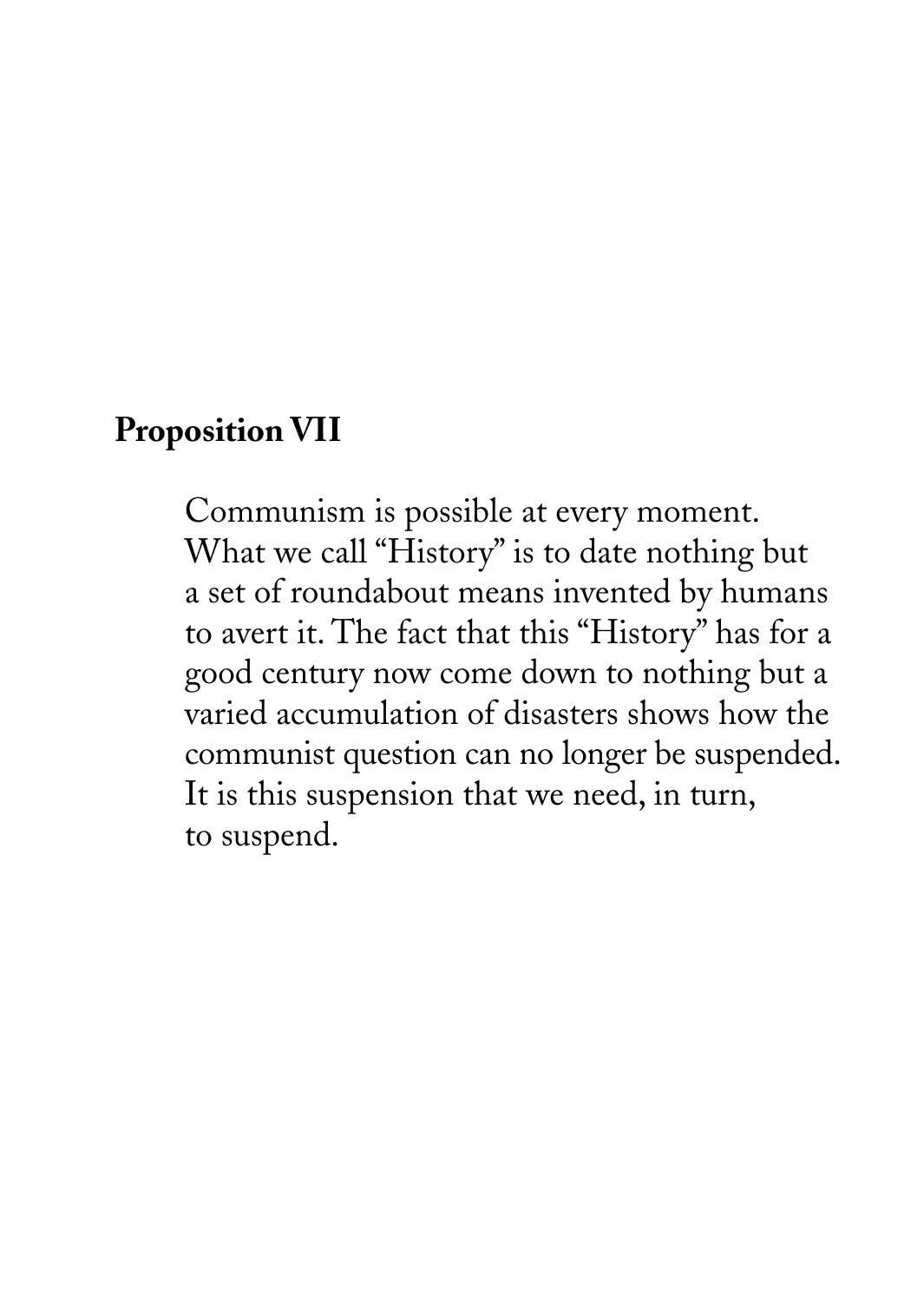## **Scholium**

«B**UT WHAT DO YOU** actually want? What are YOU proposing? » This kind of question may seem innocent. But unfortunately these are not questions. These are *operations*.

Referring every WE that expresses itself to a foreign YOU means first warding off the threat that this WE somehow calls me, that this WE *passes through me*. Thus constituting the one who merely *carries*  a proposition – that cannot itself be attributed to anyone – as the *owner* of this proposition. Now, in the methodical organisation of the prevailing separation, propositions are allowed to circulate only on condition that they can give proof of an owner, of an *author*. Without which they risk being *common*, and only that which is proposed by the spectacle is permitted anonymous diffusion.

And then there is this mystification: that caught in the course of a world that displeases us, there would be proposals to make, alternatives to find. That we could, in other words, lift ourselves out of the situation that we are in, to discuss it in a calm way, between reasonable people.

But no, there is nothing beyond the situation. There is no outside to the world civil war. We are irremediably *there*.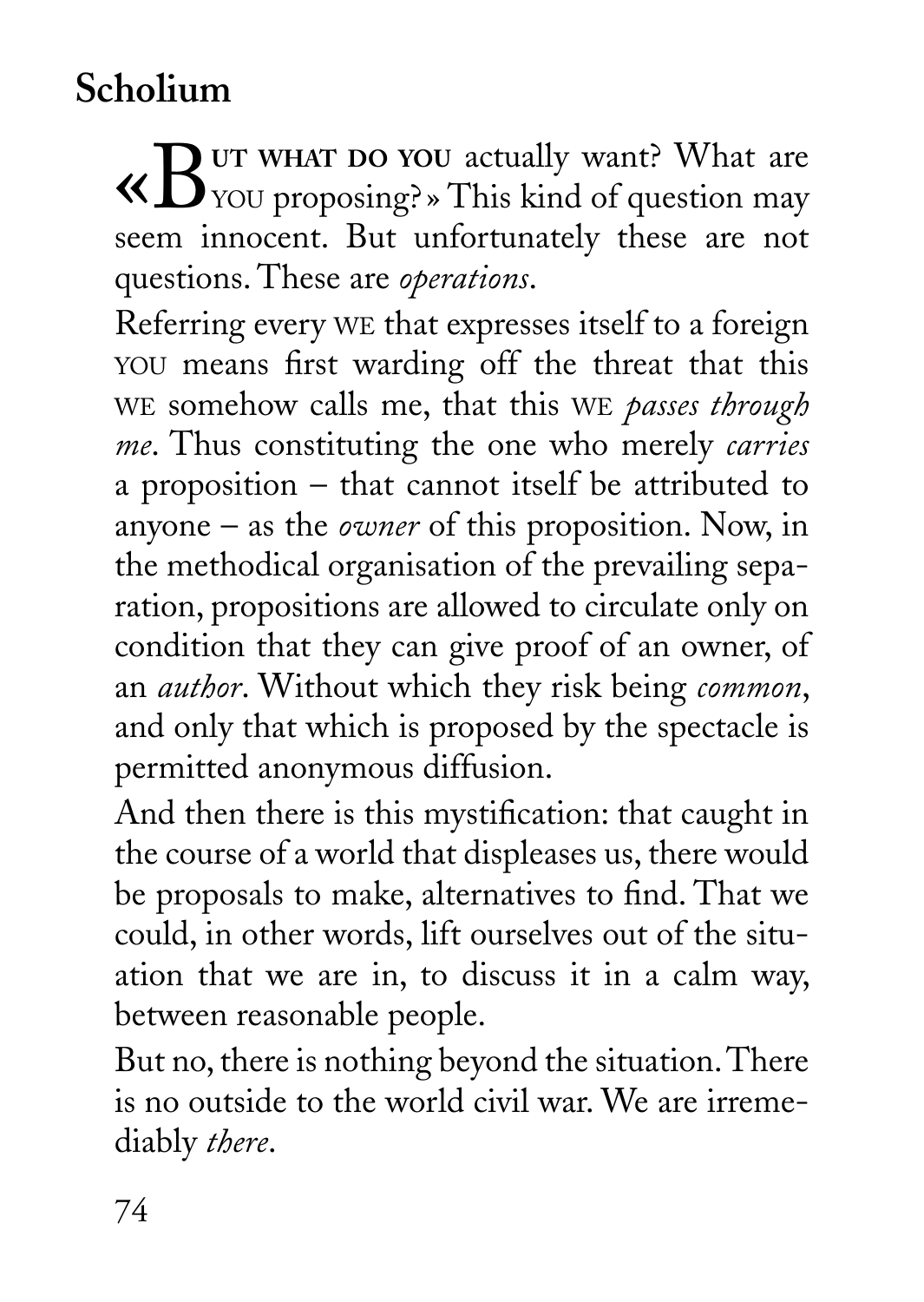All we can do is elaborate a strategy. Share an analysis of the situation and elaborate a strategy within it. This is the only possible revolutionary and practical WE, open and diffuse, of whoever acts along the same lines.

At the last count, in August 2003, we can say that we face the greatest offensive of capital since the beginning of the eighties. Anti-terrorism and the abolition of the last gains of the defunct labour movement set the parameters of a diffuse discipline. Never have the managers of society known so well from which obstacles they are emancipated and what means they hold. They know, for instance, that the planetary middle-class that lives henceforth in the metropole is too disarmed to offer the slightest resistance to its planned annihilation. Just like they know that the counter-revolution they conduct is now inscribed in millions of tons of concrete, in the architecture of so many "new towns." In the longer term it seems that the plan of capital is indeed to bring out on a global scale a set of high-security zones, continuously linked together, where the process of capitalist valorisation would embrace all the expressions of life in a perpetual and unhindered way. This imperial deterritorialised comfort zone of citizens would form a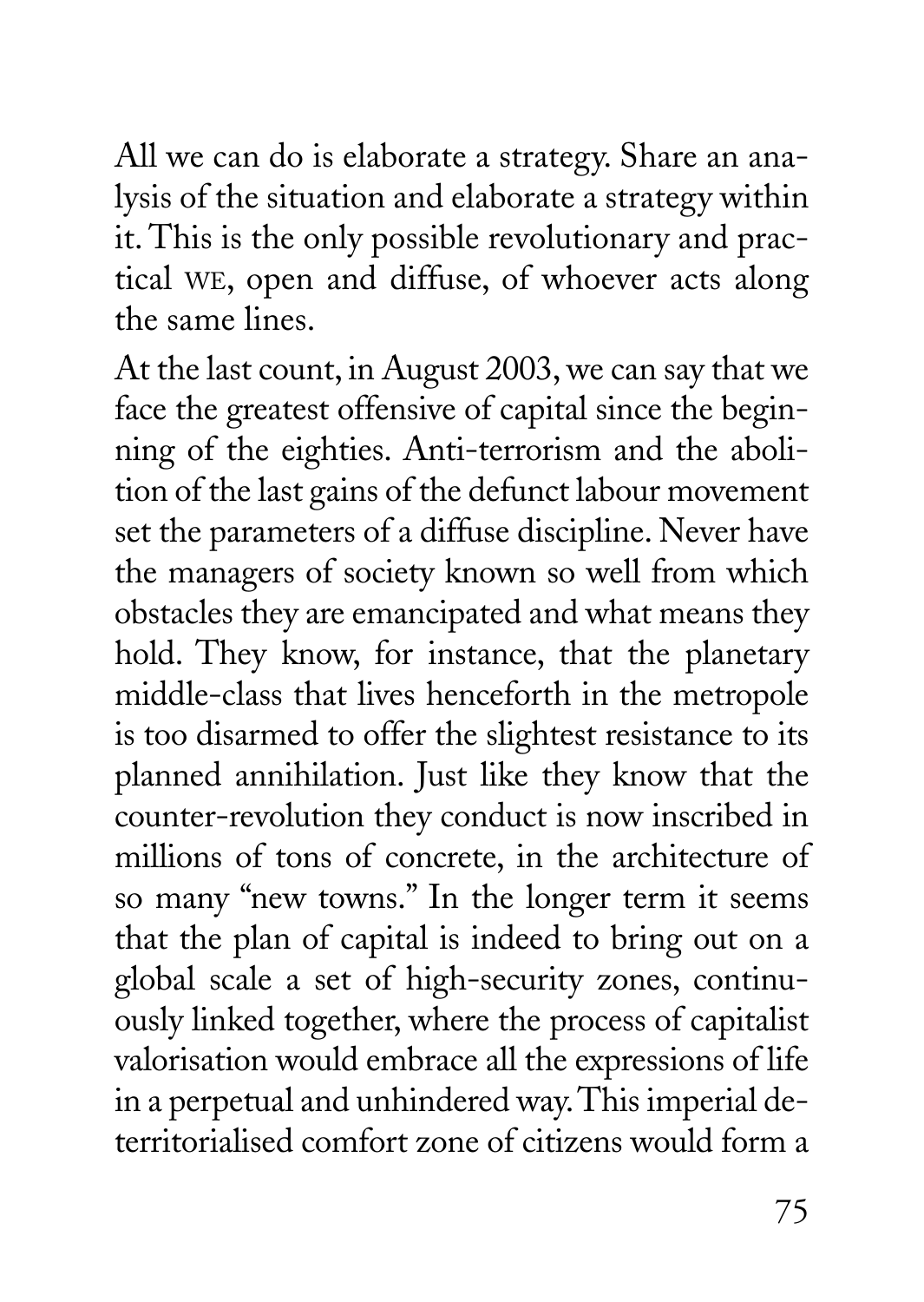kind of police continuum where a more or less constant level of control would prevail, politically as well as biometrically. The "rest of the world" could then be treated, in the incomplete process of its pacification, as a foil and, at the same time, as a gigantic outside to civilise. The chaotic experiments of zoneto-zone cohabitation between hostile enclaves as it has been taking place for decades in Israel would be the model of social management to come. We do not doubt that the real stake in all this, for capital, is to reconstitute from the ground up its *own* society. Whatever the form, and however high the price.

We have seen with Argentina that the economic collapse of a whole country was not, from its point of view, too high a price to pay.

In this context we are those, all those, who feel the *tactical* need of these three operations:

- **1.** Preventing by any means the reconstruction of the Left.
- **2.** Advancing, from "natural disaster" to "social movement", the process of communisation, the construction of the Party.
- **3.** Bringing the secession to the vital sectors of the imperial machine.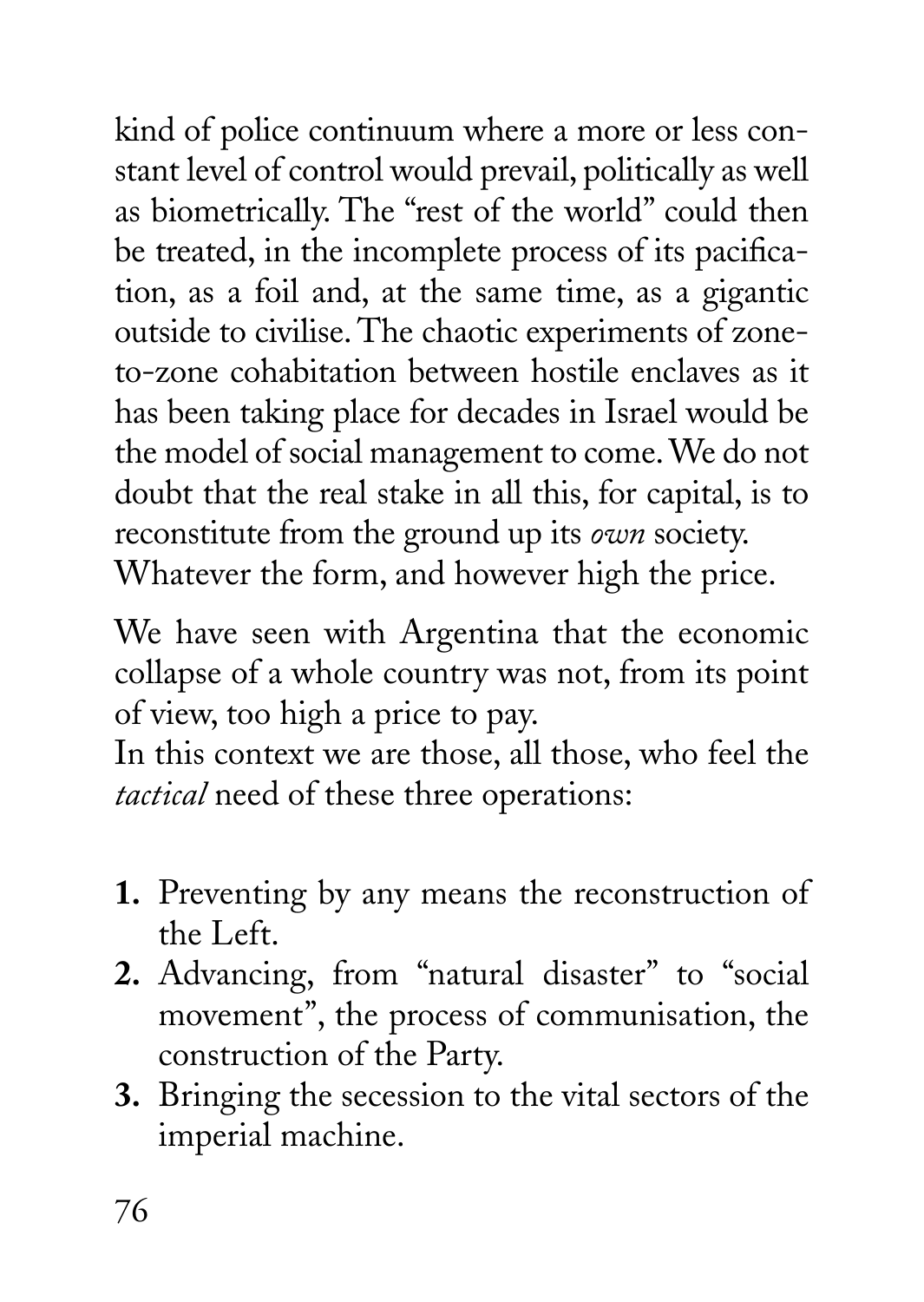**1.** The Left is periodically routed. This amuses us but it is not enough. We want its rout to be final. With no remedy. May the spectre of a reconcilable opposition never again come to haunt the minds of those who *know* they won't fit into the capitalist process. The Left – everybody admits this today, but will we still remember the day after tomorrow? – is an integral part of the neutralisation mechanisms peculiar to liberal society. The more the social implosion proves real, the more the Left invokes "civil society." The more the police exercises its arbitrary will with impunity, the more they claim to be pacifist. The more the state throws off the last judicial formalities, the more they become "citizens". The greater the urgency to appropriate the means of our existence, the more the Left exhorts us to appropriate the conditions of our submission, to wait and demand the mediation, if not the protection, of our masters. It is the Left which enjoins us today, faced with governments which stand *openly* on the terrain of social war, to make ourselves heard by them, to write up our grievances, to form demands, to study economics. From Léon Blum to Lula, the Left has been nothing but that: the party of the man,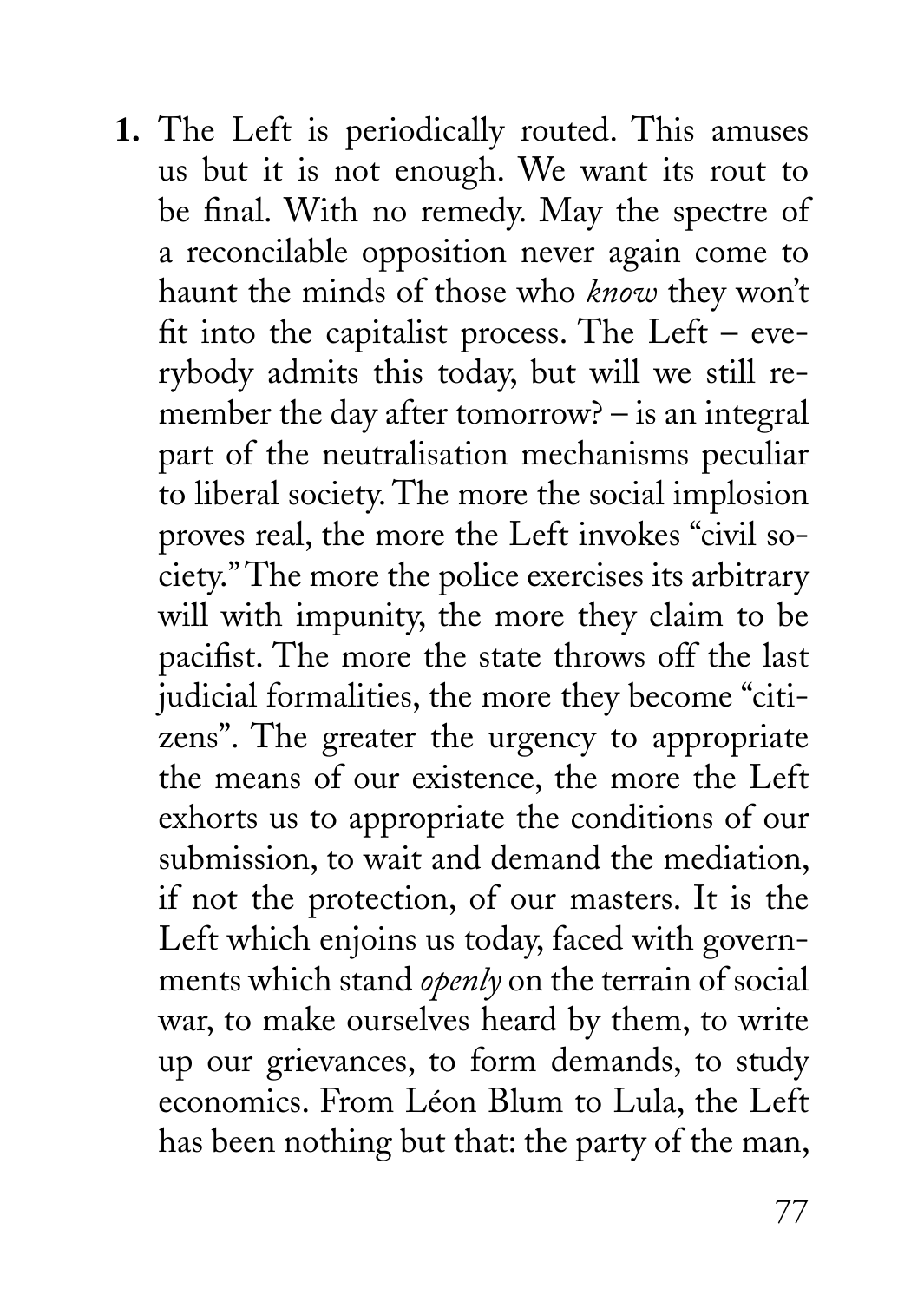the citizen and civilisation. Today this program coincides with the complete counter-revolutionary program. Which consists in maintaining all the illusions that paralyse us. The calling of the Left is therefore to expound the dream of what only empire can afford. It represents the idealistic side of imperial modernisation, the necessary steam-valve to the unbearable pace of capitalism. It is even shamelessly written in the very publication of the French Department of Youth, Education and Research: "From now on, everyone knows that without the concrete help of citizens, the state will have neither the means nor the time to carry on the work that can prevent our society from exploding."

Defeating the Left, that is to say *keeping continuously open the channel of social disaffection*, is not only necessary but also possible today. We witness, while the imperial structures become stronger at an unprecedented rate, the transition from the old Labour left, gravedigger of the Labour movement and born from it, to a new global, *cultural* left, of which it can be said that Negriism is at the head. This new left has not yet fully established itself on the recently neutralised "anti-globalisation movement."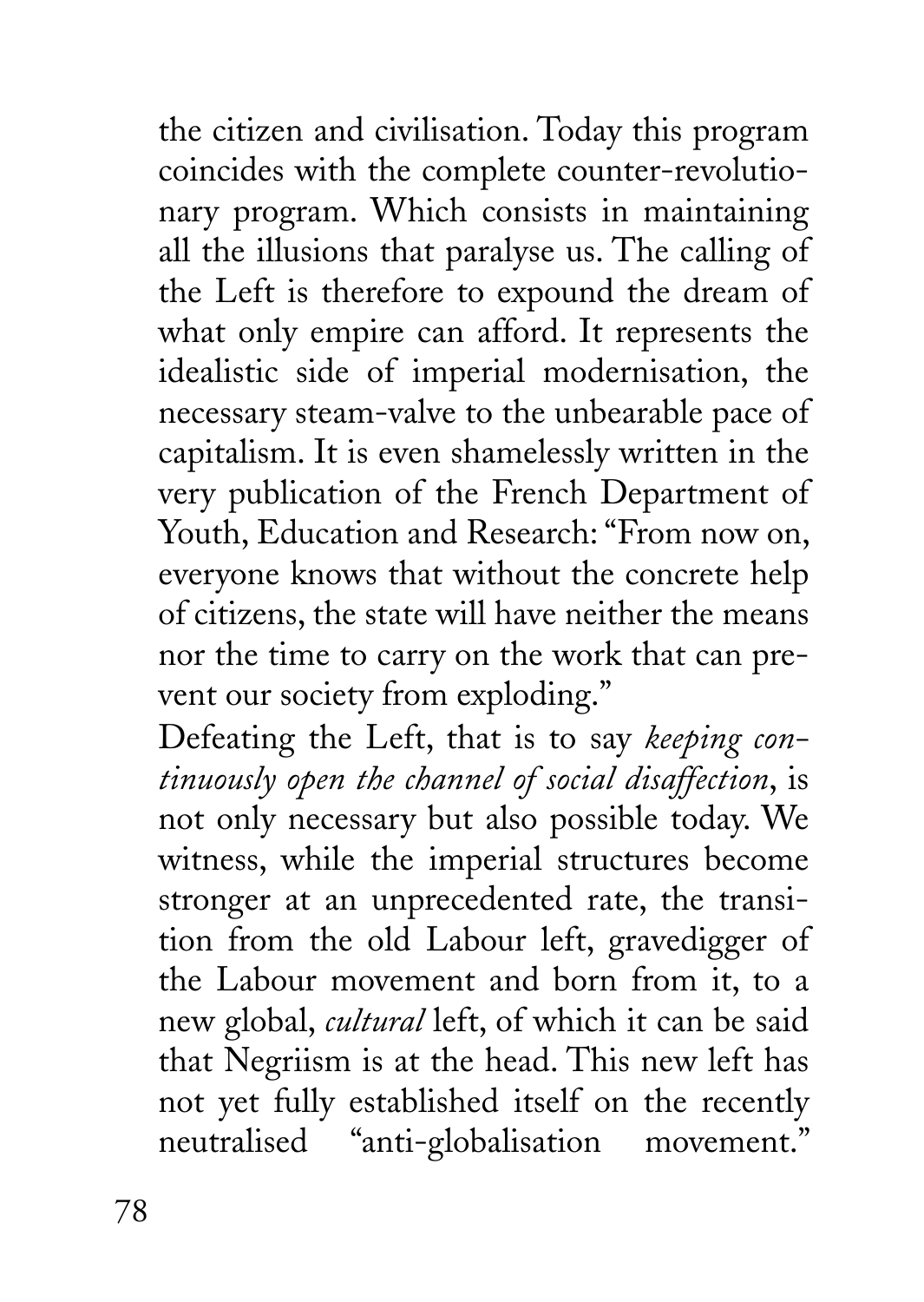The new lures they employ are not yet effective, whilst the old ones have long been useless. Our task is to ruin the global left wherever it comes forth, to sabotage methodically, that is to say in theory as well as in practice, any of its moments of constitution. Thus for instance our success in Genoa lay less in the spectacular confrontations with the police, or in the damage inflicted on the organs of state and capital, than in the fact that the spreading of the practice of confrontation peculiar to the "Black Bloc" *to all the parts of the demonstration* scuttled the expected triumph of the *Tute Bianche*. And so, in the aftermath, our failure has been to have not known how to elaborate our position in such a way that this victory in the street becomes something else than the mere bogey systematically brandished ever since by all the so-called "pacifist" movements.

It is now the fallback of this global left on the social forums – due to the fact *that it was defeated in the street* – that we must attack.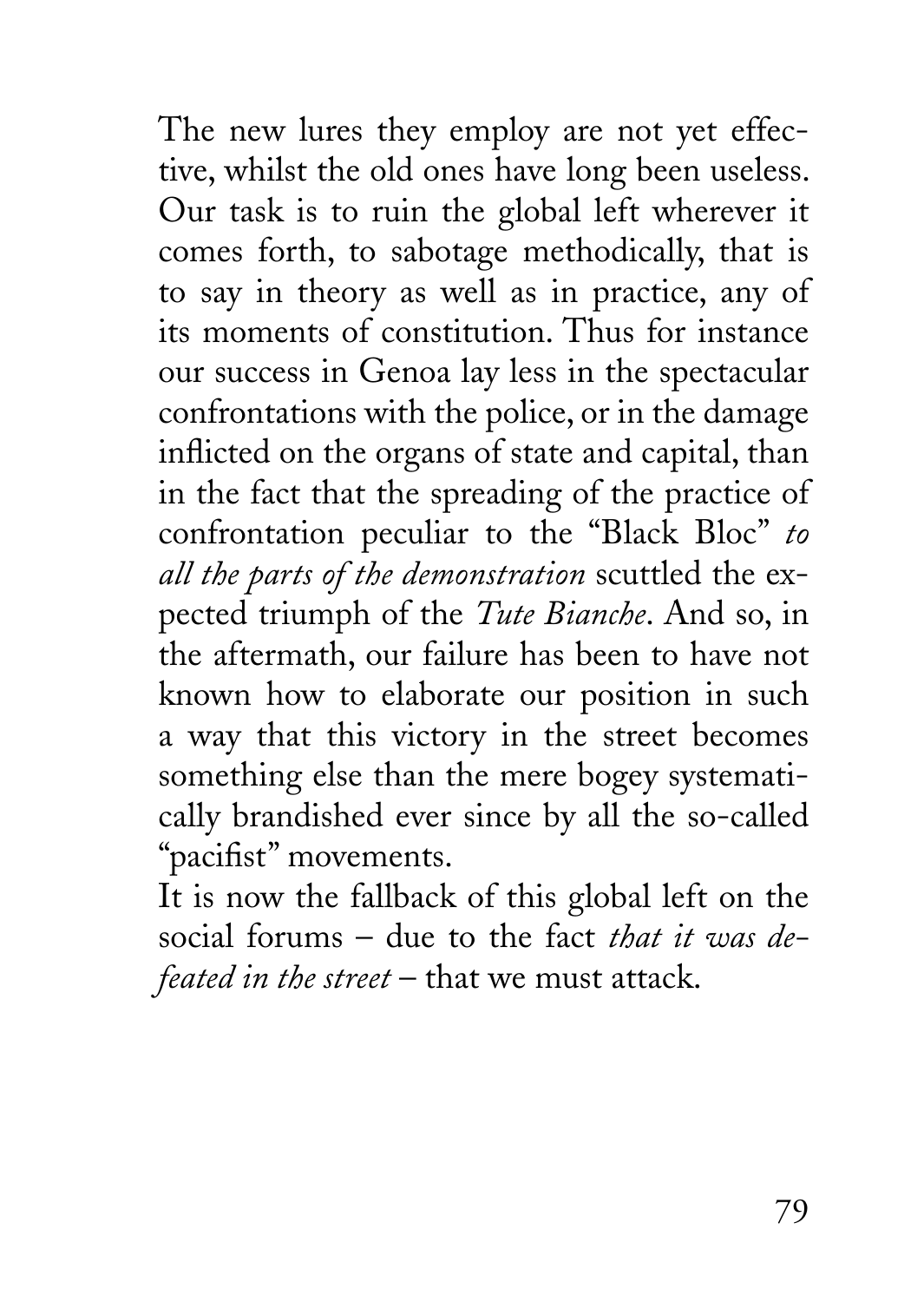**2.** From year to year the pressure increases to make everything *function*. As the social cybernetisation progresses, the normal situation becomes more urgent. And from then on, in an absolutely logical way, the situations of crisis and malfunction multiply. A power failure, a hurricane, or a social movement, do not differ from the point of view of empire. They are disturbances. They must be *managed*. For the moment, that is to say *on account of our weakness*, these situations of interruption appear as moments in which empire arises, takes its place in the materiality of worlds, experiments with new procedures. For it is precisely there that it ties itself more firmly to the populations it claims to rescue. Empire claims everywhere to be the agent of return to the normal situation. Our task, conversely, is to *make habitable the situation of exception*. We will genuinely succeed in "*blocking corporate-society*" only on condition that such a "blockage" is made up of desires other than that of a return to normality.

What happens in a strike or in a "natural disaster" is in a way quite similar. A suspension occurs in the organised stability of our dependencies. At that point the being of need, the communist being, that which essentially binds us and es-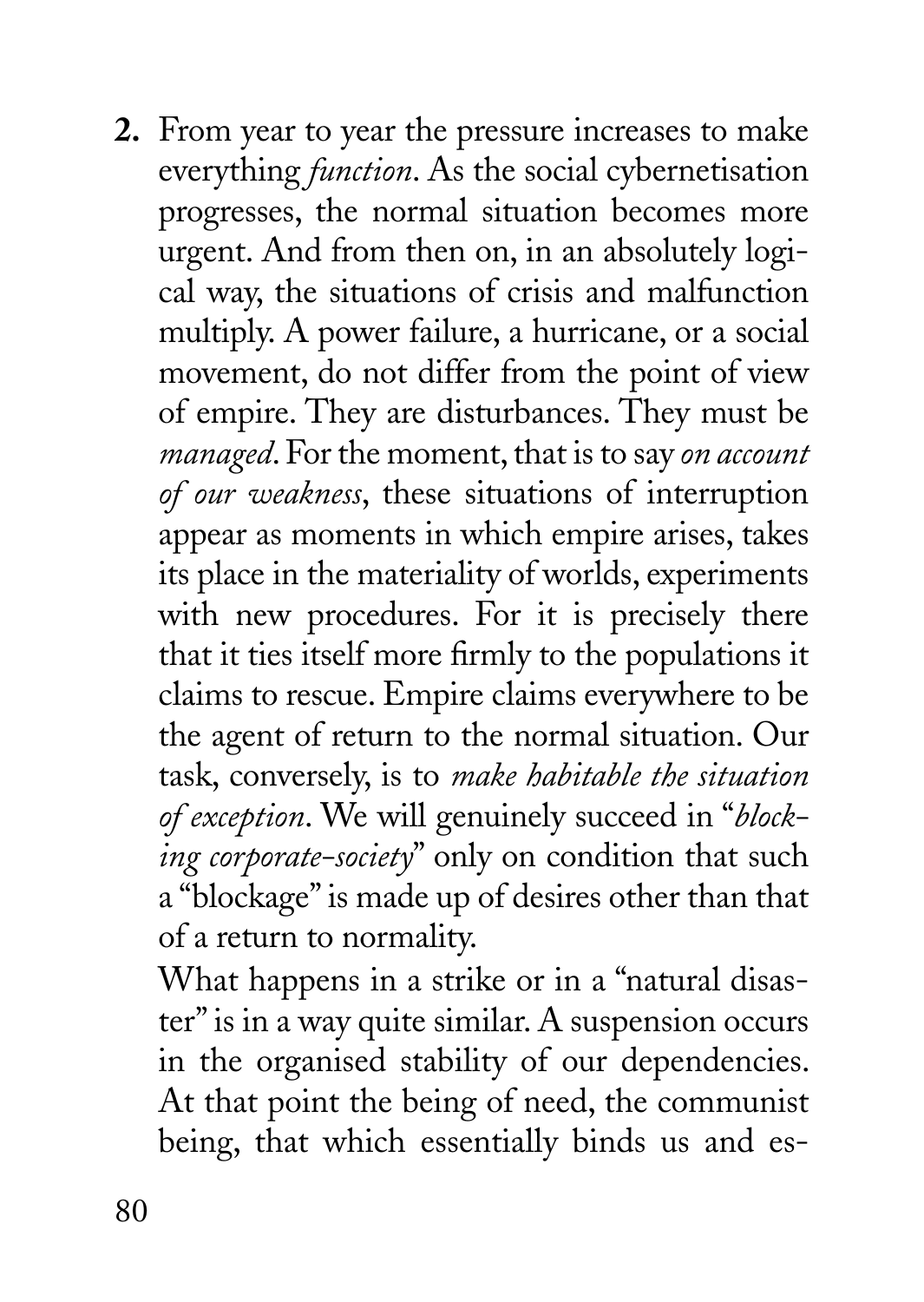sentially separates us, is laid bare in each. The blanket of shame that normally covers it is torn apart. The receptiveness for encounter, for experimentation of other relations to the world, to others, to oneself, as it appears in these moments, is enough to sweep away any doubt about the *possibility* of communism. About the *need* for communism too. What is then required is our ability to self-organise, our ability, by organising ourselves right away on the basis of our needs, to prolong, to propagate, to give effectivity to the situation of exception, which has always formed the basis of state terror only because it has remained a threat on the part of state. This is particularly striking in "social movements". The very expression "social movement" seems to suggest that what really matters is what we are heading towards, and not what happens here. There has been in all the social movements up till now a commitment not to seize what is here, which explains why they follow each other without ever becoming a force, like a succession of breaking waves. Hence the particular texture, so volatile, of their sociality, where any commitment appears revocable. Hence also their invariable drama: a quick ascent thanks to an echo in the media,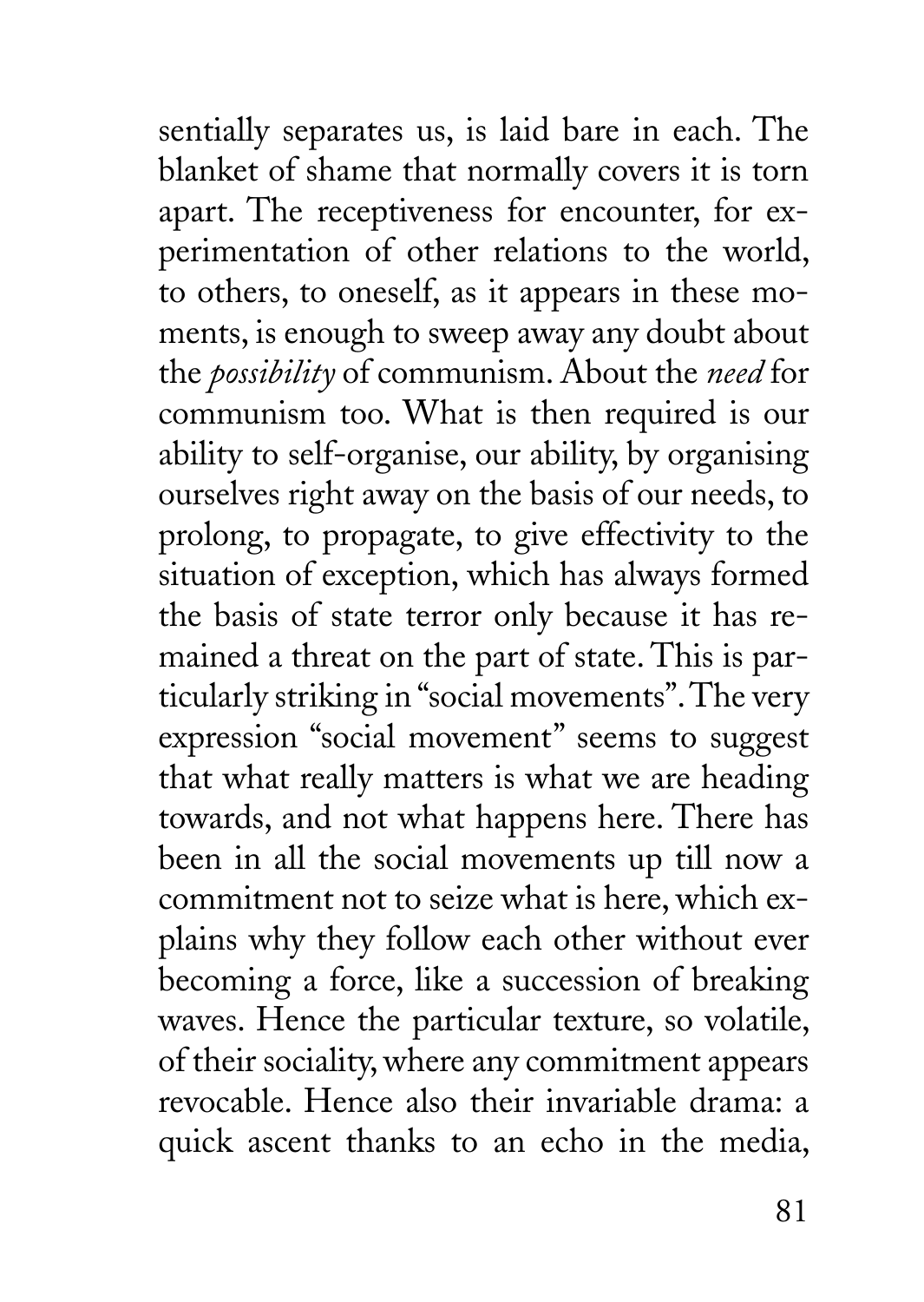then, on the basis of this hasty aggregation, the slow but inevitable erosion; and finally, the driedup movement, the last group of diehards who get a card from this or that union, found this or that association, expecting in this way to find an organisational continuity to their commitment. But we do not seek such continuity: the fact of having premises where we might meet, and a photocopier to print tracts. The continuity we seek is the one which allows us, after having struggled for months, to not go back to work, to not start working again *as before*, to keep doing harm. And this can only be built during movements. It is a matter of immediate, material sharing, the construction of a real revolutionary war machine, the construction of the Party.

We must, as we were saying, organise ourselves on the basis of our needs – manage to answer progressively the collective question of eating, sleeping, thinking, loving, creating forms, coordinating our forces – *and conceive all this as a moment of the war against empire*.

It is only in this way, by inhabiting the disturbances of its very program, that we will be able to counter that "economic liberalism" which is only the strict consequence, the logical applica-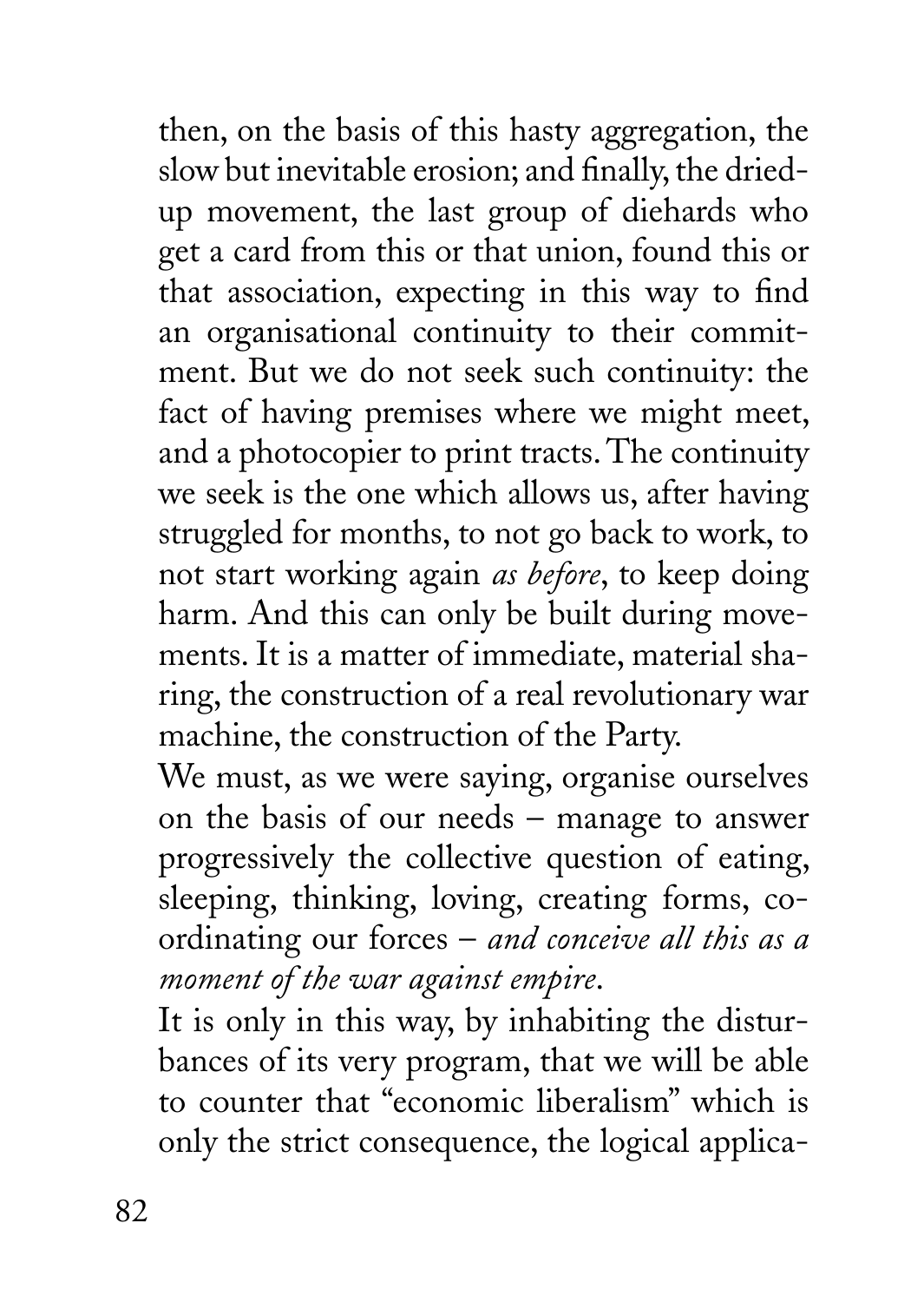tion, of the existential liberalism that is everywhere accepted and practised. To which each one is attached as if it were the most basic right, including those who would like to challenge "neo-liberalism." This is the way the Party will be built, as a trail of habitable places left behind by each situation of exception that empire meets. We will not mistake, then, how the subjectivities and the revolutionary collectives become less fragile, as they give themselves a world.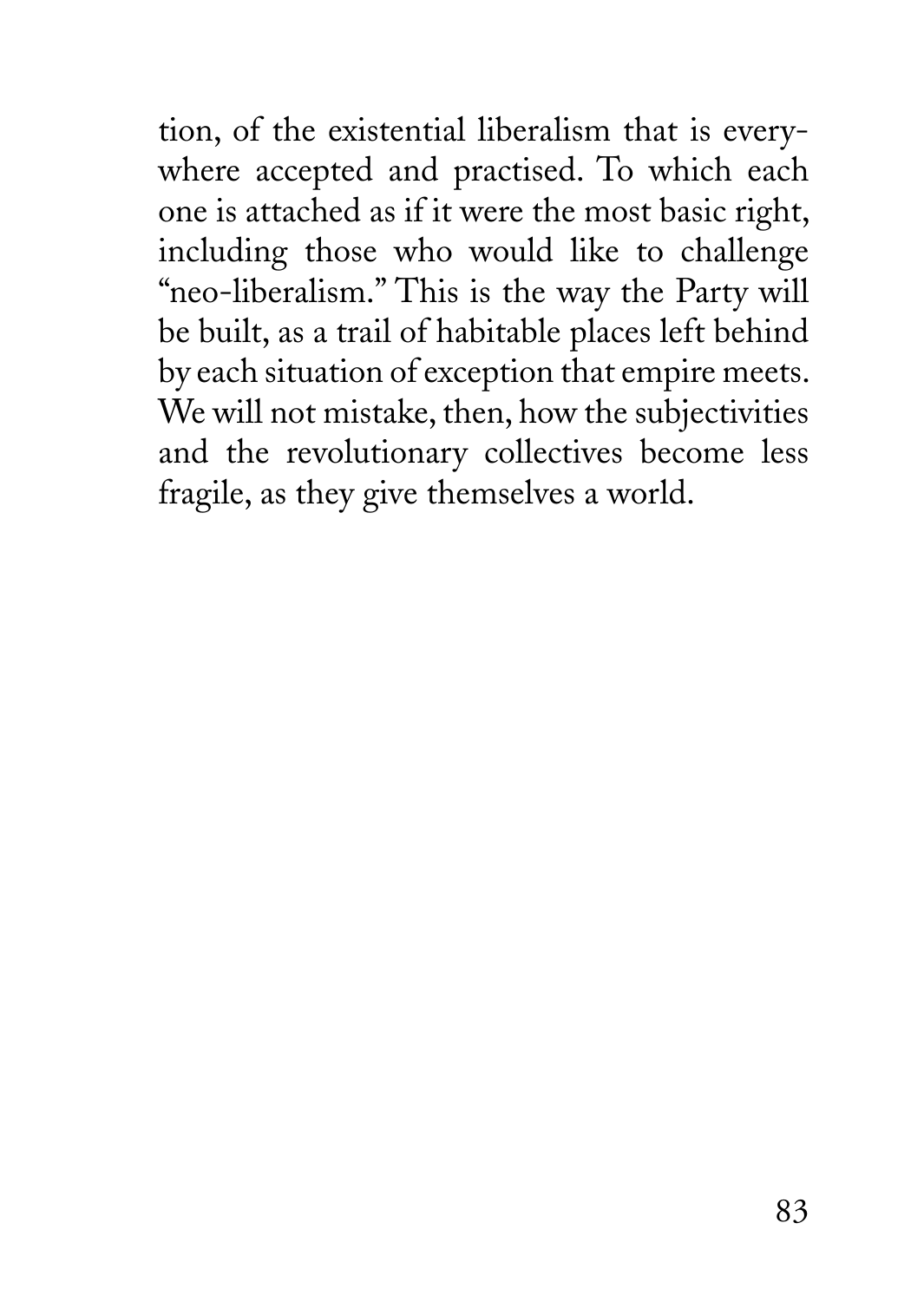**3.** We shall see then that empire is formed in the simultaneous constitution of two monopolies: on the one hand, the scientific monopoly of "objective" descriptions of the world, and of techniques of experimentation on it, on the other hand the religious monopoly of techniques of the self, of the methods by which subjectivities elaborate themselves – a monopoly to which psychoanalytic practice is directly related. On the one hand a relation to the world free of any relation to the self – to the self as a fragment of the world – on the other hand a relation to the self free of any relation to the world – to the world as it goes through me. It thus appears as if science and religion, in the very process of being torn asunder, have created a space in which empire is perfectly free to move.

Of course, these monopolies are distributed in various ways according to the spaces of empire. In the so-called developed lands, where the religious discourse has lost this ability, the sciences constitute a discourse of truth which is attributed the power to formulate the very existence of the collectivity. This is therefore where we must, to begin with, bring secession.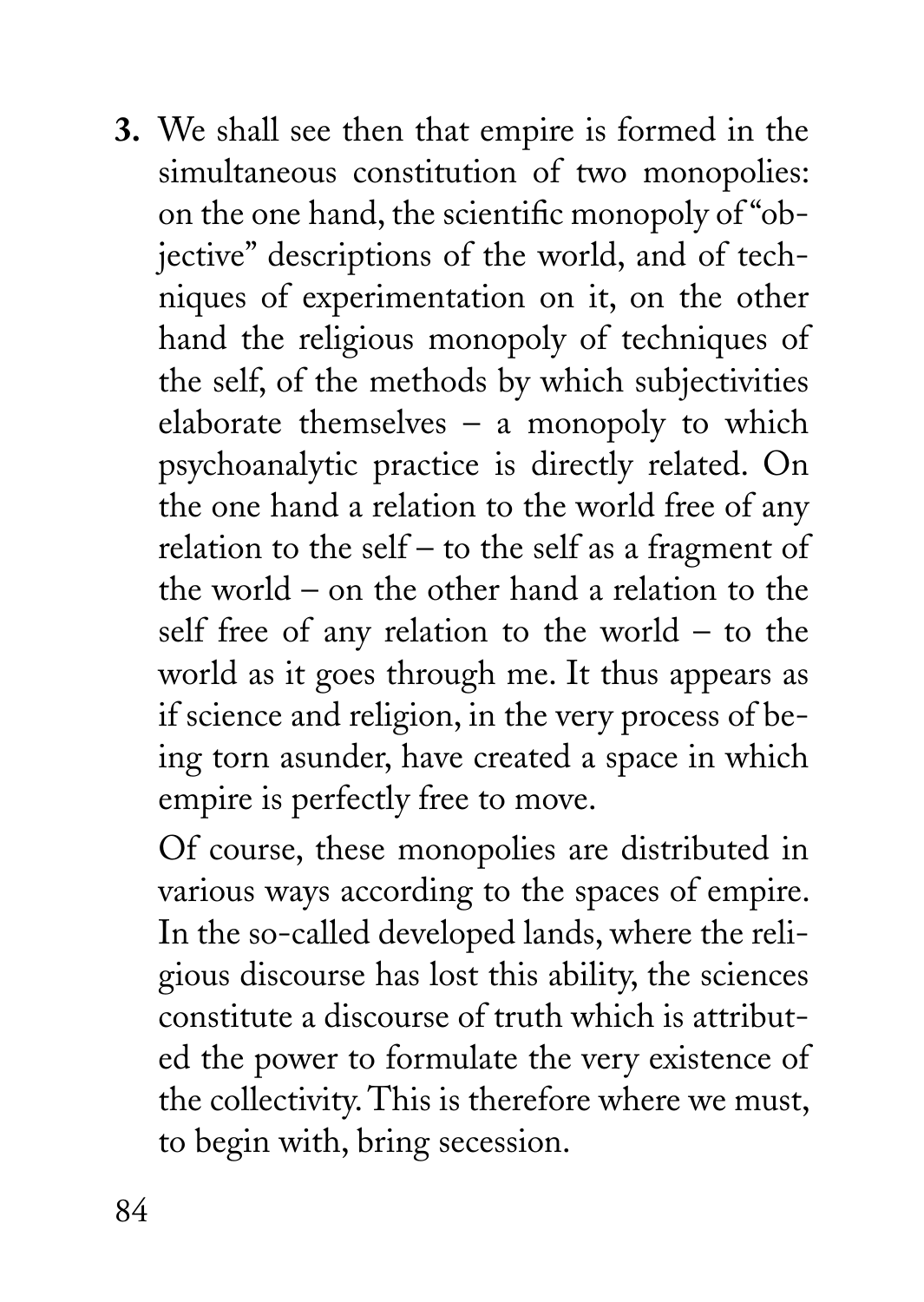Bringing secession into the sciences does not mean pouncing on them as if on a stronghold to conquer or raze to the ground, but making salient the fault lines than run through them, siding with those who emphasise these lines. For in the same way that cracks permanently warp the fake density of the social, every branch of the sciences forms a battlefield saturated with strategies. For a long time the scientific community has managed to show the image of a large united family, consensual for the most part, and so respectful of the rules of courtesy. This was even the major political operation attached to the existence of the sciences: concealing the internal splits, and exerting, from that smooth image, unrivalled terror effects. Terror towards the outside, as deprivation of truth, for all that which is not recognised as scientific. Terror towards the inside, as polite but fierce disqualification of potential heresies. "Dear colleague..."

Each science implements a series of hypotheses; these hypotheses are so many *decisions* regarding the construction of reality. This is today widely admitted. What is denied is the *ethical meaning* of each of these decisions, in what way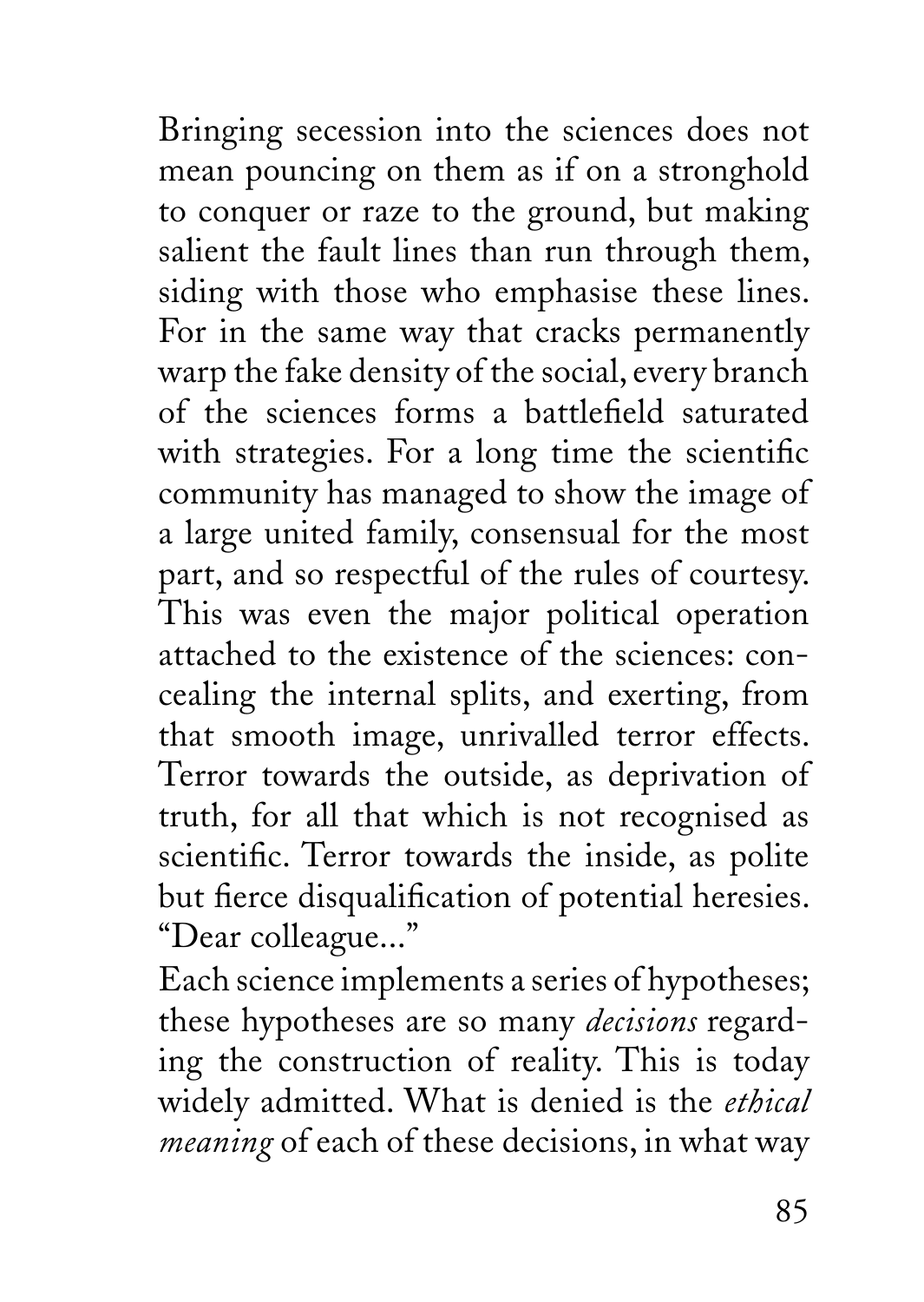they involve a certain life-form, a certain way of perceiving the world (for instance, experiencing the time of existence as the unwinding of a "genetic program", or joy as a matter of serotonin).

Considered in this way, scientific language games seem less made for establishing a communication between those who use them, than for excluding those who ignore them. The airtight material apparatus in which scientific activity is inscribed – laboratories, symposiums, etc. – carries in itself a divorce between experimentations and the worlds they configure. It is not enough to describe the way the "core" research is always connected in some way to military-commercial interests, and how in their turn these interests define the contents, the very orientations of research. To the extent that science participates in imperial pacification it is firstly by carrying out only those experiments, testing only those hypotheses, that are *compatible* with the maintenance of the prevailing order. Our capacity to ruin imperial order is conditioned upon opening spaces for antagonistic experiments. For these experiments to produce their related worlds we need *such*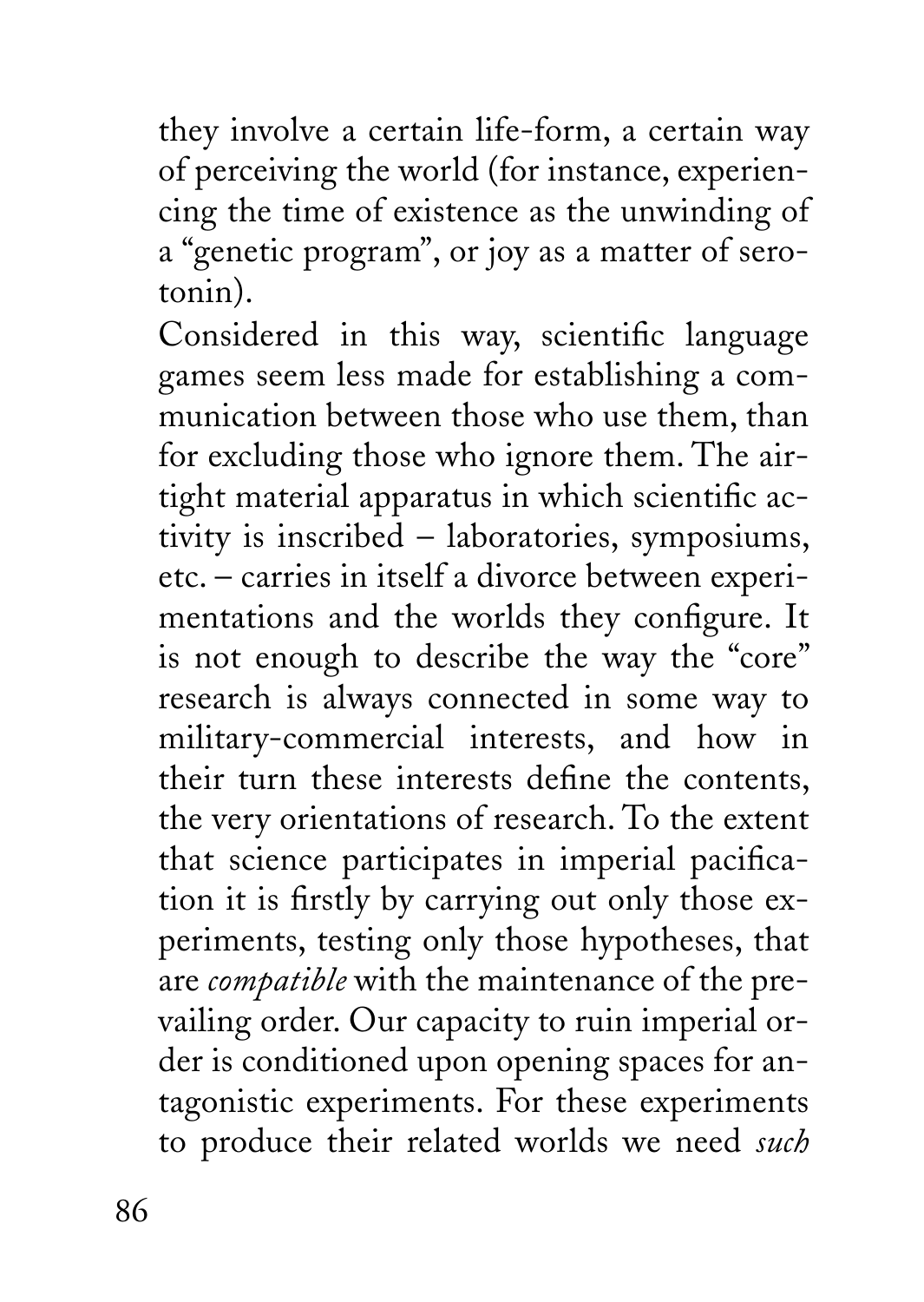*clearings*, just as the plurality of these worlds is needed for the smothered antagonisms of scientific practice to express themselves.

In this process the practitioners of the old mechanistic and pasteurian medicine must join those who practice medicine of the "traditional" kind, setting aside all *new age* confusion. The attachment to research must cease to be confused with the judicial defence of the integrity of the laboratory. Non-productivist agricultural practices must develop beyond the category of the *organic*. Those who feel the insufferable contradictions of "public education", between the championing of "citizenship" and the workshop of the diffuse self-entrepreneuriat, must be more and more numerous. "Culture" must no longer be able to take pride in the collaboration of a single inventor of forms.

Alliances are everywhere possible.

In order to become effective, the perspective of breaking the capitalist circuits requires that the secessions multiply,

and that they consolidate.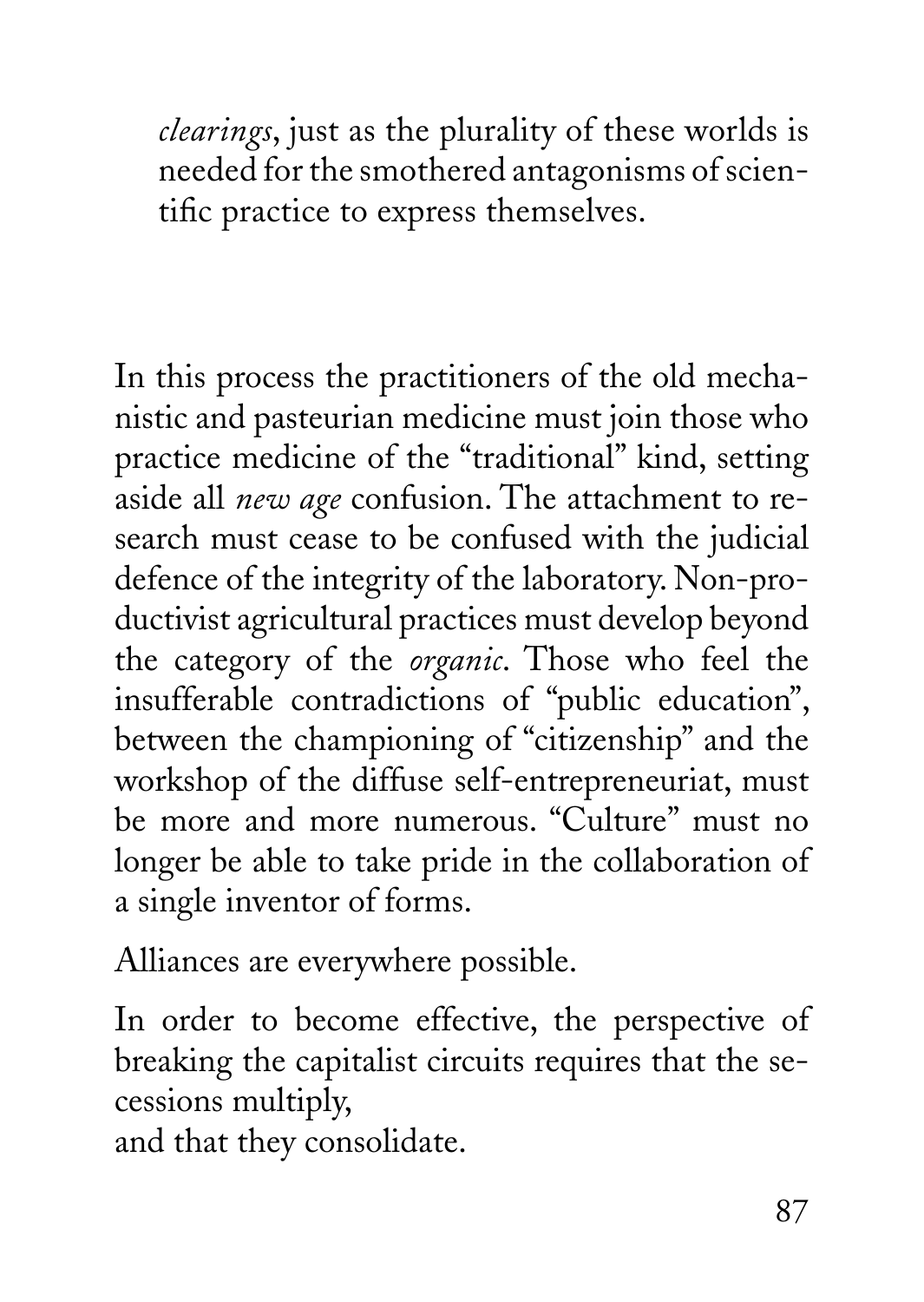We will be told: you are caught in an alternative which will condemn you in one way or another: either you manage to constitute a threat to empire, in which case you will be quickly eliminated; or you will not manage to constitute such a threat, and you will have once again destroyed yourselves.

There remains only the wager on the existence of another term, a thin ridge, just enough for us to walk on. Just enough for *all those who can hear* to walk and live.